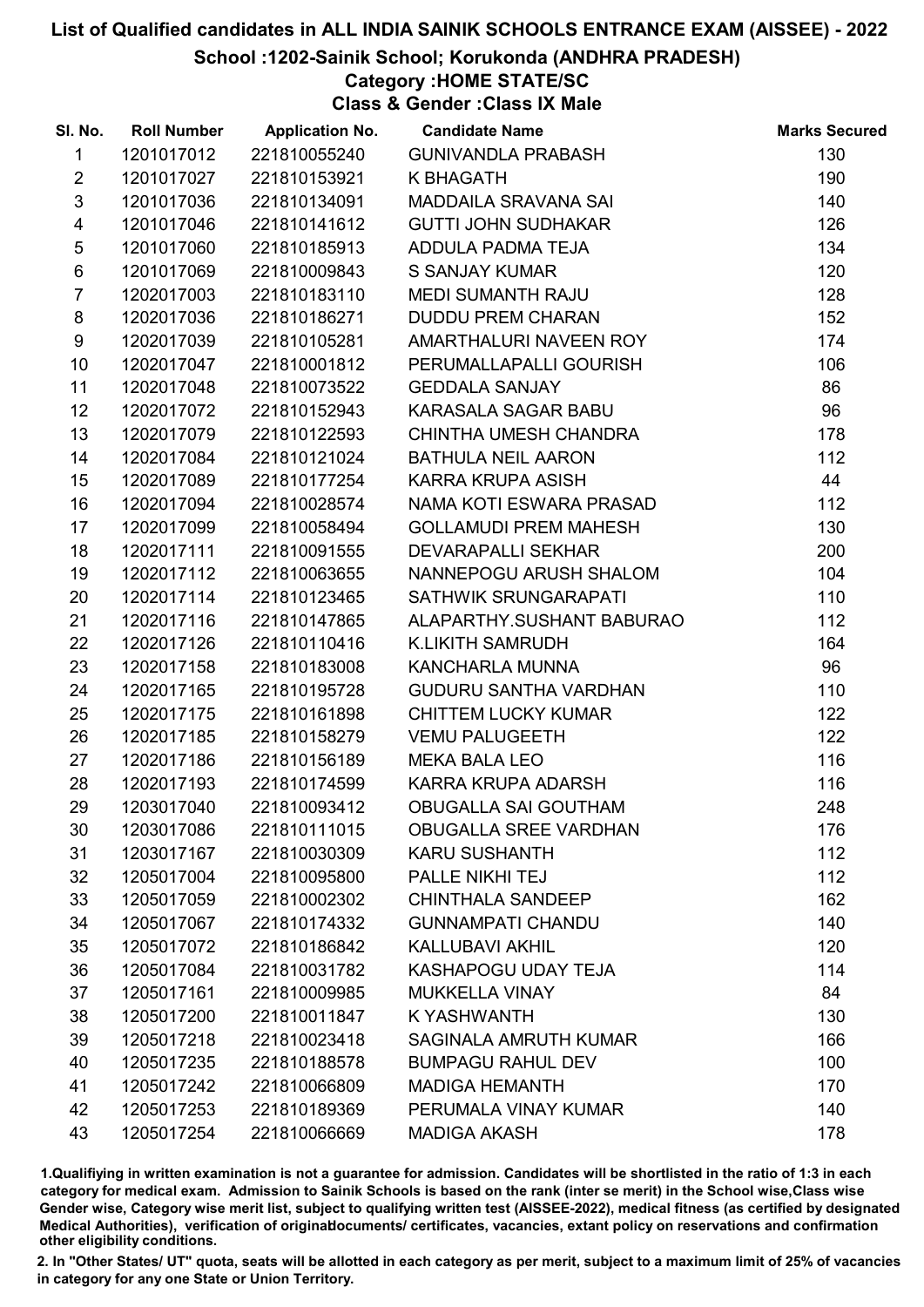School :1202-Sainik School; Korukonda (ANDHRA PRADESH)

Category :HOME STATE/SC

Class & Gender :Class IX Male

| SI. No. | <b>Roll Number</b> | <b>Application No.</b> | <b>Candidate Name</b>          |           | <b>Marks Secured</b> |
|---------|--------------------|------------------------|--------------------------------|-----------|----------------------|
| 44      | 1205017258         | 221810007879           | AVULA YASHWANTH RAJ            |           | 130                  |
| 45      | 1205017263         | 221810108399           | <b>BONTHA PRAVEEN KUMAR</b>    |           | 176                  |
| 46      | 1206017035         | 221810108863           | KANNEMARAKALA VINAY            |           | 102                  |
| 47      | 1206017064         | 221810182117           | <b>EETI DHAKSHESH</b>          |           | 164                  |
| 48      | 1207017001         | 221810138100           | <b>BUTTI SURAJ KEVIN</b>       |           | 80                   |
| 49      | 1207017021         | 221810166912           | KANAPARTHI SIVAMANI            |           | 94                   |
| 50      | 1207017049         | 221810017015           | SANDIPAGU ROBHART ISSAC        | <b>AR</b> | 124                  |
| 51      | 1207017065         | 221810170886           | SINGA MILAN CHAKRAVARTHI       |           | 90                   |
| 52      | 1207017069         | 221810197907           | JAMMALAMADUGU AKASH            |           | 114                  |
| 53      | 1207017088         | 221810092797           | KONDEPOGU SANTOSH              |           | 112                  |
| 54      | 1207017089         | 221810005308           | KATIKALA SANTHOSH              |           | 94                   |
| 55      | 1207017110         | 221810196669           | KOLA VENKATA RANGAIAH          |           | 130                  |
| 56      | 1207017114         | 221810165699           | <b>JALADI RAVI TEJA</b>        |           | 116                  |
| 57      | 1208017001         | 221810023000           | <b>SADE SANJAY</b>             |           | 178                  |
| 58      | 1208017009         | 221810187630           | PASUPULETI SASIVADHAN          |           | 218                  |
| 59      | 1208017016         | 221810130360           | <b>MATTA THANISH KUMAR</b>     |           | 164                  |
| 60      | 1208017017         | 221810188360           | JAGADAM VENKAT SHANMUKH SAI    |           | 108                  |
| 61      | 1208017026         | 221810119280           | <b>DEVA SURIBABU</b>           |           | 258                  |
| 62      | 1208017029         | 221810196890           | KUMMARI NOBEL SUNDAR           |           | 106                  |
| 63      | 1208017052         | 221810197461           | NAKKA RAJABABU                 |           | 96                   |
| 64      | 1208017059         | 221810164481           | VASKA CHAITHANYA SAI TEJA      |           | 118                  |
| 65      | 1208017073         | 221810074932           | PULIDINDI LIKITH RAJU          |           | 84                   |
| 66      | 1208017099         | 221810039243           | CHITTIMURI AJAY RAJU           |           | 110                  |
| 67      | 1208017103         | 221810166063           | <b>BADDE SANDEEP KAMAL</b>     |           | 148                  |
| 68      | 1208017110         | 221810057093           | <b>CHINTA PHANI BHUSHAN</b>    |           | 120                  |
| 69      | 1208017113         | 221810059204           | ABOTHU JOSEPH PRAKASH          |           | 138                  |
| 70      | 1208017120         | 221810172834           | DONDAPATI JOHN SHALOM          |           | 120                  |
| 71      | 1208017123         | 221810049444           | BONTHU CHAITANYA MANI KUMAR    |           | 124                  |
| 72      | 1208017136         | 221810061605           | <b>MEDABALA VENKAT</b>         |           | 156                  |
| 73      | 1208017150         | 221810191555           | <b>GOLLAMANDALA SOHAN</b>      |           | 124                  |
| 74      | 1208017151         | 221810083675           | KAPPALA SANJAY CHANDRA         |           | 144                  |
| 75      | 1208017154         | 221810185785           | <b>PAMU SUHAS</b>              |           | 130                  |
| 76      | 1208017162         | 221810179236           | <b>GOTTUMUKKALA RATNA RAJU</b> |           | 94                   |
| 77      | 1208017174         | 221810143976           | KAKARA ABISHIEKTH SATWIK       |           | 158                  |
| 78      | 1208017180         | 221810168796           | YASARAPU MANOHAR               |           | 116                  |
| 79      | 1208017181         | 221810005207           | <b>MERUPO VINAY</b>            |           | 80                   |
| 80      | 1208017182         | 221810138407           | <b>KUNCHE CHARAN</b>           |           | 118                  |
| 81      | 1208017183         | 221810125507           | <b>GARA HARSHA VARDAN</b>      |           | 138                  |
| 82      | 1208017184         | 221810188017           | YALLA HARI SATYA KARTHIK       |           | 116                  |
| 83      | 1208017201         | 221810137557           | <b>JALLI AMITHAB</b>           |           | 92                   |
| 84      | 1208017209         | 221810184887           | <b>KAREM ANUDEEP</b>           |           | 130                  |
| 85      | 1208017210         | 221810142987           | <b>INTI JAYA CHANDRA RAO</b>   |           | 138                  |
| 86      | 1208017214         | 221810195508           | SARELLA RAJ SOHAN              |           | 132                  |

1.Qualifiying in written examination is not a guarantee for admission. Candidates will be shortlisted in the ratio of 1:3 in each category for medical exam. Admission to Sainik Schools is based on the rank (inter se merit) in the School wise,Class wise Gender wise, Category wise merit list, subject to qualifying written test (AISSEE-2022), medical fitness (as certified by designated Medical Authorities), verification of originablocuments/ certificates, vacancies, extant policy on reservations and confirmation other eligibility conditions.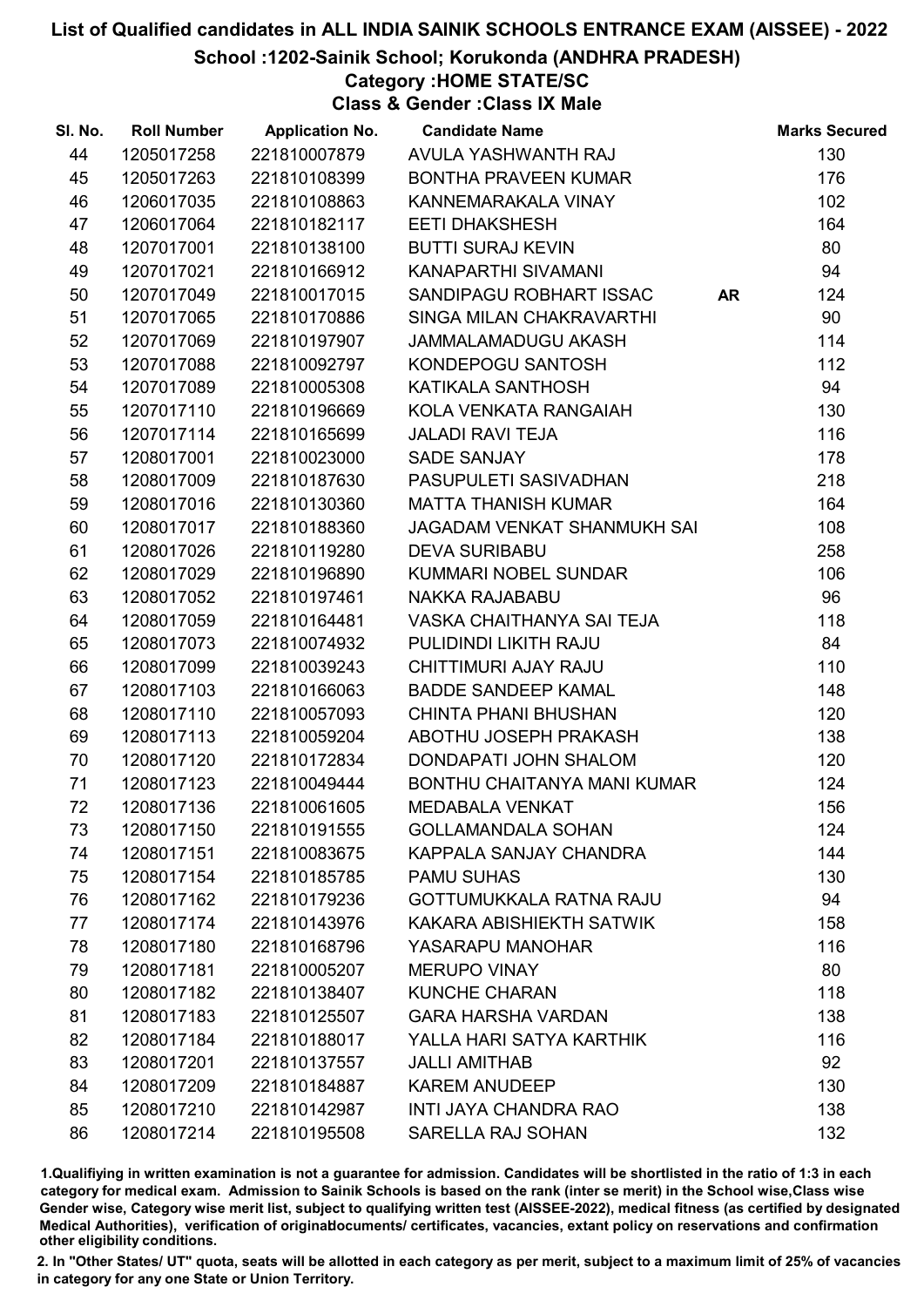#### School :1202-Sainik School; Korukonda (ANDHRA PRADESH)

### Category :HOME STATE/SC

Class & Gender :Class IX Male

| SI. No. | <b>Roll Number</b> | <b>Application No.</b> | <b>Candidate Name</b>            | <b>Marks Secured</b> |
|---------|--------------------|------------------------|----------------------------------|----------------------|
| 87      | 1208017228         | 221810187168           | <b>CHINTA PRAVEEN</b>            | 124                  |
| 88      | 1208017233         | 221810182588           | MEESALA VIJAYA GOWRI             | 116                  |
| 89      | 1208017238         | 221810170239           | <b>CHINTAPALLI ISSAC RICHARD</b> | 164                  |
| 90      | 1209017008         | 221810150840           | <b>JALAGADUGULA SAIKIRAN</b>     | 166                  |
| 91      | 1209017013         | 221810108260           | <b>DUPPADA SARVANSAI</b>         | 120                  |
| 92      | 1209017023         | 221810094501           | LUTTA HARSHA VARDHAN             | 116                  |
| 93      | 1209017029         | 221810109941           | <b>PALLI RAJEEV</b>              | 210                  |
| 94      | 1209017044         | 221810094291           | BODDEPALLI YASWANTH              | 118                  |
| 95      | 1209017057         | 221810036372           | <b>ARUGULA AMITPREM</b>          | 230                  |
| 96      | 1209017074         | 221810108333           | <b>REGU KUMAR</b>                | 134                  |
| 97      | 1209017078         | 221810155643           | SAILA ABHINAVA KUMAR             | 138                  |
| 98      | 1209017092         | 221810151614           | <b>KALIGANA MUKESH</b>           | 122                  |
| 99      | 1209017094         | 221810065134           | <b>BHOGI PREM KUMAR</b>          | 170                  |
| 100     | 1209017119         | 221810182506           | <b>PAGOTI ARUN KUMAR</b>         | 148                  |
| 101     | 1209017122         | 221810181416           | TAMALAPAKULA REAVANTH            | 158                  |
| 102     | 1209017137         | 221810047376           | KONCHADA. PRANAY                 | 194                  |
| 103     | 1209017149         | 221810137027           | <b>GANGARAPU DILEEP KUMAR</b>    | 106                  |
| 104     | 1209017162         | 221810016167           | UPPADA NAVEEN KUMAR              | 116                  |
| 105     | 1209017179         | 221810095018           | TUNGANA DHANUSH TEJA             | 162                  |
| 106     | 1209017183         | 221810096238           | YAGATI LAKSHMI KAMAL DEEP        | 210                  |
| 107     | 1209017192         | 221810196178           | KOTCHERLA JAYAKRISHNA            | 216                  |
| 108     | 1209017201         | 221810184119           | <b>MAMIDI PRAVEEN KUMAR</b>      | 154                  |
| 109     | 1209017210         | 221810182349           | PAGOTI VARUN KUMAR               | 136                  |
| 110     | 1210017036         | 221810127160           | MODE YOGESH                      | 142                  |
| 111     | 1210017088         | 221810140671           | L HOM PRAKASH                    | 118                  |
| 112     | 1210017159         | 221810018813           | R. HIMA SAGAR                    | 214                  |
| 113     | 1210017246         | 221810037574           | M GANESH                         | 108                  |
| 114     | 1210017427         | 221810012258           | YARRADODDI DINESH KUMAR          | 146                  |
| 115     | 1210017455         | 221810030509           | N JAIKANTH                       | 160                  |
| 116     | 1210017481         | 221810072659           | <b>BANDREVU LAILESH</b>          | 114                  |
| 117     | 1211017001         | 221810136300           | NARAPOGU RAJ DEV SINGH           | 134                  |
| 118     | 1211017002         | 221810110700           | SANGULA AVINASH SAI              | 94                   |
| 119     | 1211017003         | 221810062310           | <b>MULLAPUDI NIHAR KUMAR</b>     | 144                  |
| 120     | 1211017010         | 221810032450           | <b>VELAGALETI NIDHAN</b>         | 146                  |
| 121     | 1211017022         | 221810057090           | <b>RAJ DEEP AMARTHALURI</b>      | 158                  |
| 122     | 1211017043         | 221810001181           | <b>KURAPATI ASHWIN</b>           | 128                  |
| 123     | 1211017058         | 221810109122           | .N. SIDDHARTH KAMAL              | 136                  |
| 124     | 1211017064         | 221810154142           | DANDABATHINA HARSHA              | 128                  |
| 125     | 1211017068         | 221810005462           | PAMULA WILLIAM CAREY             | 142                  |
| 126     | 1211017074         | 221810016203           | <b>VANGURI HARSHA</b>            | 104                  |
| 127     | 1211017083         | 221810022753           | <b>DEGALA NAVAPRITHAM</b>        | 170                  |
| 128     | 1211017098         | 221810064904           | KOMMU CHAITANYA RATHAN           | 114                  |
| 129     | 1211017099         | 221810090314           | <b>VADAPALLY KARTHIKEYA</b>      | 136                  |

1.Qualifiying in written examination is not a guarantee for admission. Candidates will be shortlisted in the ratio of 1:3 in each category for medical exam. Admission to Sainik Schools is based on the rank (inter se merit) in the School wise,Class wise Gender wise, Category wise merit list, subject to qualifying written test (AISSEE-2022), medical fitness (as certified by designated Medical Authorities), verification of originablocuments/ certificates, vacancies, extant policy on reservations and confirmation other eligibility conditions.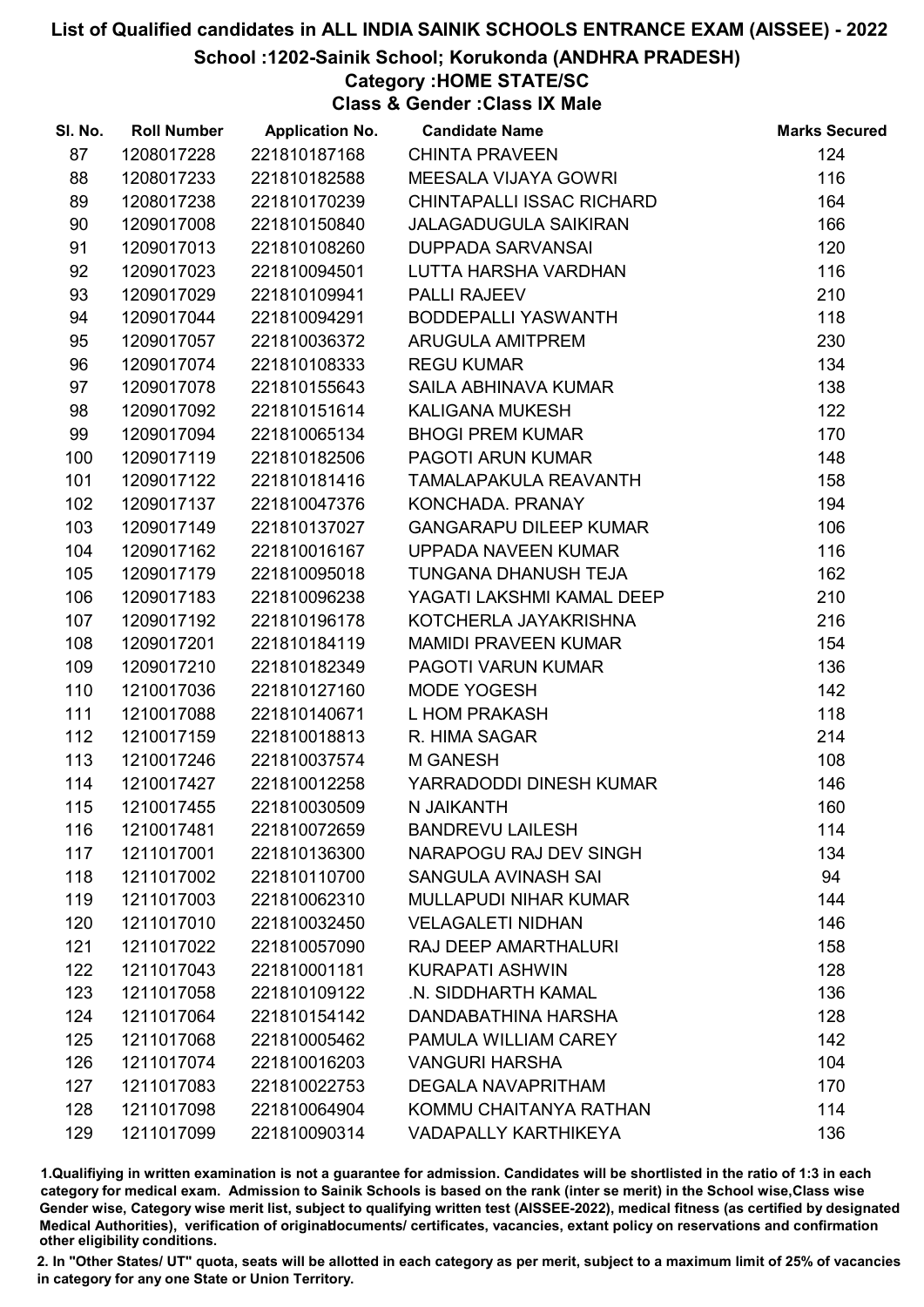School :1202-Sainik School; Korukonda (ANDHRA PRADESH)

# Category :HOME STATE/SC

Class & Gender :Class IX Male

| SI. No. | <b>Roll Number</b> | <b>Application No.</b> | <b>Candidate Name</b>           | <b>Marks Secured</b> |
|---------|--------------------|------------------------|---------------------------------|----------------------|
| 130     | 1211017103         | 221810161034           | <b>THOTA SANJAY</b>             | 130                  |
| 131     | 1211017114         | 221810130964           | PALLI VICKY                     | 124                  |
| 132     | 1211017118         | 221810071974           | KUSUMAKUMAR SIRIPURAMU          | 158                  |
| 133     | 1211017133         | 221810124045           | <b>NUTHAKKI LALITH SUHAS</b>    | 144                  |
| 134     | 1211017134         | 221810010745           | YERRAMSETTI DEVESHWAR           | 138                  |
| 135     | 1211017142         | 221810085765           | <b>RISHIT VIHAAN KONKA</b>      | 160                  |
| 136     | 1211017143         | 221810101675           | <b>MUNIPALLI GIRISWAR</b>       | 100                  |
| 137     | 1211017152         | 221810000506           | <b>SAKA VARSHITH KUMAR</b>      | 138                  |
| 138     | 1211017166         | 221810110966           | ROHITH KUMAR MEKATHOTI          | 182                  |
| 139     | 1211017167         | 221810061966           | <b>VARIGANJI VISWARAGHAV</b>    | 134                  |
| 140     | 1211017186         | 221810134227           | <b>NEMMADI TEJESH</b>           | 134                  |
| 141     | 1211017193         | 221810058637           | NAGELLI YUVARAJU VARMA          | 116                  |
| 142     | 1211017194         | 221810187837           | <b>GANJI UDAY BHASKAR</b>       | 112                  |
| 143     | 1211017195         | 221810009147           | SANKEERTH GORUMUTCHU            | 116                  |
| 144     | 1211017207         | 221810003787           | CHERUKUPALLI SUJITH             | 154                  |
| 145     | 1211017230         | 221810185858           | <b>DUVVURIABHINAI</b>           | 138                  |
| 146     | 1211017232         | 221810104368           | CHINTALACHERUVU DHANUSH         | 128                  |
| 147     | 1211017235         | 221810053178           | RAJALA NISHANT DEVI SRI         | 142                  |
| 148     | 1211017241         | 221810034498           | <b>VELAGALAPALLI NAGA SAI</b>   | 152                  |
| 149     | 1211017246         | 221810129909           | <b>SANDOLU ELIJAH</b>           | 178                  |
| 150     | 1211017256         | 221810027239           | <b>GAJULA ABHISHEK</b>          | 130                  |
| 151     | 1212017017         | 221810150030           | <b>VIPPARTHI PRATHIK</b>        | 104                  |
| 152     | 1212017044         | 221810072670           | KUSUMA MOHAN SAMPATH            | 130                  |
| 153     | 1212017091         | 221810181261           | <b>MOYYI SAI SIDDHARDH</b>      | 126                  |
| 154     | 1212017129         | 221810146622           | MADDILI DUSHAL CHAKRAVARTHY     | 180                  |
| 155     | 1212017137         | 221810139632           | PRITHVIRAJ SURJAL               | 156                  |
| 156     | 1212017143         | 221810010742           | <b>GUDIVADA MOHUL</b>           | 146                  |
| 157     | 1212017146         | 221810196052           | DALIYA DURGA PRASAD             | 60                   |
| 158     | 1212017148         | 221810163252           | PEDDADA DURGA PRASAD            | 144                  |
| 159     | 1212017152         | 221810148752           | <b>MAMIDI SATYA GUNA SEKHAR</b> | 188                  |
| 160     | 1212017161         | 221810124762           | YASALAPU KISHORE                | 92                   |
| 161     | 1212017178         | 221810085782           | <b>JAGARAPU GOUTHAM ARJUN</b>   | 110                  |
| 162     | 1212017209         | 221810071133           | RAKOTI PAVAN CHANDRA            | 176                  |
| 163     | 1212017211         | 221810062533           | <b>JAI RAGHAVENDRAA BONI</b>    | 232                  |
| 164     | 1212017221         | 221810138653           | MUMMIDIVARAPU ADITYA            | 80                   |
| 165     | 1212017238         | 221810074393           | YEDLA JANAKI RAM                | 152                  |
| 166     | 1212017252         | 221810060814           | <b>BUDUMURI KASYAP</b>          | 150                  |
| 167     | 1212017261         | 221810108134           | SARELLA SANJEEVA PRINCE         | 146                  |
| 168     | 1212017274         | 221810069144           | <b>CHEMBU HARSHAVARDHAN</b>     | 148                  |
| 169     | 1212017279         | 221810081544           | <b>AASHISH KATIPALLI</b>        | 122                  |
| 170     | 1212017287         | 221810146264           | <b>GADI SURYA</b>               | 114                  |
| 171     | 1212017298         | 221810039084           | <b>MATTA LAXMANA LATHIK</b>     | 172                  |
| 172     | 1212017300         | 221810094884           | <b>TEMBA DHARMATEJA</b>         | 148                  |

1.Qualifiying in written examination is not a guarantee for admission. Candidates will be shortlisted in the ratio of 1:3 in each category for medical exam. Admission to Sainik Schools is based on the rank (inter se merit) in the School wise,Class wise Gender wise, Category wise merit list, subject to qualifying written test (AISSEE-2022), medical fitness (as certified by designated Medical Authorities), verification of originablocuments/ certificates, vacancies, extant policy on reservations and confirmation other eligibility conditions.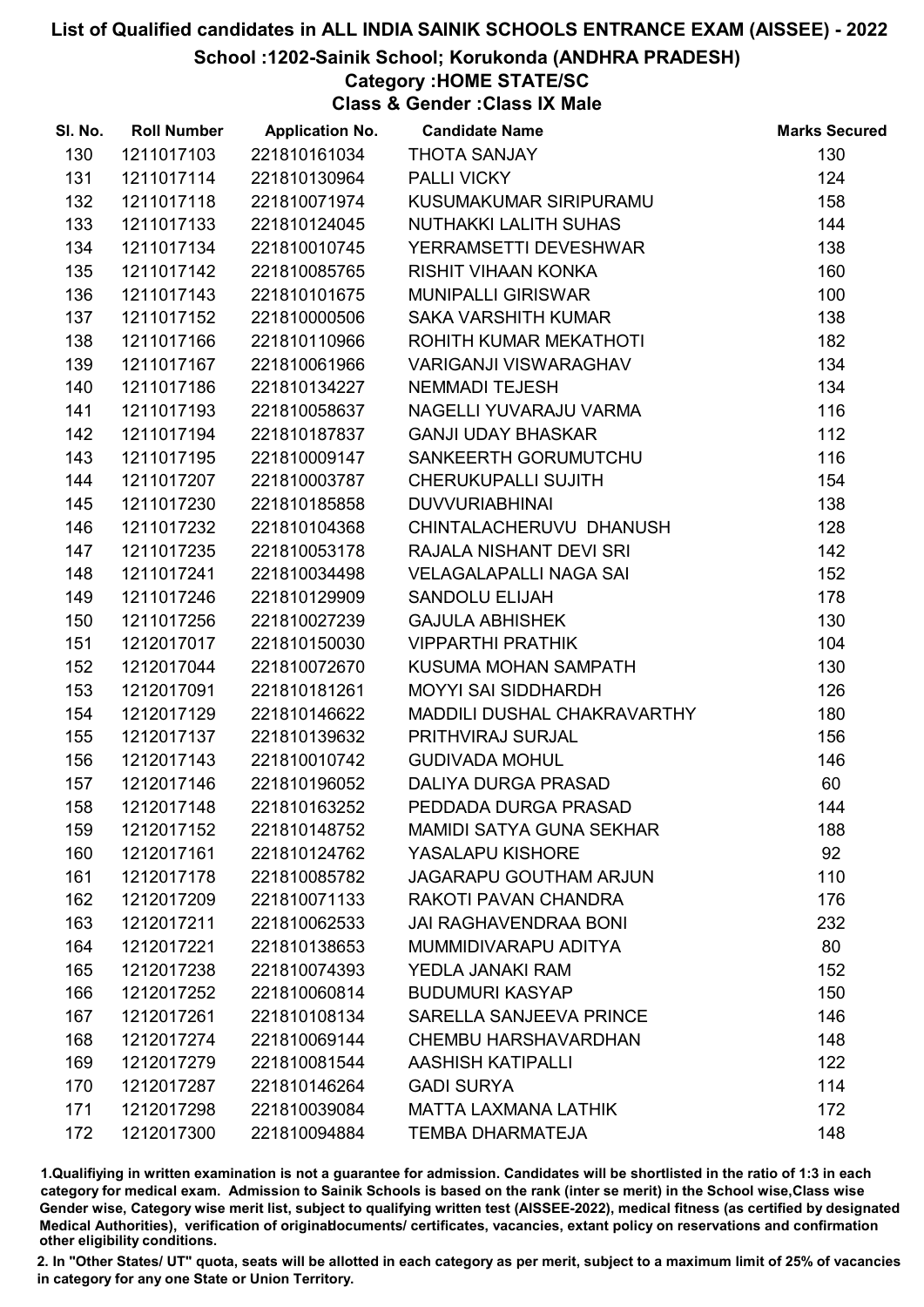School :1202-Sainik School; Korukonda (ANDHRA PRADESH)

### Category :HOME STATE/SC

Class & Gender :Class IX Male

| NADUPURI SHREE SHASHANK<br>174<br>173<br>1212017330<br>221810084225<br>1212017357<br>221810124585<br>DHARMANA JAYADITYA MUNINDRA<br>178<br>174<br>221810158566<br>120<br>175<br>1212017402<br><b>VEMURI UDAY KIRAN</b><br>148<br><b>NEELA SAMEUL RAJ</b><br>176<br>1212017410<br>221810156676<br>160<br>177<br>1212017462<br>221810098457<br>BANKA JYOTHIRADITYA ALFRED<br>146<br>1212017486<br>221810129308<br><b>BOMMITI SURYA KIRAN</b><br>178<br>221810155128<br>YADALA HARSHA VARDHAN<br>142<br>179<br>1212017498<br>188<br>221810046038<br>180<br>1212017504<br>NUKADASARI YOGENDRA<br>148<br>221810011638<br>181<br>1212017506<br><b>UPPADA TEJDEEP</b><br>142<br>182<br>1212017507<br>221810106738<br>TOMPALA HARSHA VARDHAN<br>183<br>221810118498<br>SOLOMON SUNDAR VALETT<br>114<br>1212017546<br>184<br>221810187698<br>170<br>1212017548<br><b>MANDA DHASWITH</b><br>92<br>185<br>1212017564<br>221810077129<br>PEDDADA TARUN<br>186<br>1212017612<br>221810072199<br>KANAKARAJU AKHILESH<br>156<br>187<br>221810174002<br><b>KAKARA MAHARSHI</b><br>156<br>1213017040<br>188<br>1213017049<br>221810049452<br>172<br>MADUGULA MOKSHAGN RAGHAV<br>108<br>189<br>1213017067<br>221810061213<br>KAKARA SHUHARSHA<br>1213017070<br>221810133713<br>AIANADA BHUVAN CHANDRA<br>154<br>190<br>221810062813<br>104<br>191<br>1213017071<br>LOCHARLA CHAITANYA<br>182<br>192<br>1213017095<br>221810066693<br><b>THAVITIKI VIKYATH</b><br>122<br>193<br>221810136707<br>1213017158<br>ADDURI REVANTH<br>134<br>1213017164<br>221810093947<br>KANTU HEMANTH SAI SRINIVAS<br>194<br>195<br>221810036887<br><b>VELAGADA DEEKSHITH</b><br>162<br>1213017170<br>96<br>221810029208<br><b>MUNURU ABHISHEK</b><br>196<br>1213017174<br>148<br>197<br><b>BANGARU BHARGAV</b><br>1213017185<br>221810177468<br>110<br>198<br>1213017187<br>221810177768<br><b>BUDUMURU LOHITH KUMAR</b><br>199<br>221810035519<br><b>TIMMAKA TARUN</b><br>108<br>1213017197<br>176<br>221810034249<br><b>AKULA YASWANTH</b><br>200<br>1213017204<br>132<br>201<br>221810116349<br><b>VADRA PRAVEEN CHAND RAHUL</b><br>1213017205<br>221810121470<br><b>CHAPALA TANISH ANAND</b><br>202<br>2711017005<br>124<br>88<br>203<br>3105017059<br>221810043162<br><b>KALWALE OMKAR</b><br>136<br>204<br>3112017082<br>221810083139<br><b>TOGARI MANIDEEP</b><br><b>MATANGI GAURAV</b><br>166<br>205<br>3114017454<br>221810075299<br>146<br>206<br>3608017036<br>221810174307<br>C K SAI CHARAN<br>92<br>207<br>4102017153<br>221810195574<br>PYLA JASWANTH KUMAR<br>122<br>208<br>4201017012<br>221810188900<br>CHINTHAMALLA MAHITH<br>142<br>209<br>4201017018<br>221810126410<br><b>SHARANUBASAVA</b><br>126<br>210<br>4201017020<br>221810126610<br><b>MENDA BENSON</b><br>192<br>211<br>4201017034<br>221810036820<br>PATNAM AKSHITH<br>221810181430<br>112<br>212<br>4201017039<br><b>NEERADI NISSIPAL</b><br>213<br>4201017077<br>221810037460<br><b>DIDLA KARTHIK</b><br>176<br>132<br>214<br>4201017087<br>221810187070<br><b>BANDI KARTHIKEYA</b> | SI. No. | <b>Roll Number</b> | <b>Application No.</b> | <b>Candidate Name</b>        | <b>Marks Secured</b> |
|---------------------------------------------------------------------------------------------------------------------------------------------------------------------------------------------------------------------------------------------------------------------------------------------------------------------------------------------------------------------------------------------------------------------------------------------------------------------------------------------------------------------------------------------------------------------------------------------------------------------------------------------------------------------------------------------------------------------------------------------------------------------------------------------------------------------------------------------------------------------------------------------------------------------------------------------------------------------------------------------------------------------------------------------------------------------------------------------------------------------------------------------------------------------------------------------------------------------------------------------------------------------------------------------------------------------------------------------------------------------------------------------------------------------------------------------------------------------------------------------------------------------------------------------------------------------------------------------------------------------------------------------------------------------------------------------------------------------------------------------------------------------------------------------------------------------------------------------------------------------------------------------------------------------------------------------------------------------------------------------------------------------------------------------------------------------------------------------------------------------------------------------------------------------------------------------------------------------------------------------------------------------------------------------------------------------------------------------------------------------------------------------------------------------------------------------------------------------------------------------------------------------------------------------------------------------------------------------------------------------------------------------------------------------------------------------------------------------------------------------------------------------------------------------------------------------------------------------------------------------------------------------------------------------------------------------------------------------------------------------------------------------------------|---------|--------------------|------------------------|------------------------------|----------------------|
|                                                                                                                                                                                                                                                                                                                                                                                                                                                                                                                                                                                                                                                                                                                                                                                                                                                                                                                                                                                                                                                                                                                                                                                                                                                                                                                                                                                                                                                                                                                                                                                                                                                                                                                                                                                                                                                                                                                                                                                                                                                                                                                                                                                                                                                                                                                                                                                                                                                                                                                                                                                                                                                                                                                                                                                                                                                                                                                                                                                                                                 |         |                    |                        |                              |                      |
|                                                                                                                                                                                                                                                                                                                                                                                                                                                                                                                                                                                                                                                                                                                                                                                                                                                                                                                                                                                                                                                                                                                                                                                                                                                                                                                                                                                                                                                                                                                                                                                                                                                                                                                                                                                                                                                                                                                                                                                                                                                                                                                                                                                                                                                                                                                                                                                                                                                                                                                                                                                                                                                                                                                                                                                                                                                                                                                                                                                                                                 |         |                    |                        |                              |                      |
|                                                                                                                                                                                                                                                                                                                                                                                                                                                                                                                                                                                                                                                                                                                                                                                                                                                                                                                                                                                                                                                                                                                                                                                                                                                                                                                                                                                                                                                                                                                                                                                                                                                                                                                                                                                                                                                                                                                                                                                                                                                                                                                                                                                                                                                                                                                                                                                                                                                                                                                                                                                                                                                                                                                                                                                                                                                                                                                                                                                                                                 |         |                    |                        |                              |                      |
|                                                                                                                                                                                                                                                                                                                                                                                                                                                                                                                                                                                                                                                                                                                                                                                                                                                                                                                                                                                                                                                                                                                                                                                                                                                                                                                                                                                                                                                                                                                                                                                                                                                                                                                                                                                                                                                                                                                                                                                                                                                                                                                                                                                                                                                                                                                                                                                                                                                                                                                                                                                                                                                                                                                                                                                                                                                                                                                                                                                                                                 |         |                    |                        |                              |                      |
|                                                                                                                                                                                                                                                                                                                                                                                                                                                                                                                                                                                                                                                                                                                                                                                                                                                                                                                                                                                                                                                                                                                                                                                                                                                                                                                                                                                                                                                                                                                                                                                                                                                                                                                                                                                                                                                                                                                                                                                                                                                                                                                                                                                                                                                                                                                                                                                                                                                                                                                                                                                                                                                                                                                                                                                                                                                                                                                                                                                                                                 |         |                    |                        |                              |                      |
|                                                                                                                                                                                                                                                                                                                                                                                                                                                                                                                                                                                                                                                                                                                                                                                                                                                                                                                                                                                                                                                                                                                                                                                                                                                                                                                                                                                                                                                                                                                                                                                                                                                                                                                                                                                                                                                                                                                                                                                                                                                                                                                                                                                                                                                                                                                                                                                                                                                                                                                                                                                                                                                                                                                                                                                                                                                                                                                                                                                                                                 |         |                    |                        |                              |                      |
|                                                                                                                                                                                                                                                                                                                                                                                                                                                                                                                                                                                                                                                                                                                                                                                                                                                                                                                                                                                                                                                                                                                                                                                                                                                                                                                                                                                                                                                                                                                                                                                                                                                                                                                                                                                                                                                                                                                                                                                                                                                                                                                                                                                                                                                                                                                                                                                                                                                                                                                                                                                                                                                                                                                                                                                                                                                                                                                                                                                                                                 |         |                    |                        |                              |                      |
|                                                                                                                                                                                                                                                                                                                                                                                                                                                                                                                                                                                                                                                                                                                                                                                                                                                                                                                                                                                                                                                                                                                                                                                                                                                                                                                                                                                                                                                                                                                                                                                                                                                                                                                                                                                                                                                                                                                                                                                                                                                                                                                                                                                                                                                                                                                                                                                                                                                                                                                                                                                                                                                                                                                                                                                                                                                                                                                                                                                                                                 |         |                    |                        |                              |                      |
|                                                                                                                                                                                                                                                                                                                                                                                                                                                                                                                                                                                                                                                                                                                                                                                                                                                                                                                                                                                                                                                                                                                                                                                                                                                                                                                                                                                                                                                                                                                                                                                                                                                                                                                                                                                                                                                                                                                                                                                                                                                                                                                                                                                                                                                                                                                                                                                                                                                                                                                                                                                                                                                                                                                                                                                                                                                                                                                                                                                                                                 |         |                    |                        |                              |                      |
|                                                                                                                                                                                                                                                                                                                                                                                                                                                                                                                                                                                                                                                                                                                                                                                                                                                                                                                                                                                                                                                                                                                                                                                                                                                                                                                                                                                                                                                                                                                                                                                                                                                                                                                                                                                                                                                                                                                                                                                                                                                                                                                                                                                                                                                                                                                                                                                                                                                                                                                                                                                                                                                                                                                                                                                                                                                                                                                                                                                                                                 |         |                    |                        |                              |                      |
|                                                                                                                                                                                                                                                                                                                                                                                                                                                                                                                                                                                                                                                                                                                                                                                                                                                                                                                                                                                                                                                                                                                                                                                                                                                                                                                                                                                                                                                                                                                                                                                                                                                                                                                                                                                                                                                                                                                                                                                                                                                                                                                                                                                                                                                                                                                                                                                                                                                                                                                                                                                                                                                                                                                                                                                                                                                                                                                                                                                                                                 |         |                    |                        |                              |                      |
|                                                                                                                                                                                                                                                                                                                                                                                                                                                                                                                                                                                                                                                                                                                                                                                                                                                                                                                                                                                                                                                                                                                                                                                                                                                                                                                                                                                                                                                                                                                                                                                                                                                                                                                                                                                                                                                                                                                                                                                                                                                                                                                                                                                                                                                                                                                                                                                                                                                                                                                                                                                                                                                                                                                                                                                                                                                                                                                                                                                                                                 |         |                    |                        |                              |                      |
|                                                                                                                                                                                                                                                                                                                                                                                                                                                                                                                                                                                                                                                                                                                                                                                                                                                                                                                                                                                                                                                                                                                                                                                                                                                                                                                                                                                                                                                                                                                                                                                                                                                                                                                                                                                                                                                                                                                                                                                                                                                                                                                                                                                                                                                                                                                                                                                                                                                                                                                                                                                                                                                                                                                                                                                                                                                                                                                                                                                                                                 |         |                    |                        |                              |                      |
|                                                                                                                                                                                                                                                                                                                                                                                                                                                                                                                                                                                                                                                                                                                                                                                                                                                                                                                                                                                                                                                                                                                                                                                                                                                                                                                                                                                                                                                                                                                                                                                                                                                                                                                                                                                                                                                                                                                                                                                                                                                                                                                                                                                                                                                                                                                                                                                                                                                                                                                                                                                                                                                                                                                                                                                                                                                                                                                                                                                                                                 |         |                    |                        |                              |                      |
|                                                                                                                                                                                                                                                                                                                                                                                                                                                                                                                                                                                                                                                                                                                                                                                                                                                                                                                                                                                                                                                                                                                                                                                                                                                                                                                                                                                                                                                                                                                                                                                                                                                                                                                                                                                                                                                                                                                                                                                                                                                                                                                                                                                                                                                                                                                                                                                                                                                                                                                                                                                                                                                                                                                                                                                                                                                                                                                                                                                                                                 |         |                    |                        |                              |                      |
|                                                                                                                                                                                                                                                                                                                                                                                                                                                                                                                                                                                                                                                                                                                                                                                                                                                                                                                                                                                                                                                                                                                                                                                                                                                                                                                                                                                                                                                                                                                                                                                                                                                                                                                                                                                                                                                                                                                                                                                                                                                                                                                                                                                                                                                                                                                                                                                                                                                                                                                                                                                                                                                                                                                                                                                                                                                                                                                                                                                                                                 |         |                    |                        |                              |                      |
|                                                                                                                                                                                                                                                                                                                                                                                                                                                                                                                                                                                                                                                                                                                                                                                                                                                                                                                                                                                                                                                                                                                                                                                                                                                                                                                                                                                                                                                                                                                                                                                                                                                                                                                                                                                                                                                                                                                                                                                                                                                                                                                                                                                                                                                                                                                                                                                                                                                                                                                                                                                                                                                                                                                                                                                                                                                                                                                                                                                                                                 |         |                    |                        |                              |                      |
|                                                                                                                                                                                                                                                                                                                                                                                                                                                                                                                                                                                                                                                                                                                                                                                                                                                                                                                                                                                                                                                                                                                                                                                                                                                                                                                                                                                                                                                                                                                                                                                                                                                                                                                                                                                                                                                                                                                                                                                                                                                                                                                                                                                                                                                                                                                                                                                                                                                                                                                                                                                                                                                                                                                                                                                                                                                                                                                                                                                                                                 |         |                    |                        |                              |                      |
|                                                                                                                                                                                                                                                                                                                                                                                                                                                                                                                                                                                                                                                                                                                                                                                                                                                                                                                                                                                                                                                                                                                                                                                                                                                                                                                                                                                                                                                                                                                                                                                                                                                                                                                                                                                                                                                                                                                                                                                                                                                                                                                                                                                                                                                                                                                                                                                                                                                                                                                                                                                                                                                                                                                                                                                                                                                                                                                                                                                                                                 |         |                    |                        |                              |                      |
|                                                                                                                                                                                                                                                                                                                                                                                                                                                                                                                                                                                                                                                                                                                                                                                                                                                                                                                                                                                                                                                                                                                                                                                                                                                                                                                                                                                                                                                                                                                                                                                                                                                                                                                                                                                                                                                                                                                                                                                                                                                                                                                                                                                                                                                                                                                                                                                                                                                                                                                                                                                                                                                                                                                                                                                                                                                                                                                                                                                                                                 |         |                    |                        |                              |                      |
|                                                                                                                                                                                                                                                                                                                                                                                                                                                                                                                                                                                                                                                                                                                                                                                                                                                                                                                                                                                                                                                                                                                                                                                                                                                                                                                                                                                                                                                                                                                                                                                                                                                                                                                                                                                                                                                                                                                                                                                                                                                                                                                                                                                                                                                                                                                                                                                                                                                                                                                                                                                                                                                                                                                                                                                                                                                                                                                                                                                                                                 |         |                    |                        |                              |                      |
|                                                                                                                                                                                                                                                                                                                                                                                                                                                                                                                                                                                                                                                                                                                                                                                                                                                                                                                                                                                                                                                                                                                                                                                                                                                                                                                                                                                                                                                                                                                                                                                                                                                                                                                                                                                                                                                                                                                                                                                                                                                                                                                                                                                                                                                                                                                                                                                                                                                                                                                                                                                                                                                                                                                                                                                                                                                                                                                                                                                                                                 |         |                    |                        |                              |                      |
|                                                                                                                                                                                                                                                                                                                                                                                                                                                                                                                                                                                                                                                                                                                                                                                                                                                                                                                                                                                                                                                                                                                                                                                                                                                                                                                                                                                                                                                                                                                                                                                                                                                                                                                                                                                                                                                                                                                                                                                                                                                                                                                                                                                                                                                                                                                                                                                                                                                                                                                                                                                                                                                                                                                                                                                                                                                                                                                                                                                                                                 |         |                    |                        |                              |                      |
|                                                                                                                                                                                                                                                                                                                                                                                                                                                                                                                                                                                                                                                                                                                                                                                                                                                                                                                                                                                                                                                                                                                                                                                                                                                                                                                                                                                                                                                                                                                                                                                                                                                                                                                                                                                                                                                                                                                                                                                                                                                                                                                                                                                                                                                                                                                                                                                                                                                                                                                                                                                                                                                                                                                                                                                                                                                                                                                                                                                                                                 |         |                    |                        |                              |                      |
|                                                                                                                                                                                                                                                                                                                                                                                                                                                                                                                                                                                                                                                                                                                                                                                                                                                                                                                                                                                                                                                                                                                                                                                                                                                                                                                                                                                                                                                                                                                                                                                                                                                                                                                                                                                                                                                                                                                                                                                                                                                                                                                                                                                                                                                                                                                                                                                                                                                                                                                                                                                                                                                                                                                                                                                                                                                                                                                                                                                                                                 |         |                    |                        |                              |                      |
|                                                                                                                                                                                                                                                                                                                                                                                                                                                                                                                                                                                                                                                                                                                                                                                                                                                                                                                                                                                                                                                                                                                                                                                                                                                                                                                                                                                                                                                                                                                                                                                                                                                                                                                                                                                                                                                                                                                                                                                                                                                                                                                                                                                                                                                                                                                                                                                                                                                                                                                                                                                                                                                                                                                                                                                                                                                                                                                                                                                                                                 |         |                    |                        |                              |                      |
|                                                                                                                                                                                                                                                                                                                                                                                                                                                                                                                                                                                                                                                                                                                                                                                                                                                                                                                                                                                                                                                                                                                                                                                                                                                                                                                                                                                                                                                                                                                                                                                                                                                                                                                                                                                                                                                                                                                                                                                                                                                                                                                                                                                                                                                                                                                                                                                                                                                                                                                                                                                                                                                                                                                                                                                                                                                                                                                                                                                                                                 |         |                    |                        |                              |                      |
|                                                                                                                                                                                                                                                                                                                                                                                                                                                                                                                                                                                                                                                                                                                                                                                                                                                                                                                                                                                                                                                                                                                                                                                                                                                                                                                                                                                                                                                                                                                                                                                                                                                                                                                                                                                                                                                                                                                                                                                                                                                                                                                                                                                                                                                                                                                                                                                                                                                                                                                                                                                                                                                                                                                                                                                                                                                                                                                                                                                                                                 |         |                    |                        |                              |                      |
|                                                                                                                                                                                                                                                                                                                                                                                                                                                                                                                                                                                                                                                                                                                                                                                                                                                                                                                                                                                                                                                                                                                                                                                                                                                                                                                                                                                                                                                                                                                                                                                                                                                                                                                                                                                                                                                                                                                                                                                                                                                                                                                                                                                                                                                                                                                                                                                                                                                                                                                                                                                                                                                                                                                                                                                                                                                                                                                                                                                                                                 |         |                    |                        |                              |                      |
|                                                                                                                                                                                                                                                                                                                                                                                                                                                                                                                                                                                                                                                                                                                                                                                                                                                                                                                                                                                                                                                                                                                                                                                                                                                                                                                                                                                                                                                                                                                                                                                                                                                                                                                                                                                                                                                                                                                                                                                                                                                                                                                                                                                                                                                                                                                                                                                                                                                                                                                                                                                                                                                                                                                                                                                                                                                                                                                                                                                                                                 |         |                    |                        |                              |                      |
|                                                                                                                                                                                                                                                                                                                                                                                                                                                                                                                                                                                                                                                                                                                                                                                                                                                                                                                                                                                                                                                                                                                                                                                                                                                                                                                                                                                                                                                                                                                                                                                                                                                                                                                                                                                                                                                                                                                                                                                                                                                                                                                                                                                                                                                                                                                                                                                                                                                                                                                                                                                                                                                                                                                                                                                                                                                                                                                                                                                                                                 |         |                    |                        |                              |                      |
|                                                                                                                                                                                                                                                                                                                                                                                                                                                                                                                                                                                                                                                                                                                                                                                                                                                                                                                                                                                                                                                                                                                                                                                                                                                                                                                                                                                                                                                                                                                                                                                                                                                                                                                                                                                                                                                                                                                                                                                                                                                                                                                                                                                                                                                                                                                                                                                                                                                                                                                                                                                                                                                                                                                                                                                                                                                                                                                                                                                                                                 |         |                    |                        |                              |                      |
|                                                                                                                                                                                                                                                                                                                                                                                                                                                                                                                                                                                                                                                                                                                                                                                                                                                                                                                                                                                                                                                                                                                                                                                                                                                                                                                                                                                                                                                                                                                                                                                                                                                                                                                                                                                                                                                                                                                                                                                                                                                                                                                                                                                                                                                                                                                                                                                                                                                                                                                                                                                                                                                                                                                                                                                                                                                                                                                                                                                                                                 |         |                    |                        |                              |                      |
|                                                                                                                                                                                                                                                                                                                                                                                                                                                                                                                                                                                                                                                                                                                                                                                                                                                                                                                                                                                                                                                                                                                                                                                                                                                                                                                                                                                                                                                                                                                                                                                                                                                                                                                                                                                                                                                                                                                                                                                                                                                                                                                                                                                                                                                                                                                                                                                                                                                                                                                                                                                                                                                                                                                                                                                                                                                                                                                                                                                                                                 |         |                    |                        |                              |                      |
|                                                                                                                                                                                                                                                                                                                                                                                                                                                                                                                                                                                                                                                                                                                                                                                                                                                                                                                                                                                                                                                                                                                                                                                                                                                                                                                                                                                                                                                                                                                                                                                                                                                                                                                                                                                                                                                                                                                                                                                                                                                                                                                                                                                                                                                                                                                                                                                                                                                                                                                                                                                                                                                                                                                                                                                                                                                                                                                                                                                                                                 |         |                    |                        |                              |                      |
|                                                                                                                                                                                                                                                                                                                                                                                                                                                                                                                                                                                                                                                                                                                                                                                                                                                                                                                                                                                                                                                                                                                                                                                                                                                                                                                                                                                                                                                                                                                                                                                                                                                                                                                                                                                                                                                                                                                                                                                                                                                                                                                                                                                                                                                                                                                                                                                                                                                                                                                                                                                                                                                                                                                                                                                                                                                                                                                                                                                                                                 |         |                    |                        |                              |                      |
|                                                                                                                                                                                                                                                                                                                                                                                                                                                                                                                                                                                                                                                                                                                                                                                                                                                                                                                                                                                                                                                                                                                                                                                                                                                                                                                                                                                                                                                                                                                                                                                                                                                                                                                                                                                                                                                                                                                                                                                                                                                                                                                                                                                                                                                                                                                                                                                                                                                                                                                                                                                                                                                                                                                                                                                                                                                                                                                                                                                                                                 |         |                    |                        |                              |                      |
|                                                                                                                                                                                                                                                                                                                                                                                                                                                                                                                                                                                                                                                                                                                                                                                                                                                                                                                                                                                                                                                                                                                                                                                                                                                                                                                                                                                                                                                                                                                                                                                                                                                                                                                                                                                                                                                                                                                                                                                                                                                                                                                                                                                                                                                                                                                                                                                                                                                                                                                                                                                                                                                                                                                                                                                                                                                                                                                                                                                                                                 |         |                    |                        |                              |                      |
|                                                                                                                                                                                                                                                                                                                                                                                                                                                                                                                                                                                                                                                                                                                                                                                                                                                                                                                                                                                                                                                                                                                                                                                                                                                                                                                                                                                                                                                                                                                                                                                                                                                                                                                                                                                                                                                                                                                                                                                                                                                                                                                                                                                                                                                                                                                                                                                                                                                                                                                                                                                                                                                                                                                                                                                                                                                                                                                                                                                                                                 |         |                    |                        |                              |                      |
|                                                                                                                                                                                                                                                                                                                                                                                                                                                                                                                                                                                                                                                                                                                                                                                                                                                                                                                                                                                                                                                                                                                                                                                                                                                                                                                                                                                                                                                                                                                                                                                                                                                                                                                                                                                                                                                                                                                                                                                                                                                                                                                                                                                                                                                                                                                                                                                                                                                                                                                                                                                                                                                                                                                                                                                                                                                                                                                                                                                                                                 |         |                    |                        |                              |                      |
|                                                                                                                                                                                                                                                                                                                                                                                                                                                                                                                                                                                                                                                                                                                                                                                                                                                                                                                                                                                                                                                                                                                                                                                                                                                                                                                                                                                                                                                                                                                                                                                                                                                                                                                                                                                                                                                                                                                                                                                                                                                                                                                                                                                                                                                                                                                                                                                                                                                                                                                                                                                                                                                                                                                                                                                                                                                                                                                                                                                                                                 |         |                    |                        |                              |                      |
|                                                                                                                                                                                                                                                                                                                                                                                                                                                                                                                                                                                                                                                                                                                                                                                                                                                                                                                                                                                                                                                                                                                                                                                                                                                                                                                                                                                                                                                                                                                                                                                                                                                                                                                                                                                                                                                                                                                                                                                                                                                                                                                                                                                                                                                                                                                                                                                                                                                                                                                                                                                                                                                                                                                                                                                                                                                                                                                                                                                                                                 |         |                    |                        |                              |                      |
|                                                                                                                                                                                                                                                                                                                                                                                                                                                                                                                                                                                                                                                                                                                                                                                                                                                                                                                                                                                                                                                                                                                                                                                                                                                                                                                                                                                                                                                                                                                                                                                                                                                                                                                                                                                                                                                                                                                                                                                                                                                                                                                                                                                                                                                                                                                                                                                                                                                                                                                                                                                                                                                                                                                                                                                                                                                                                                                                                                                                                                 | 215     | 4201017089         | 221810015170           | <b>BAINDLA VAIBHAV SURYA</b> | 244                  |

1.Qualifiying in written examination is not a guarantee for admission. Candidates will be shortlisted in the ratio of 1:3 in each category for medical exam. Admission to Sainik Schools is based on the rank (inter se merit) in the School wise,Class wise Gender wise, Category wise merit list, subject to qualifying written test (AISSEE-2022), medical fitness (as certified by designated Medical Authorities), verification of originablocuments/ certificates, vacancies, extant policy on reservations and confirmation other eligibility conditions.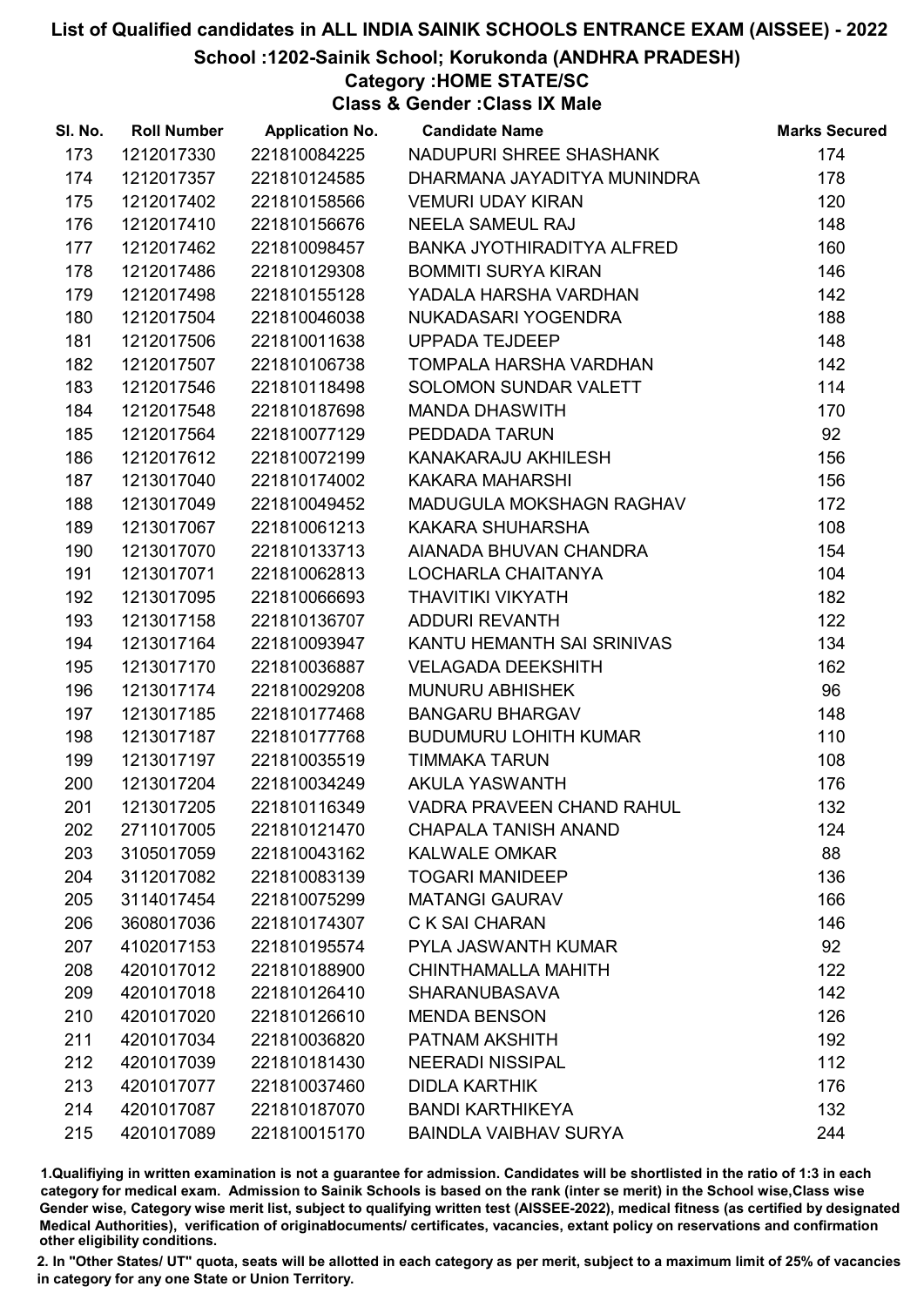School :1202-Sainik School; Korukonda (ANDHRA PRADESH)

## Category :HOME STATE/SC

Class & Gender :Class IX Male

| SI. No. | <b>Roll Number</b> | <b>Application No.</b> | <b>Candidate Name</b>           | <b>Marks Secured</b> |
|---------|--------------------|------------------------|---------------------------------|----------------------|
| 216     | 4201017094         | 221810102770           | <b>VINJAMURI SHIVA</b>          | 110                  |
| 217     | 4201017124         | 221810194001           | PIDAMARTHI ABHIROOP             | 138                  |
| 218     | 4201017143         | 221810134411           | PENUMUDI ANUSH                  | 150                  |
| 219     | 4201017145         | 221810157511           | <b>IRIGI YASHWANTH</b>          | 102                  |
| 220     | 4201017150         | 221810138811           | <b>MADDURI SAKETH</b>           | 94                   |
| 221     | 4201017162         | 221810025621           | <b>BORAVELLY SHASHIKANTH</b>    | 168                  |
| 222     | 4201017200         | 221810130061           | YADLA HESWANTH                  | 134                  |
| 223     | 4201017203         | 221810155461           | <b>JADDI RAVICHANDRA</b>        | 152                  |
| 224     | 4201017220         | 221810177671           | GONE VAKUL CHANDRA BOSE         | 122                  |
| 225     | 4201017226         | 221810158081           | VALLAMDASU JAGADEESH            | 130                  |
| 226     | 4201017235         | 221810171681           | <b>TEEGALA NISHANTH</b>         | 150                  |
| 227     | 4201017278         | 221810162512           | <b>BODDU PRANAV TEJA</b>        | 122                  |
| 228     | 4201017283         | 221810028712           | <b>REVU KARTHIK</b>             | 184                  |
| 229     | 4201017300         | 221810026532           | <b>GAJJELA GNANADEEP</b>        | 138                  |
| 230     | 4201017302         | 221810069732           | VANGALA TARUN TEJA              | 148                  |
| 231     | 4201017304         | 221810098832           | PANUGANTI HARSHAVARDHAN         | 144                  |
| 232     | 4201017320         | 221810104352           | PUDURI ABHIRAM                  | 172                  |
| 233     | 4201017322         | 221810179352           | <b>MADDURI DHARAN</b>           | 168                  |
| 234     | 4201017326         | 221810064552           | <b>D PARTHIV KUMAR</b>          | 92                   |
| 235     | 4201017344         | 221810140172           | PEEKA AKSHAY                    | 128                  |
| 236     | 4201017358         | 221810157282           | MADARAPU AVINASH                | 158                  |
| 237     | 4201017364         | 221810185882           | <b>NAIDU ANGAD</b>              | 100                  |
| 238     | 4201017365         | 221810087882           | SAPE SHIVA SURYA                | 106                  |
| 239     | 4201017379         | 221810099892           | PEDAPATI HENREY VIVIAN          | 154                  |
| 240     | 4201017382         | 221810132303           | <b>VARKALA SATWIK CHANDRA</b>   | 112                  |
| 241     | 4201017387         | 221810072803           | <b>BOLLA RUPU</b>               | 116                  |
| 242     | 4201017388         | 221810065803           | ANTHADUPULA JASHWANTH           | 102                  |
| 243     | 4201017395         | 221810116213           | KONA CHAITANYA SAI              | 238                  |
| 244     | 4201017405         | 221810127023           | <b>BOPPARAPU SAI CHARAN</b>     | 122                  |
| 245     | 4201017429         | 221810109443           | <b>ERANI SRIVARDHAN</b>         | 110                  |
| 246     | 4201017477         | 221810129683           | <b>MUPPIDI HARI CHARAN TEJA</b> | 134                  |
| 247     | 4201017500         | 221810060904           | KONDURI VAMSI KOTESWARARAO      | 130                  |
| 248     | 4201017521         | 221810072624           | PALLERLA BS VARUN               | 88                   |
| 249     | 4201017536         | 221810193534           | <b>VADHIMUKKALA MANJIT</b>      | 134                  |
| 250     | 4201017539         | 221810190734           | <b>PASUNURI CHARAN</b>          | 90                   |
| 251     | 4201017567         | 221810073454           | <b>DUMPALA SAI CHARAN</b>       | 116                  |
| 252     | 4201017590         | 221810095974           | <b>EABITHWAR VITTAL</b>         | 138                  |
| 253     | 4201017605         | 221810006884           | <b>DARA SRIRAM KOUSHIK</b>      | 136                  |
| 254     | 4201017625         | 221810162205           | <b>EMBARI NITHIN KUMAR</b>      | 144                  |
| 255     | 4201017628         | 221810144505           | <b>G KRANTHI CHAITHANYA</b>     | 162                  |
| 256     | 4201017630         | 221810096505           | PALAKONDA ABHIRAM               | 120                  |
| 257     | 4201017632         | 221810095705           | LINGALA ASHVANTH RAO            | 120                  |
| 258     | 4201017638         | 221810049215           | DARA HARI NARAYANA              | 116                  |

1.Qualifiying in written examination is not a guarantee for admission. Candidates will be shortlisted in the ratio of 1:3 in each category for medical exam. Admission to Sainik Schools is based on the rank (inter se merit) in the School wise,Class wise Gender wise, Category wise merit list, subject to qualifying written test (AISSEE-2022), medical fitness (as certified by designated Medical Authorities), verification of originablocuments/ certificates, vacancies, extant policy on reservations and confirmation other eligibility conditions.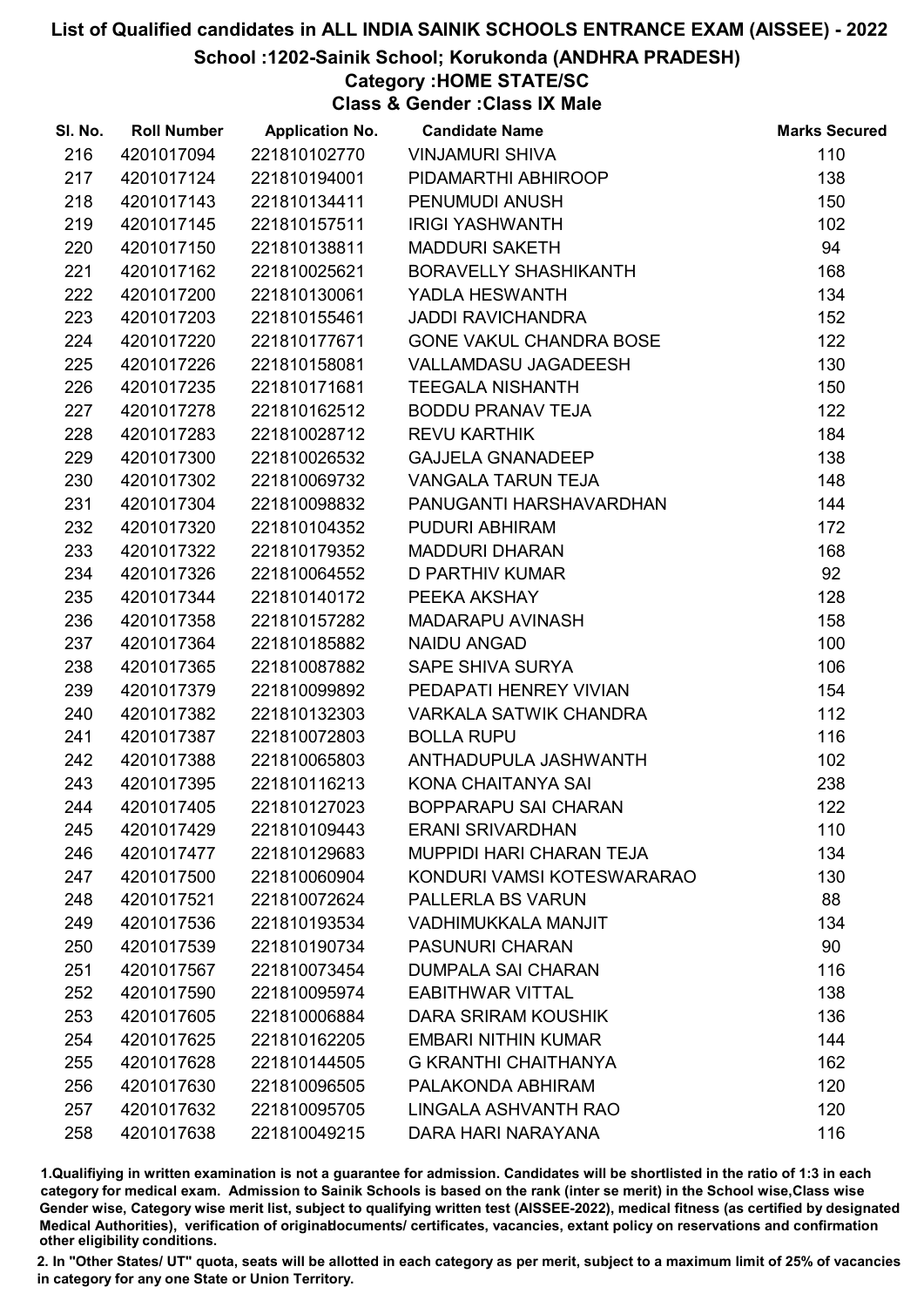#### School :1202-Sainik School; Korukonda (ANDHRA PRADESH)

### Category :HOME STATE/SC

Class & Gender :Class IX Male

| SI. No. | <b>Roll Number</b> |              | <b>Application No. Candidate Name</b> | <b>Marks Secured</b> |
|---------|--------------------|--------------|---------------------------------------|----------------------|
| 259     | 4201017640         | 221810184515 | <b>BANDI SREE BHARGAV</b>             | 128                  |
| 260     | 4201017654         | 221810174425 | PILLI ASHWANTH                        | 94                   |
| 261     | 4201017712         | 221810174165 | <b>JAKARAM HARIVAMSHI</b>             | 92                   |
| 262     | 4201017732         | 221810047875 | <b>TANNIRU TANUSH</b>                 | 146                  |
| 263     | 4201017747         | 221810174295 | <b>IDUMALA UPENDRA</b>                | 158                  |
| 264     | 4201017780         | 221810170426 | <b>DUBBA VINAY</b>                    | 128                  |
| 265     | 4201017813         | 221810102946 | BANDARI VISHWA VARDAN                 | 150                  |
| 266     | 4201017814         | 221810131056 | CHERUKU SUJITH PREETH                 | 232                  |
| 267     | 4201017825         | 221810136466 | ADULLA UTTEJ                          | 116                  |
| 268     | 4201017827         | 221810143766 | <b>BOTHEKAR ASHISH</b>                | 148                  |
| 269     | 4201017837         | 221810130376 | C HIMAVANTHUDU                        | 114                  |
| 270     | 4201017855         | 221810115386 | MANDULA NAVADEEP                      | 122                  |
| 271     | 4201017878         | 221810090407 | PATHAPATI HEMANTH                     | 124                  |
| 272     | 4201017904         | 221810106727 | <b>VOOBA PRADEEP ASHER</b>            | 94                   |
| 273     | 4201017910         | 221810146337 | <b>MYATHARI CHARAN TEJA</b>           | 128                  |
| 274     | 4201027013         | 221810162347 | <b>BAKKURI SATYADEV</b>               | 240                  |
| 275     | 4201027021         | 221810192647 | PIDAMARTHI AKHIRANANDHAN              | 136                  |
| 276     | 4201027095         | 221810083697 | YAMBADI ROCHAN                        | 138                  |
| 277     | 4201027111         | 221810166508 | HARSHAVARDHAN INAGANTI                | 210                  |
| 278     | 4201027113         | 221810175808 | ANKAM SHIVA CHANDU                    | 130                  |
| 279     | 4201027162         | 221810074938 | <b>B ADHEESH KARANN</b>               | 196                  |
| 280     | 4201027163         | 221810195938 | KOLA. SRINIVAS ROHIT                  | 140                  |
| 281     | 4201027184         | 221810072458 | PANUGANTI SAI CHARAN TEJ              | 134                  |
| 282     | 4201027186         | 221810156758 | AASHISH JOEL KOTHURI                  | 102                  |
| 283     | 4201027192         | 221810175368 | <b>VOTARKAR KARTHIKEYA</b>            | 150                  |
| 284     | 4201027214         | 221810150088 | <b>MUSUGU ASHWIN KUMAR</b>            | 114                  |
| 285     | 4201027221         | 221810071688 | PALLIKANTI ABHINAV                    | 136                  |
| 286     | 4201027252         | 221810056119 | <b>SANGEM SAMITH KUMAR</b>            | 76                   |
| 287     | 4201027263         | 221810171919 | PAGIDIPALLI ABHINAV CHARAN            | 116                  |
| 288     | 4201027311         | 221810004559 | <b>AKARAPU YUVARAJU</b>               | 128                  |
| 289     | 4201027375         | 221810063799 | K SUMANYU SAI                         | 130                  |
| 290     | 4202017005         | 221810080110 | <b>SUNCHU KARTHIKEYA</b>              | 114                  |
| 291     | 4202017008         | 221810037020 | <b>JADI MANISH KUMAR</b>              | 166                  |
| 292     | 4202017023         | 221810056350 | <b>GAJULA SAI RAJ</b>                 | 106                  |
| 293     | 4202017024         | 221810085550 | <b>BONKURI SRINIKHIL</b>              | 122                  |
| 294     | 4202017028         | 221810132060 | <b>KAPARTHI AKHIL</b>                 | 92                   |
| 295     | 4202017036         | 221810110070 | <b>GEESA ROHITH</b>                   | 50                   |
| 296     | 4202017039         | 221810197370 | <b>KAVALI VISHWAK</b>                 | 140                  |
| 297     | 4202017041         | 221810046970 | PASUNOORI SUSHEEL KUMAR               | 130                  |
| 298     | 4202017048         | 221810142501 | DURGAM HARSHAVARDHAN                  | 150                  |
| 299     | 4202017053         | 221810089221 | <b>POLADI SUDHEER</b>                 | 100                  |
| 300     | 4202017089         | 221810133202 | <b>VUTLA SAIMANI</b>                  | 164                  |
| 301     | 4202017099         | 221810193522 | <b>MADDELA SAI SHREYESH</b>           | 156                  |

1.Qualifiying in written examination is not a guarantee for admission. Candidates will be shortlisted in the ratio of 1:3 in each category for medical exam. Admission to Sainik Schools is based on the rank (inter se merit) in the School wise,Class wise Gender wise, Category wise merit list, subject to qualifying written test (AISSEE-2022), medical fitness (as certified by designated Medical Authorities), verification of originablocuments/ certificates, vacancies, extant policy on reservations and confirmation other eligibility conditions.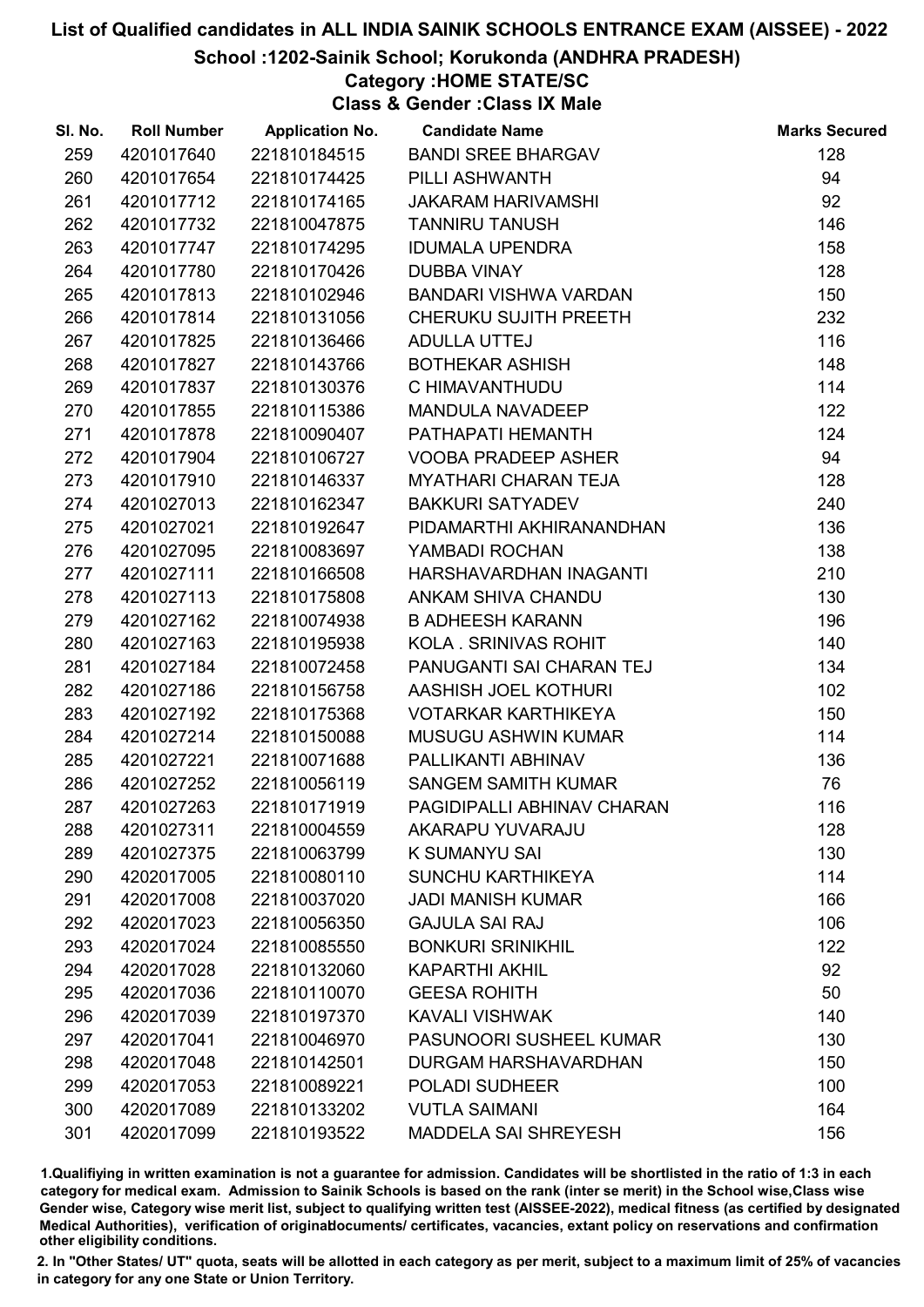School :1202-Sainik School; Korukonda (ANDHRA PRADESH)

## Category :HOME STATE/SC

Class & Gender :Class IX Male

| SI. No. | <b>Roll Number</b> | <b>Application No.</b> | <b>Candidate Name</b>        |    | <b>Marks Secured</b> |
|---------|--------------------|------------------------|------------------------------|----|----------------------|
| 302     | 4202017105         | 221810153542           | <b>DUMPALA SUSHANTH</b>      |    | 92                   |
| 303     | 4202017107         | 221810011252           | <b>KUKKALA HARSHITH</b>      |    | 128                  |
| 304     | 4202017108         | 221810016362           | CHINTHA ABHINAV PREETHAM     |    | 142                  |
| 305     | 4202017134         | 221810097133           | <b>GORLAPALLY SREYAN</b>     |    | 202                  |
| 306     | 4202017145         | 221810109163           | DAVU KARTHIKEYA              |    | 90                   |
| 307     | 4202017153         | 221810118573           | <b>GANGARAPU CHARAN</b>      |    | 142                  |
| 308     | 4202017171         | 221810164234           | KONDUKURI ANSHUL             |    | 150                  |
| 309     | 4202017174         | 221810174334           | <b>GORLAPALLI HARINATH</b>   |    | 140                  |
| 310     | 4202017180         | 221810014544           | <b>JUNJIPELLI MARUTHI</b>    |    | 94                   |
| 311     | 4202017202         | 221810109135           | <b>BOODIDA DURGA VENKAT</b>  |    | 112                  |
| 312     | 4202017213         | 221810165855           | <b>MOTHE ABHIRAM</b>         |    | 102                  |
| 313     | 4202017218         | 221810128275           | <b>JANNU CHINTU</b>          |    | 104                  |
| 314     | 4202017222         | 221810142785           | PALLE ASHWITH                |    | 148                  |
| 315     | 4202017234         | 221810010916           | <b>ANNIMALLA VINOD</b>       |    | 114                  |
| 316     | 4202017255         | 221810101456           | KADAMANDA KEERTHAN           |    | 140                  |
| 317     | 4202017257         | 221810033266           | <b>ANDE HARSHITH</b>         |    | 140                  |
| 318     | 4202017264         | 221810069086           | <b>JANAGAM ABHINAV</b>       |    | 92                   |
| 319     | 4202017271         | 221810146496           | ASADI HRUDAY KUMAR           |    | 130                  |
| 320     | 4202017273         | 221810096696           | <b>CHILUKA VIKAS</b>         |    | 104                  |
| 321     | 4202017297         | 221810069057           | KONGARA VIHAANH              |    | 142                  |
| 322     | 4202017302         | 221810120377           | <b>THUGAPINDI SUSRITH</b>    |    | 122                  |
| 323     | 4202017312         | 221810156797           | MUTHYALA SAI CHARANTEJA      | CG | 120                  |
| 324     | 4202017316         | 221810036808           | KONGARA RAJA SIDDHARTHA      |    | 220                  |
| 325     | 4202017321         | 221810019228           | AVUNURI JEEVAN JOYAL         |    | 110                  |
| 326     | 4202017339         | 221810073968           | KAMPELLI SRIHARSHA           |    | 166                  |
| 327     | 4202017342         | 221810186578           | SIRIKONDA BHUVAN GOPAL       |    | 122                  |
| 328     | 4202017356         | 221810140609           | <b>MORE KARTHIK</b>          |    | 100                  |
| 329     | 4202017358         | 221810185219           | <b>BARAPAKA SATHWIK</b>      |    | 152                  |
| 330     | 4202017362         | 221810175229           | <b>GORLAPALLI SHIVANATH</b>  |    | 150                  |
| 331     | 4202017379         | 221810158849           | <b>BANDELA MALLIKARJUN</b>   |    | 110                  |
| 332     | 4202017380         | 221810136359           | <b>MANTHENA SAI CHARAN</b>   |    | 88                   |
| 333     | 4202017385         | 221810154169           | <b>GOVINDU VISHNU TEJA</b>   |    | 132                  |
| 334     | 4202017389         | 221810018769           | <b>KYADAS JASHWANTH</b>      |    | 132                  |
| 335     | 4202017391         | 221810145279           | <b>MYADARI PRADEEP KUMAR</b> |    | 124                  |
| 336     | 4202017396         | 221810029189           | <b>VARKALA HARSHITH RAJ</b>  |    | 164                  |
| 337     | 4202017403         | 221810065199           | <b>JANNU RAJ</b>             |    | 126                  |

1.Qualifiying in written examination is not a guarantee for admission. Candidates will be shortlisted in the ratio of 1:3 in each category for medical exam. Admission to Sainik Schools is based on the rank (inter se merit) in the School wise,Class wise Gender wise, Category wise merit list, subject to qualifying written test (AISSEE-2022), medical fitness (as certified by designated Medical Authorities), verification of originablocuments/ certificates, vacancies, extant policy on reservations and confirmation other eligibility conditions.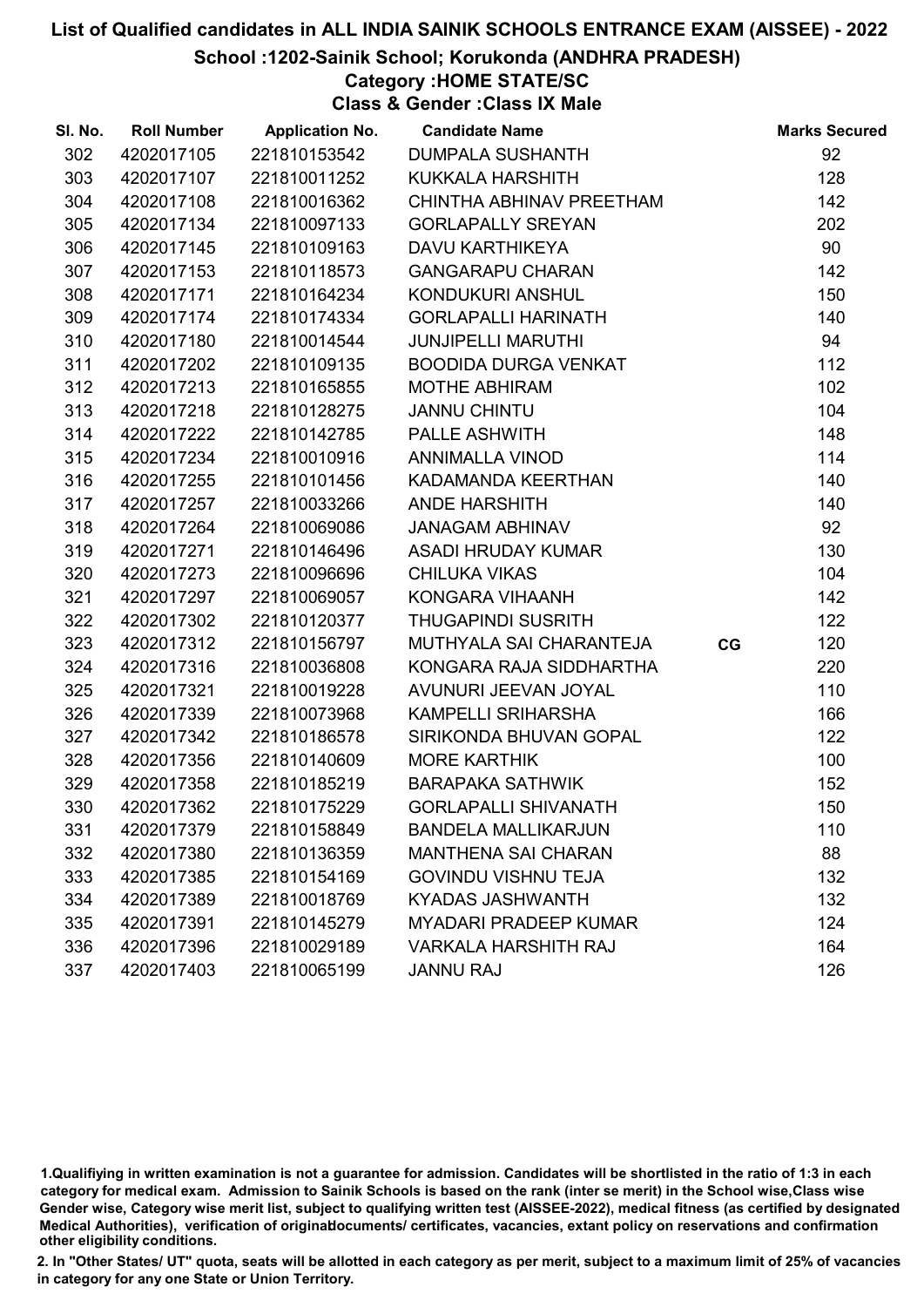School :1202-Sainik School; Korukonda (ANDHRA PRADESH)

### Category :HOME STATE/ST

Class & Gender :Class IX Male

| SI. No. | <b>Roll Number</b> | <b>Application No.</b> | <b>Candidate Name</b>            | <b>Marks Secured</b> |
|---------|--------------------|------------------------|----------------------------------|----------------------|
| 338     | 1201017129         | 221810128596           | BOJJAMMAGARI HARESH              | 170                  |
| 339     | 1202017056         | 221810113852           | NALLABOTHULA PRATHAP             | 174                  |
| 340     | 1202017135         | 221810186266           | <b>BHUKYA ANKUSHAM NAIK</b>      | 90                   |
| 341     | 1205017063         | 221810174112           | OLUGUMALU RAM CHARAN TEJA        | 164                  |
| 342     | 1205017191         | 221810189917           | <b>KAVETI DURGESH</b>            | 74                   |
| 343     | 1205017222         | 221810018828           | RAMAVATH NAGARAJU NAIK           | 138                  |
| 344     | 1205017233         | 221810060768           | <b>BANETI TEJA RAM</b>           | 110                  |
| 345     | 1207017058         | 221810143646           | <b>ITTA NIKHILESH</b>            | 120                  |
| 346     | 1208017041         | 221810059731           | KARAM NAGAVENDRA VENAKATA        | 106                  |
| 347     | 1208017068         | 221810020522           | KAKURU PRUDWI SAI CHARAN         | 152                  |
| 348     | 1208017173         | 221810166776           | DALE TEJASH SATYA VENKATA        | 120                  |
| 349     | 1208017185         | 221810083417           | KURAM SHANMUKHA SRI SAI          | 124                  |
| 350     | 1208017207         | 221810145087           | <b>KANIGIRI RUSHIKESH</b>        | 158                  |
| 351     | 1208017251         | 221810165569           | KURASAM VENKATA NAGA VARA        | 114                  |
| 352     | 1209017016         | 221810143070           | KOLAKA DEVA SAI                  | 142                  |
| 353     | 1209017020         | 221810027180           | TARA MOHANA VENKATA SAIRAM       | 118                  |
| 354     | 1209017110         | 221810155994           | DORALA JAYANTH                   | 146                  |
| 355     | 1209017178         | 221810159708           | <b>MALLIPURAM SARATH KUMAR</b>   | 182                  |
| 356     | 1210017164         | 221810113323           | YAKASHIRI SIVA PRASAD            | 158                  |
| 357     | 1210017186         | 221810174863           | R VENKAT SAI                     | 142                  |
| 358     | 1210017347         | 221810061596           | <b>ESLAVATH PUTHIN NAIK</b>      | 124                  |
| 359     | 1211017063         | 221810183532           | AJIMEERA GOPI RAJU NAYAK         | 100                  |
| 360     | 1211017071         | 221810132372           | BANAVATHU JAYANTH                | 216                  |
| 361     | 1211017078         | 221810059033           | <b>THURRAM ROHITH</b>            | 158                  |
| 362     | 1211017086         | 221810170563           | AJMIRA SURENDRA NAIK             | 118                  |
| 363     | 1211017149         | 221810168006           | RAYAPUDI YESHWANTH MURTHY        | 146                  |
| 364     | 1211017150         | 221810161206           | <b>BANOTH VARSHITH</b>           | 142                  |
| 365     | 1211017168         | 221810155276           | <b>BANOTHU ABHISHEK RAJ</b>      | 164                  |
| 366     | 1211017189         | 221810059827           | <b>BHUKYA SANJAY</b>             | 152                  |
| 367     | 1211017210         | 221810103997           | <b>SANGAM ABHIRAM</b>            | 140                  |
| 368     | 1211017225         | 221810134638           | ASU RAM CHARAN DESH DORA         | 142                  |
| 369     | 1211017229         | 221810060458           | <b>BHUKYA HARIVIDIP NAYAK</b>    | 116                  |
| 370     | 1211017265         | 221810149179           | <b>BHUKYA GIRISH RATHOD</b>      | 170                  |
| 371     | 1211017266         | 221810177979           | <b>BHUKYA VAMSHI</b>             | 140                  |
| 372     | 1212017068         | 221810057621           | <b>MARRICHETTI VEERA VENKATA</b> | 106                  |
| 373     | 1212017175         | 221810084582           | <b>JANNI PRAVEEN CHANDRA</b>     | 86                   |
| 374     | 1212017246         | 221810009804           | <b>KANTA THIRDHAK</b>            | 126                  |
| 375     | 1212017346         | 221810050465           | DHARAVATHU NISHANTH NAYAK        | 110                  |
| 376     | 1212017439         | 221810056227           | <b>BANGURU ADEEP</b>             | 142                  |
| 377     | 1212017580         | 221810025949           | PALAKA DHANIYELU                 | 90                   |
| 378     | 1212017585         | 221810086259           | <b>MADDIKONDA SHUSHAN DIVIC</b>  | 134                  |
| 379     | 1212017610         | 221810103099           | <b>VANKUDOTH NIKHIL</b>          | 100                  |
| 380     | 1213017002         | 221810020500           | <b>CHALLA SRIKAR BABA</b>        | 92                   |
|         |                    |                        |                                  |                      |

1.Qualifiying in written examination is not a guarantee for admission. Candidates will be shortlisted in the ratio of 1:3 in each category for medical exam. Admission to Sainik Schools is based on the rank (inter se merit) in the School wise,Class wise Gender wise, Category wise merit list, subject to qualifying written test (AISSEE-2022), medical fitness (as certified by designated Medical Authorities), verification of originablocuments/ certificates, vacancies, extant policy on reservations and confirmation other eligibility conditions.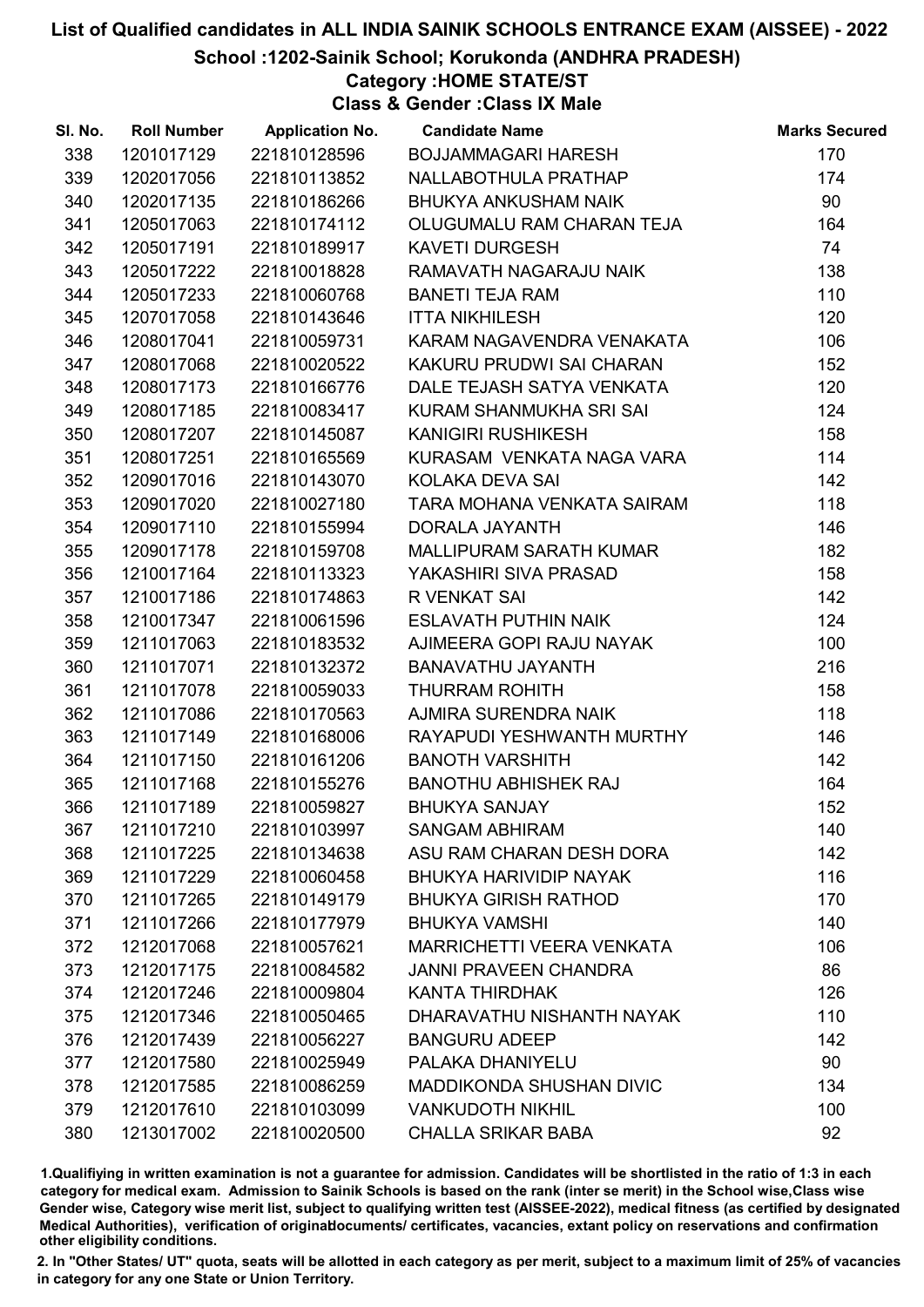School :1202-Sainik School; Korukonda (ANDHRA PRADESH)

### Category :HOME STATE/ST

Class & Gender :Class IX Male

| SI. No. | <b>Roll Number</b> | <b>Application No.</b> | <b>Candidate Name</b>          |           | <b>Marks Secured</b> |
|---------|--------------------|------------------------|--------------------------------|-----------|----------------------|
| 381     | 1213017004         | 221810014310           | <b>GEDALA PREMKIRAN</b>        |           | 126                  |
| 382     | 1213017035         | 221810031581           | NIKKULA CHANAKYA               |           | 100                  |
| 383     | 1213017078         | 221810051433           | KAKARI PURUSHOTHAMA SAI        |           | 114                  |
| 384     | 1213017128         | 221810111545           | <b>BOJJA YESUDANAM</b>         |           | 114                  |
| 385     | 1213017166         | 221810034167           | DAMMI CHARAN TEJA DORA         |           | 122                  |
| 386     | 1213017209         | 221810130559           | <b>BANAVATHU RANA PRATHAP</b>  |           | 180                  |
| 387     | 1213017211         | 221810075179           | <b>GUGULOTU MAHATI SHANKAR</b> |           | 174                  |
| 388     | 3105017068         | 221810006913           | <b>KARAN PAWAR</b>             |           | 174                  |
| 389     | 4102017025         | 221810086970           | MEGHAVATH GAGAN TEJAS          |           | 220                  |
| 390     | 4201017007         | 221810173300           | NALLAGONDA ANURAG              |           | 138                  |
| 391     | 4201017037         | 221810093330           | <b>D DESHIK</b>                |           | 114                  |
| 392     | 4201017042         | 221810190730           | <b>D.SREE ABHIRAM</b>          |           | 146                  |
| 393     | 4201017061         | 221810175050           | MALOTHU HEMANTH SAI            |           | 150                  |
| 394     | 4201017068         | 221810061160           | <b>LAKAVATH RUDRA VENKAT</b>   |           | 204                  |
| 395     | 4201017081         | 221810169560           | <b>BANAVATH JEEVAN</b>         |           | 148                  |
| 396     | 4201017104         | 221810170480           | <b>BHUKYA GANESH</b>           |           | 80                   |
| 397     | 4201017109         | 221810098780           | <b>VADTHYA ABHISHEK</b>        |           | 128                  |
| 398     | 4201017116         | 221810126690           | BHUKYA SEVALAL CHARAN TEJA     |           | 112                  |
| 399     | 4201017123         | 221810171001           | VADTHYA MANOJ                  |           | 82                   |
| 400     | 4201017127         | 221810016301           | M PRUTHVI RAJ                  |           | 92                   |
| 401     | 4201017141         | 221810022411           | DHANAVATH GAGAN NAIK           |           | 214                  |
| 402     | 4201017144         | 221810173511           | <b>BHUKYA KARTHIK</b>          |           | 100                  |
| 403     | 4201017149         | 221810106811           | <b>TEJAVATH SRINIVAS</b>       |           | 114                  |
| 404     | 4201017153         | 221810096911           | ANGOTHU CHANDU                 |           | 130                  |
| 405     | 4201017160         | 221810164321           | KETHAVATH VAMSHI               |           | 176                  |
| 406     | 4201017161         | 221810133421           | DARAM DINESH BHARGAV           |           | 128                  |
| 407     | 4201017168         | 221810085531           | <b>GUGLOTH ROHAN PRATHAP</b>   |           | 100                  |
| 408     | 4201017176         | 221810131441           | <b>BANOTHU RAKESH</b>          |           | 140                  |
| 409     | 4201017182         | 221810142741           | <b>MALOTH ANKITH</b>           |           | 174                  |
| 410     | 4201017198         | 221810000851           | SAI SANTOSH DEVARAKONDA        |           | 126                  |
| 411     | 4201017201         | 221810087261           | N HARSHAVARDHAN NAIK           |           | 146                  |
| 412     | 4201017231         | 221810027481           | <b>BANOTHU SANJAY PAL</b>      |           | 136                  |
| 413     | 4201017246         | 221810134591           | RAMAVATH BHANU PRAKASH         | <b>AR</b> | 120                  |
| 414     | 4201017254         | 221810097002           | ANGOTHU MADHU                  |           | 100                  |
| 415     | 4201017272         | 221810013212           | DARAVATH VISHNUVARDHAN         |           | 122                  |
| 416     | 4201017276         | 221810006312           | KODAVATH RATHAN KUMAR          |           | 82                   |
| 417     | 4201017350         | 221810036772           | OLUGUMANU YESHWANTH KUMAR      |           | 124                  |
| 418     | 4201017355         | 221810092082           | PATHLAVATH ARAVIND             |           | 138                  |
| 419     | 4201017362         | 221810046582           | <b>MALOTHU SANDEEP</b>         |           | 124                  |
| 420     | 4201017371         | 221810118492           | THEJAVATH SAITHEJA             |           | 126                  |
| 421     | 4201017380         | 221810021992           | <b>BHUKYA AKHIL</b>            | CG        | 138                  |
| 422     | 4201017385         | 221810106703           | <b>RATHOD RAHUL</b>            |           | 138                  |
| 423     | 4201017402         | 221810182913           | <b>BHUKYA MOULIK</b>           |           | 126                  |

1.Qualifiying in written examination is not a guarantee for admission. Candidates will be shortlisted in the ratio of 1:3 in each category for medical exam. Admission to Sainik Schools is based on the rank (inter se merit) in the School wise,Class wise Gender wise, Category wise merit list, subject to qualifying written test (AISSEE-2022), medical fitness (as certified by designated Medical Authorities), verification of originablocuments/ certificates, vacancies, extant policy on reservations and confirmation other eligibility conditions.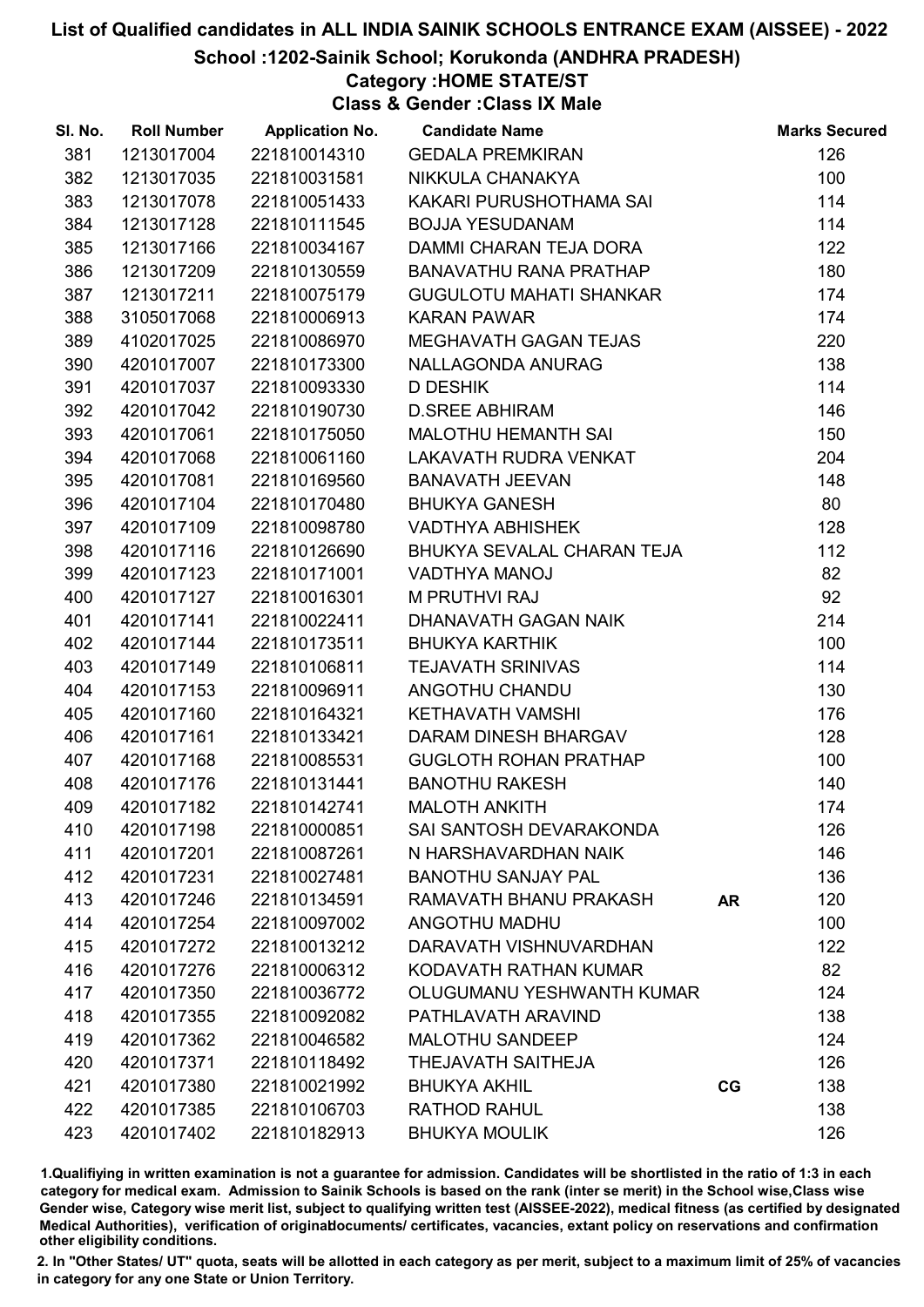#### School :1202-Sainik School; Korukonda (ANDHRA PRADESH)

#### Category :HOME STATE/ST

Class & Gender :Class IX Male

| SI. No. | <b>Roll Number</b> | <b>Application No.</b> | <b>Candidate Name</b>             |           | <b>Marks Secured</b> |
|---------|--------------------|------------------------|-----------------------------------|-----------|----------------------|
| 424     | 4201017504         | 221810042214           | <b>BANOTH JEETHENDRA</b>          |           | 124                  |
| 425     | 4201017525         | 221810093824           | <b>BANOTHU SAI HARSHITH</b>       | <b>AR</b> | 104                  |
| 426     | 4201017568         | 221810173554           | KURAKULA CHARAN TEJA              |           | 130                  |
| 427     | 4201017570         | 221810005554           | Y.MOHAN PRASAD                    |           | 126                  |
| 428     | 4201017574         | 221810087854           | <b>BANOTH KALYAN</b>              |           | 114                  |
| 429     | 4201017619         | 221810137894           | <b>MALOTH LIKHITH</b>             |           | 152                  |
| 430     | 4201017620         | 221810129894           | RAMAVATH DHANUSH RATHOD           |           | 128                  |
| 431     | 4201017627         | 221810016405           | <b>JARPULA ABHIRAM</b>            |           | 124                  |
| 432     | 4201017634         | 221810103115           | <b>GUGULOTH AKASH</b>             |           | 142                  |
| 433     | 4201017655         | 221810118425           | PALLAKONDA SRIHARSHA KUMAR        |           | 134                  |
| 434     | 4201017675         | 221810185145           | DHEERAVATH CHARAN                 |           | 140                  |
| 435     | 4201017682         | 221810127445           | DHARAVATH MANI TEJA               |           | 132                  |
| 436     | 4201017735         | 221810166385           | <b>PULASAM AKHIL</b>              |           | 142                  |
| 437     | 4201017740         | 221810001785           | <b>BADAVATH KARTHIK</b>           |           | 116                  |
| 438     | 4201017741         | 221810003785           | <b>ROSHAN RATHOD</b>              |           | 130                  |
| 439     | 4201017744         | 221810148985           | <b>TEJAVAT NIKIL</b>              |           | 144                  |
| 440     | 4201017751         | 221810189006           | DHOLVAN ARYAN                     |           | 148                  |
| 441     | 4201017756         | 221810073706           | <b>NENAVATH ESHWAR</b>            |           | 146                  |
| 442     | 4201017763         | 221810180116           | NUNAVATH THAMAN RAHUL             |           | 116                  |
| 443     | 4201017772         | 221810163716           | <b>MALAVATH VINAYAK</b>           |           | 164                  |
| 444     | 4201017777         | 221810113326           | DHARAVATH SUNIL KUMAR             |           | 100                  |
| 445     | 4201017802         | 221810157146           | <b>BARMAVATH CHANDRAHAS</b>       |           | 118                  |
| 446     | 4201017834         | 221810080276           | MUDAVATH ANIL KUMAR               |           | 88                   |
| 447     | 4201017852         | 221810063086           | K VENKAT TEJA                     |           | 160                  |
| 448     | 4201017870         | 221810002696           | <b>J RAGHURAM NAIK</b>            |           | 186                  |
| 449     | 4201017873         | 221810027696           | <b>MADE VISHNU</b>                |           | 114                  |
| 450     | 4201017887         | 221810172317           | <b>BHUKYA CHARAN NAIK</b>         |           | 160                  |
| 451     | 4201017889         | 221810021517           | <b>AKURI ASISH KUMAR</b>          |           | 142                  |
| 452     | 4201017892         | 221810196717           | <b>BANOTH GNANESHWAR NAIK</b>     |           | 136                  |
| 453     | 4201027023         | 221810187847           | <b>TEJAVATH CHITRASENA NAYAK</b>  |           | 170                  |
| 454     | 4201027026         | 221810077947           | <b>BANOTHU NITHISH KUMAR NAIK</b> |           | 120                  |
| 455     | 4201027039         | 221810189357           | J YESHWANTH PAWAR                 |           | 112                  |
| 456     | 4201027040         | 221810117457           | NENAVATH PRANAY                   |           | 106                  |
| 457     | 4201027062         | 221810084077           | <b>BANOTHU RAHUL SANDESH</b>      |           | 142                  |
| 458     | 4201027066         | 221810194277           | <b>RATHOD CHARAN SINGH</b>        |           | 64                   |
| 459     | 4201027069         | 221810153377           | <b>GUGULOTH VARUN VARSHITH</b>    |           | 108                  |
| 460     | 4201027074         | 221810027877           | <b>BOLLI CHARAN</b>               |           | 112                  |
| 461     | 4201027106         | 221810040208           | <b>S NIHANT</b>                   |           | 152                  |
| 462     | 4201027135         | 221810190328           | <b>IYLA NIKESH</b>                |           | 130                  |
| 463     | 4201027154         | 221810133538           | <b>KORRA SAI CHARAN</b>           |           | 192                  |
| 464     | 4201027222         | 221810145788           | PATLAVATH SAI AKHILESH            |           | 180                  |
| 465     | 4201027226         | 221810091398           | KALIVETI MANOJ KUMAR              |           | 152                  |
| 466     | 4201027230         | 221810123898           | DHARAVATH PIYUSH NAIK             |           | 152                  |

1.Qualifiying in written examination is not a guarantee for admission. Candidates will be shortlisted in the ratio of 1:3 in each category for medical exam. Admission to Sainik Schools is based on the rank (inter se merit) in the School wise,Class wise Gender wise, Category wise merit list, subject to qualifying written test (AISSEE-2022), medical fitness (as certified by designated Medical Authorities), verification of originablocuments/ certificates, vacancies, extant policy on reservations and confirmation other eligibility conditions.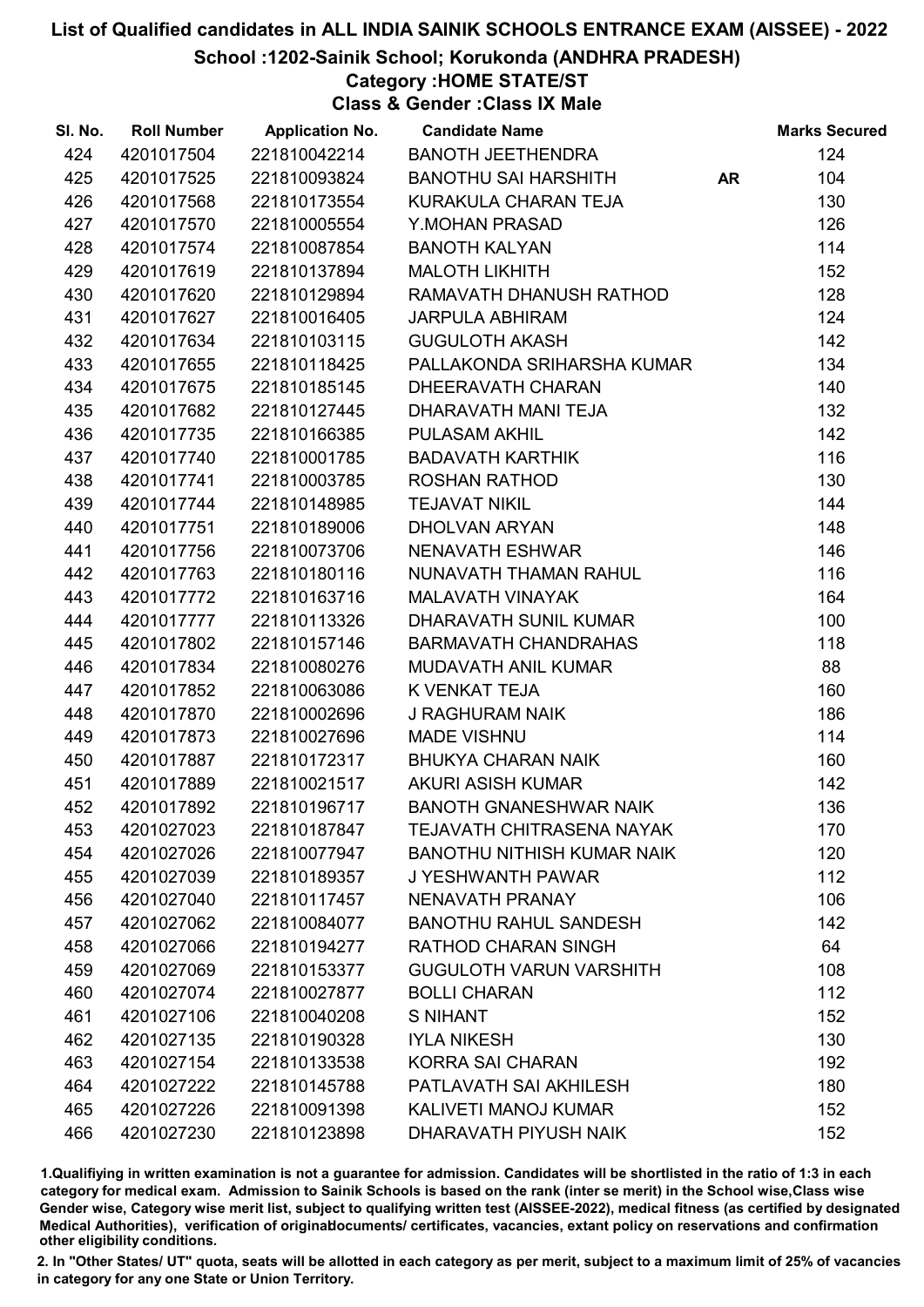School :1202-Sainik School; Korukonda (ANDHRA PRADESH)

### Category :HOME STATE/ST

Class & Gender :Class IX Male

| SI. No. | <b>Roll Number</b> | <b>Application No.</b> | <b>Candidate Name</b>              |    | <b>Marks Secured</b> |
|---------|--------------------|------------------------|------------------------------------|----|----------------------|
| 467     | 4201027233         | 221810148998           | VISLAVATH RAHUL CHANDRA            |    | 130                  |
| 468     | 4201027236         | 221810094209           | J HARSHA VARDHAN NAIK              |    | 100                  |
| 469     | 4201027246         | 221810115909           | BANOTH HARSHA VARDHAN NAIK         |    | 140                  |
| 470     | 4201027269         | 221810153329           | <b>BHUKYA SHIVA VENKATESH</b>      |    | 100                  |
| 471     | 4201027296         | 221810011549           | AJMEERA NAVEEN KUMAR               |    | 132                  |
| 472     | 4201027304         | 221810016949           | <b>RATHOD HARSHITH</b>             |    | 244                  |
| 473     | 4201027322         | 221810124959           | <b>GUGULOTHU THIRUPATHI</b>        |    | 122                  |
| 474     | 4201027338         | 221810058079           | RAMAVATH MANOJ NAIK                | CG | 126                  |
| 475     | 4201027358         | 221810158389           | <b>BANOTH SAICHARANTEJ</b>         |    | 182                  |
| 476     | 4202017010         | 221810134520           | <b>BODA PRAVEEN</b>                |    | 128                  |
| 477     | 4202017025         | 221810095550           | RATHOD ARAVIND                     |    | 112                  |
| 478     | 4202017052         | 221810114121           | <b>BHADAVATHU DINESH</b>           |    | 112                  |
| 479     | 4202017055         | 221810093031           | <b>RATHOD SAI KISHAN</b>           |    | 128                  |
| 480     | 4202017064         | 221810069051           | <b>BADHAVATH LOKENDAR</b>          |    | 102                  |
| 481     | 4202017071         | 221810074651           | NETHAVATH JASHWANTH                |    | 90                   |
| 482     | 4202017084         | 221810016081           | DHURVA SAI KEERTHAN                |    | 140                  |
| 483     | 4202017102         | 221810138732           | <b>GUGULOTHU MANISH</b>            |    | 130                  |
| 484     | 4202017118         | 221810086372           | NUNAVATH RAJENDAR                  |    | 142                  |
| 485     | 4202017129         | 221810068613           | <b>GUGULOTH GANESH</b>             | CG | 116                  |
| 486     | 4202017160         | 221810188793           | <b>BHUKYA THILAK</b>               |    | 108                  |
| 487     | 4202017173         | 221810083334           | <b>ISLAVATH ADITHYA RAM</b>        |    | 132                  |
| 488     | 4202017183         | 221810095764           | <b>LAKAVATH HEMANTH</b>            |    | 134                  |
| 489     | 4202017184         | 221810121074           | <b>B. RUDHRABHISHEK SATYA NAIK</b> |    | 134                  |
| 490     | 4202017191         | 221810143694           | <b>LAVUDIYA BUNNY</b>              |    | 116                  |
| 491     | 4202017198         | 221810063415           | PENDRAM BHARGAV                    |    | 196                  |
| 492     | 4202017208         | 221810184745           | <b>DURVA RAM CHARAN</b>            |    | 116                  |
| 493     | 4202017236         | 221810017326           | <b>BANOTHU PATNAIK</b>             |    | 106                  |
| 494     | 4202017240         | 221810023236           | <b>JADHAV ROHITH</b>               |    | 132                  |
| 495     | 4202017248         | 221810154936           | <b>BANOTHU ANJANNA</b>             | CG | 86                   |
| 496     | 4202017249         | 221810065146           | <b>MANUPATI RUTHVIK</b>            |    | 228                  |
| 497     | 4202017265         | 221810071186           | <b>BANDELA KOUSHIK</b>             |    | 114                  |
| 498     | 4202017274         | 221810140996           | <b>CHAWAN NAYANDEEP</b>            |    | 126                  |
| 499     | 4202017278         | 221810106907           | <b>LAKAVATH SRIKAR</b>             |    | 164                  |
| 500     | 4202017288         | 221810087137           | <b>LAVUDIYA VIJAY</b>              |    | 108                  |
| 501     | 4202017291         | 221810035937           | <b>BHUKYA SIDDU</b>                |    | 146                  |
| 502     | 4202017301         | 221810154967           | <b>LAVIDYA NAVARAJ</b>             |    | 138                  |
| 503     | 4202017305         | 221810094487           | <b>LAVUDYA VARUN SAI</b>           |    | 140                  |
| 504     | 4202017336         | 221810091468           | <b>AMGOTH PUJITH</b>               |    | 124                  |
| 505     | 4202017340         | 221810141078           | <b>BANOTH ESHWAR NAYAK</b>         |    | 132                  |
| 506     | 4202017343         | 221810117878           | <b>GUGULOTH PRASHANTH</b>          |    | 122                  |
| 507     | 4202017353         | 221810182398           | <b>TEJAVATH SHIVA</b>              |    | 84                   |
| 508     | 4202017367         | 221810093439           | <b>CHAVAN KARTHIK</b>              |    | 120                  |
| 509     | 4202017368         | 221810166639           | <b>CHAWAN ROHITH</b>               |    | 136                  |

1.Qualifiying in written examination is not a guarantee for admission. Candidates will be shortlisted in the ratio of 1:3 in each category for medical exam. Admission to Sainik Schools is based on the rank (inter se merit) in the School wise,Class wise Gender wise, Category wise merit list, subject to qualifying written test (AISSEE-2022), medical fitness (as certified by designated Medical Authorities), verification of originablocuments/ certificates, vacancies, extant policy on reservations and confirmation other eligibility conditions.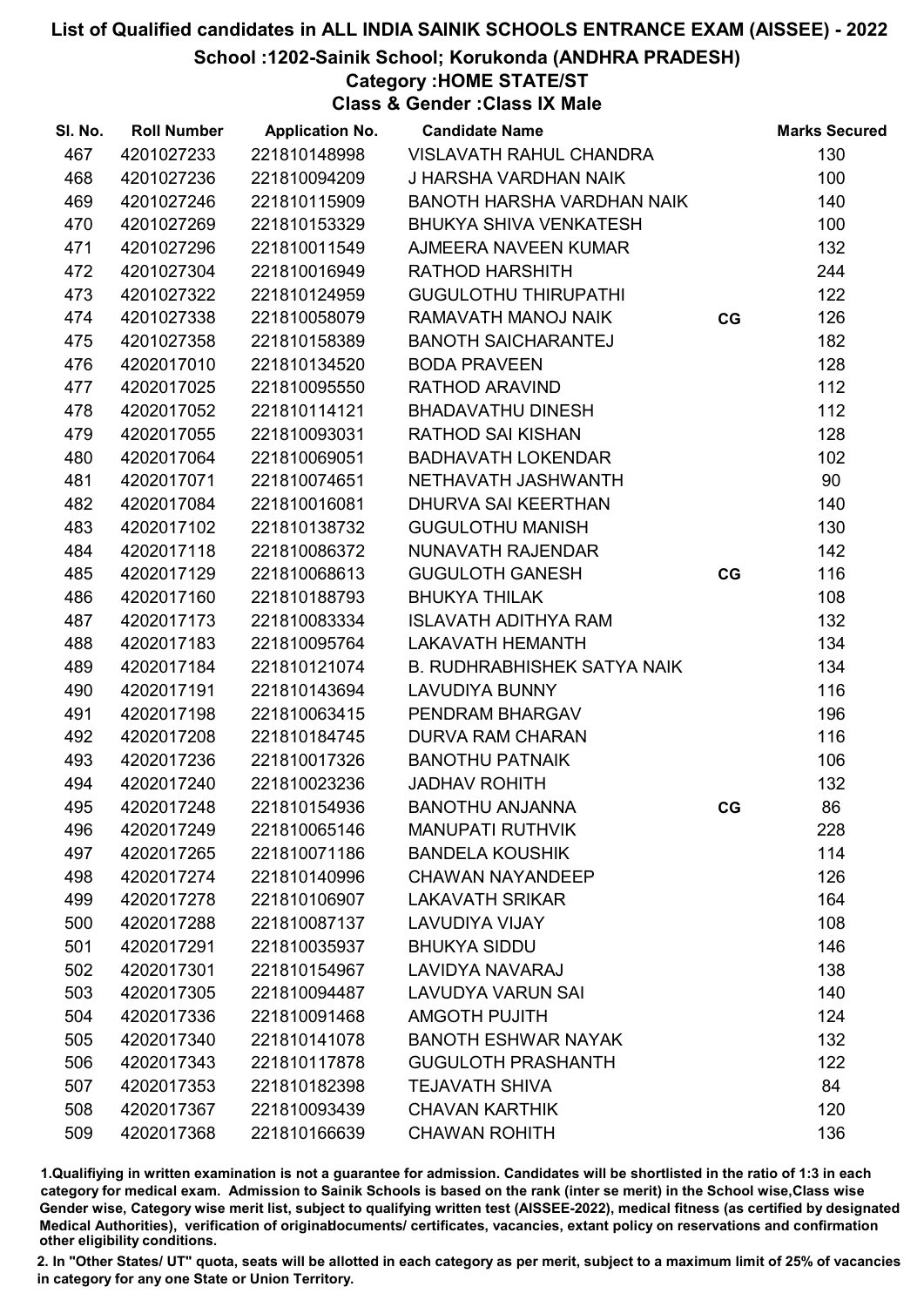# List of Qualified candidates in ALL INDIA SAINIK SCHOOLS ENTRANCE EXAM (AISSEE) - 2022 School :1202-Sainik School; Korukonda (ANDHRA PRADESH) Category :HOME STATE/ST Class & Gender :Class IX Male

| SI. No. | <b>Roll Number</b> | <b>Application No.</b> | Candidate Name      |    | Marks Secured |
|---------|--------------------|------------------------|---------------------|----|---------------|
| 510     | 4202017373         | 221810112349           | MALOTHU ARUN KUMAR  | CG | 136           |
| 511     | 4202017400         | 221810011099           | ALAM VYBHAV RISHITH |    | 240           |

<sup>1.</sup>Qualifiying in written examination is not a guarantee for admission. Candidates will be shortlisted in the ratio of 1:3 in each category for medical exam. Admission to Sainik Schools is based on the rank (inter se merit) in the School wise,Class wise Gender wise, Category wise merit list, subject to qualifying written test (AISSEE-2022), medical fitness (as certified by designated Medical Authorities), verification of originablocuments/ certificates, vacancies, extant policy on reservations and confirmation other eligibility conditions.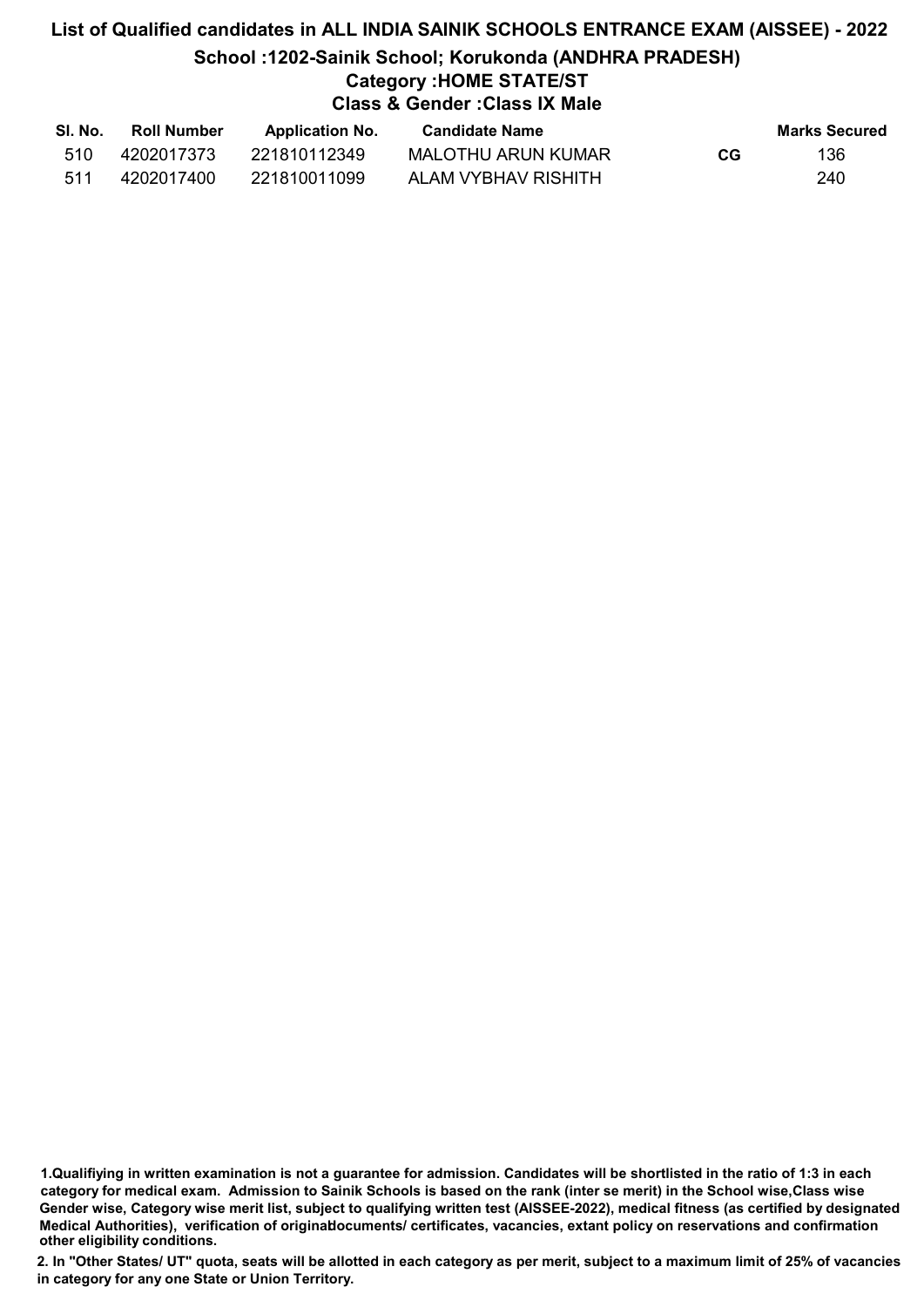School :1202-Sainik School; Korukonda (ANDHRA PRADESH)

Category :HOME STATE/OBC

Class & Gender :Class IX Male

| SI. No. | <b>Roll Number</b> | <b>Application No.</b> | <b>Candidate Name</b>              | <b>Marks Secured</b> |
|---------|--------------------|------------------------|------------------------------------|----------------------|
| 512     | 1201017074         | 221810075383           | RAGE CHIDVI SUBHARAM               | 192                  |
| 513     | 1201017155         | 221810134298           | <b>UDAYAGIRI RISHEEF</b>           | 196                  |
| 514     | 1202017034         | 221810012861           | ASI VAMSI REDDY                    | 234                  |
| 515     | 1202017096         | 221810194184           | PALADUGU MANOGOWTHAM               | 198                  |
| 516     | 1202017125         | 221810169016           | <b>KALLE DHARAHAS</b>              | 162                  |
| 517     | 1202017134         | 221810160656           | SHAIK AHMADSHARIF SHAA             | 184                  |
| 518     | 1202017152         | 221810177357           | KASARABADA GIRISH VENKATA          | 280                  |
| 519     | 1202017181         | 221810181059           | UDATHA DHANUNJAYA SITARAM          | 160                  |
| 520     | 1203017062         | 221810187473           | <b>SHAIK MOHAMMED YOUNUS</b>       | 182                  |
| 521     | 1203017076         | 221810112174           | M NAGA SAI MANI TEJ                | 174                  |
| 522     | 1203017098         | 221810147575           | <b>DEGALA SURYA CHARAN</b>         | 282                  |
| 523     | 1203017110         | 221810097036           | TANGUTURU DASTHAGIRI PEER          | 164                  |
| 524     | 1203017123         | 221810126096           | PAPPURI NARASIMHA                  | 264                  |
| 525     | 1203017163         | 221810100668           | SINGANNAGARI CHANDU                | 190                  |
| 526     | 1205017014         | 221810040730           | UPPARA BHARATH KUMAR               | 184                  |
| 527     | 1205017033         | 221810018490           | <b>T SAI AKHIL</b>                 | 170                  |
| 528     | 1205017037         | 221810059990           | SOMA.TISHANTH                      | 168                  |
| 529     | 1205017046         | 221810020351           | PESALA SAI KUBER                   | 252                  |
| 530     | 1205017093         | 221810133813           | <b>K BALU</b>                      | 164                  |
| 531     | 1205017100         | 221810096243           | K LAKSHMIKANTH                     | 170                  |
| 532     | 1205017150         | 221810094455           | <b>S SAI BHARATH</b>               | 160                  |
| 533     | 1205017176         | 221810043836           | UPPARA YESHWANTH SAGAR             | 228                  |
| 534     | 1205017184         | 221810063496           | KUMMARI VINOD KUMAR                | 172                  |
| 535     | 1205017186         | 221810091007           | SP GNANESHWAR                      | 182                  |
| 536     | 1205017198         | 221810190547           | CHILAKALA VENKATA SAI LIKHITH      | 170                  |
| 537     | 1205017228         | 221810040848           | UPPARA BHANU PRAKASH               | 224                  |
| 538     | 1205017239         | 221810030709           | PENDLI SAI ABHIRAM                 | 298                  |
| 539     | 1205017244         | 221810044929           | KUMMARI CHARAN TEJA                | 182                  |
| 540     | 1206017047         | 221810003674           | PERISETTY.RISHI SATHWIK            | 178                  |
| 541     | 1206017066         | 221810090427           | <b>YENEDI RISHENDRA</b>            | 160                  |
| 542     | 1206017071         | 221810126497           | T V K CHAITHANYA                   | 226                  |
| 543     | 1207017075         | 221810084647           | LETHAVADLA JASWANTH NAGA           | 168                  |
| 544     | 1207017078         | 221810107657           | ALAVALAPATI HARSHA SAI             | 162                  |
| 545     | 1207017097         | 221810056898           | KARNA MONIC CHAKRA                 | 198                  |
| 546     | 1207017102         | 221810090729           | KARIKETI ABHINAV PREETAM           | 172                  |
| 547     | 1208017003         | 221810147810           | <b>MITTIREDDI HARSITH NAIDU</b>    | 204                  |
| 548     | 1208017004         | 221810140120           | PEMMADI HARI HARA NAGA             | 192                  |
| 549     | 1208017020         | 221810013860           | <b>NALAM ABHIRAM</b>               | 166                  |
| 550     | 1208017042         | 221810061041           | DEVARA THOMA JAGAN                 | 186<br>CG            |
| 551     | 1208017045         | 221810105351           | KADIYALA NAGA SAI AKHIL            | 236                  |
| 552     | 1208017064         | 221810092302           | <b>GADULA SREE NAGAA CHAKRA</b>    | 166                  |
| 553     | 1208017067         | 221810053322           | <b>MATTA LOKESH</b>                | 222                  |
| 554     | 1208017072         | 221810123232           | <b>GAMIDI GEETESH KANAKA SURYA</b> | 186                  |

1.Qualifiying in written examination is not a guarantee for admission. Candidates will be shortlisted in the ratio of 1:3 in each category for medical exam. Admission to Sainik Schools is based on the rank (inter se merit) in the School wise,Class wise Gender wise, Category wise merit list, subject to qualifying written test (AISSEE-2022), medical fitness (as certified by designated Medical Authorities), verification of originablocuments/ certificates, vacancies, extant policy on reservations and confirmation other eligibility conditions.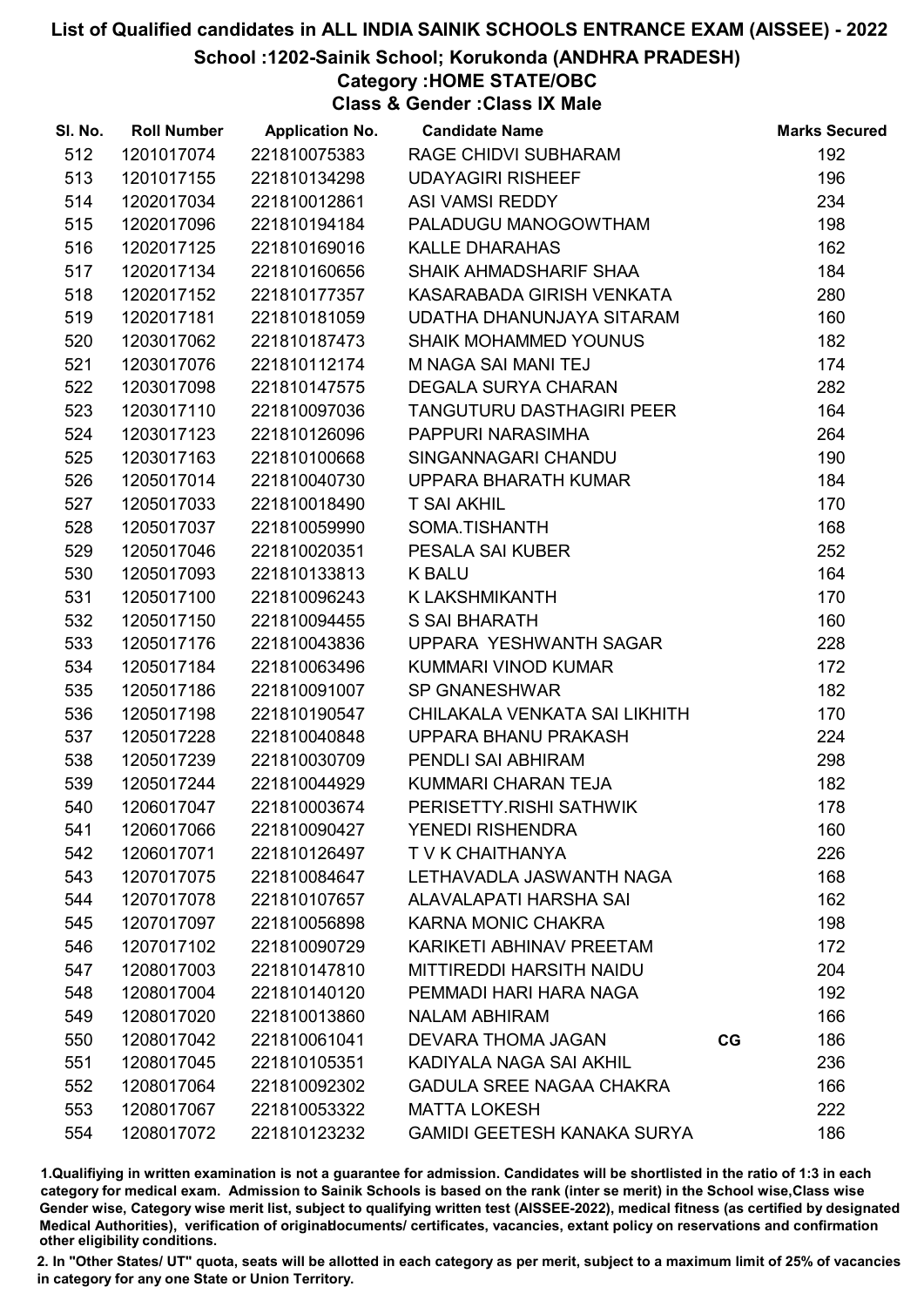School :1202-Sainik School; Korukonda (ANDHRA PRADESH)

## Category :HOME STATE/OBC

Class & Gender :Class IX Male

| SI. No. | <b>Roll Number</b> |              | <b>Application No. Candidate Name</b> | <b>Marks Secured</b> |
|---------|--------------------|--------------|---------------------------------------|----------------------|
| 555     | 1208017078         | 221810096862 | CH.SRI SIVA SAI PAVAN                 | 202                  |
| 556     | 1208017114         | 221810127114 | <b>AVIDI UPENDRA</b>                  | 168                  |
| 557     | 1208017122         | 221810178444 | KONDAKA SRI RAM SAI SUNDHAR           | 204                  |
| 558     | 1208017125         | 221810028764 | <b>MALLADI ABHISHEK</b>               | 248                  |
| 559     | 1208017156         | 221810121506 | <b>KETHA JOSEPH</b>                   | 260                  |
| 560     | 1208017159         | 221810118606 | PASUPULETI. AJAY KUMAR                | 172                  |
| 561     | 1208017167         | 221810036356 | MEHER JOTHICK NAIDU NALLA             | 272                  |
| 562     | 1208017169         | 221810085656 | PAPPALA DINESH                        | 310                  |
| 563     | 1208017186         | 221810141617 | ANKAMREDDY ARUN TEJ                   | 236                  |
| 564     | 1208017190         | 221810085927 | PANGA BHARGAV SAI                     | 176                  |
| 565     | 1208017197         | 221810165447 | NILLA TEJA NAGA SRINIVAS              | 182                  |
| 566     | 1208017199         | 221810155257 | NOCHERLA GITHA SURYA                  | 178                  |
| 567     | 1208017203         | 221810033967 | PENTA DURGA VINAY SATWIK              | 204                  |
| 568     | 1208017215         | 221810182808 | MOHAMMAD SHOUNAK SHA                  | 206                  |
| 569     | 1208017218         | 221810154818 | NAGUMALLA JAYASURYA                   | 182                  |
| 570     | 1208017219         | 221810157128 | GORIA CHAITANYA RAMA KRISHNA          | 174                  |
| 571     | 1208017223         | 221810112538 | YARRA BALA KARTHIK                    | 184                  |
| 572     | 1208017236         | 221810085909 | <b>GUTTHULA BALA VENKAT MANI</b>      | 232                  |
| 573     | 1208017253         | 221810076389 | KESABOINA DIVYA KRISHNA MANI          | 160                  |
| 574     | 1209017007         | 221810074830 | ANKAM.DHIVAN                          | 176                  |
| 575     | 1209017014         | 221810177560 | PALA HEMA SAI                         | 228                  |
| 576     | 1209017039         | 221810151771 | YEDDU KARTHIKEYA                      | 166                  |
| 577     | 1209017052         | 221810112922 | YALLA.BHARGAV RAJU                    | 196                  |
| 578     | 1209017054         | 221810046732 | YALANGI MOHITH                        | 222                  |
| 579     | 1209017058         | 221810153672 | BANISETTI VENKAT AVINASH              | 212                  |
| 580     | 1209017065         | 221810174592 | <b>BARRI SUDHARSANARAO</b>            | 176                  |
| 581     | 1209017071         | 221810163423 | KADAMBALA ASHISH                      | 230                  |
| 582     | 1209017072         | 221810146233 | <b>BOMMANA YUVAPRAVEEN</b>            | 190                  |
| 583     | 1209017079         | 221810197843 | <b>NAKKA KARTHIK</b>                  | 178                  |
| 584     | 1209017095         | 221810053044 | <b>V.SANDEEP</b>                      | 234                  |
| 585     | 1209017102         | 221810185174 | PANCHIREDDY PAVAN KALYAN              | 164                  |
| 586     | 1209017114         | 221810114435 | <b>KAVITI BHARATH</b>                 | 188                  |
| 587     | 1209017115         | 221810055885 | <b>MYLAPILLI SESHU VARDHAN</b>        | 174                  |
| 588     | 1209017117         | 221810010495 | KESUBHUKTA CHARANTEJA                 | 196                  |
| 589     | 1209017124         | 221810086526 | <b>ANNEPU BHARATH SAI</b>             | 162                  |
| 590     | 1209017142         | 221810190207 | <b>TEKI SAI MANOHAR</b>               | 174                  |
| 591     | 1209017143         | 221810113907 | DAKARA BHAVANI SHANKAR                | 166                  |
| 592     | 1209017145         | 221810073217 | <b>MADE VISHNU VARMA</b>              | 162                  |
| 593     | 1209017146         | 221810153417 | <b>LAVETI KARTIK</b>                  | 190                  |
| 594     | 1209017157         | 221810037237 | <b>DUDDI NITEESH KUMAR</b>            | 188                  |
| 595     | 1209017170         | 221810129677 | KORRAYI KARTHIK                       | 216                  |
| 596     | 1209017174         | 221810045997 | PONDALA VENKATA SAI BHARATH           | 228                  |
| 597     | 1209017181         | 221810076128 | <b>TANKALA SAI SREERAM KUMAR</b>      | 168                  |
|         |                    |              |                                       |                      |

1.Qualifiying in written examination is not a guarantee for admission. Candidates will be shortlisted in the ratio of 1:3 in each category for medical exam. Admission to Sainik Schools is based on the rank (inter se merit) in the School wise,Class wise Gender wise, Category wise merit list, subject to qualifying written test (AISSEE-2022), medical fitness (as certified by designated Medical Authorities), verification of originablocuments/ certificates, vacancies, extant policy on reservations and confirmation other eligibility conditions.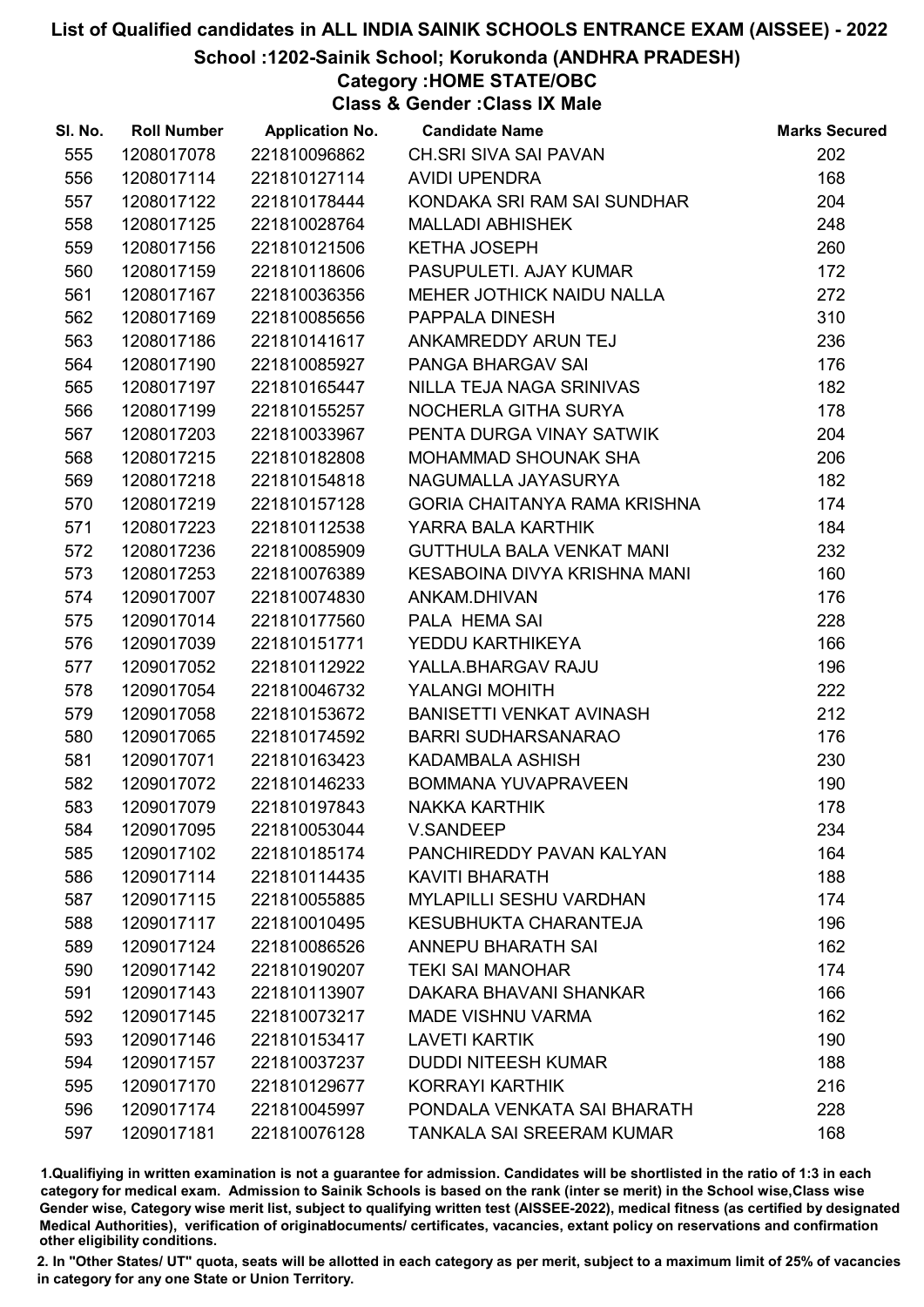School :1202-Sainik School; Korukonda (ANDHRA PRADESH)

# Category :HOME STATE/OBC

Class & Gender :Class IX Male

| SI. No. | <b>Roll Number</b> | <b>Application No.</b> | <b>Candidate Name</b>              |    | <b>Marks Secured</b> |
|---------|--------------------|------------------------|------------------------------------|----|----------------------|
| 598     | 1209017196         | 221810080288           | <b>GORLE RAJESH</b>                |    | 204                  |
| 599     | 1209017206         | 221810153929           | <b>BODDEPALLI TEJESH KUMAR</b>     |    | 186                  |
| 600     | 1209017208         | 221810156839           | <b>GORLE SAISAGAR</b>              |    | 192                  |
| 601     | 1209017215         | 221810189659           | <b>MADDILI SAIDEEPAK</b>           |    | 160                  |
| 602     | 1209017221         | 221810004989           | KANURU BHARATH CHANDRA             |    | 234                  |
| 603     | 1210017059         | 221810185101           | YANDRAPU MANOHAR NAIDU             |    | 170                  |
| 604     | 1210017148         | 221810049292           | <b>B SHOWRYA PRAKASH</b>           |    | 186                  |
| 605     | 1210017244         | 221810045964           | <b>S SAI VIGNESH</b>               |    | 208                  |
| 606     | 1210017397         | 221810034487           | BASI REDDY TEJA REDDY              | CG | 168                  |
| 607     | 1211017037         | 221810194651           | AKKIREDDI PURNASANDEEP             |    | 230                  |
| 608     | 1211017041         | 221810105871           | <b>GONGATI NAGA VARUN KUMAR</b>    |    | 260                  |
| 609     | 1211017046         | 221810030681           | <b>BONAM RISHITH RAJU</b>          |    | 264                  |
| 610     | 1211017056         | 221810146812           | PERECHERLA VENKATA KARTHIK         |    | 162                  |
| 611     | 1211017102         | 221810031424           | <b>GONUGUNTLA SAMBA SIVA</b>       |    | 236                  |
| 612     | 1211017115         | 221810146964           | PATTA.JYESHTA VARDHAN              |    | 282                  |
| 613     | 1211017170         | 221810120776           | <b>DUDDI JOTISH KUMAR</b>          |    | 288                  |
| 614     | 1211017196         | 221810147247           | POLUKONDA UMESHWAR                 |    | 172                  |
| 615     | 1211017199         | 221810023467           | DONTIBOYINA CHANDRA SHEKAR         |    | 160                  |
| 616     | 1211017201         | 221810029177           | ANKALA NAGA YASHWAN                |    | 188                  |
| 617     | 1211017209         | 221810008597           | <b>N.SAMUEL PAUL</b>               |    | 242                  |
| 618     | 1211017228         | 221810134948           | DONTU VENKATA PAVANKARTIK          |    | 170                  |
| 619     | 1211017242         | 221810006598           | SAKINALA LALITH BHARGAV            |    | 196                  |
| 620     | 1211017247         | 221810074319           | <b>NALLA THANUJ</b>                |    | 176                  |
| 621     | 1211017250         | 221810020629           | SEEREDDY RAJA SEKHAR               |    | 182                  |
| 622     | 1211017263         | 221810072259           | LAKKOJU MOHAN SAI VAMSI            |    | 178                  |
| 623     | 1211017264         | 221810087469           | SINGAMPALLI YASWANTH SAI           |    | 162                  |
| 624     | 1212017012         | 221810015420           | <b>GANDREDDY SAI TEJESH</b>        |    | 204                  |
| 625     | 1212017035         | 221810147260           | NAGULAPALLI DURGAPRASAD            | CG | 170                  |
| 626     | 1212017047         | 221810066870           | <b>BYLAPUDI YOGI VENKAT</b>        |    | 172                  |
| 627     | 1212017049         | 221810154280           | <b>DADI VINAY VASANTH</b>          |    | 176                  |
| 628     | 1212017055         | 221810000990           | <b>VEMAVARAPU MANIKANTA SRIRAM</b> |    | 264                  |
| 629     | 1212017057         | 221810011601           | <b>VARRI DHANUNJAY</b>             |    | 164                  |
| 630     | 1212017083         | 221810006941           | RACHERLA GOWTHAM                   |    | 182                  |
| 631     | 1212017090         | 221810159161           | PAILA S V V SAI TEJA               |    | 202                  |
| 632     | 1212017116         | 221810170512           | <b>GOLLAVILLI BHANU KIRAN</b>      |    | 206                  |
| 633     | 1212017119         | 221810140712           | <b>EDDIMSETTY SAIMIDILESH</b>      |    | 178                  |
| 634     | 1212017127         | 221810139522           | SIRIPURAPU BHARGAV                 |    | 176                  |
| 635     | 1212017128         | 221810002622           | RONGALI DIMPLE KANNA               |    | 172                  |
| 636     | 1212017136         | 221810109632           | REDDI.CHAITANYA NAIDU              |    | 170                  |
| 637     | 1212017138         | 221810041732           | KOTTALA BRIJESH BHUVAN             |    | 298                  |
| 638     | 1212017144         | 221810191842           | <b>SEERAM NIKHIL SAI</b>           |    | 188                  |
| 639     | 1212017149         | 221810147552           | <b>MOLLETI RAJU TEJESH NITESH</b>  |    | 180                  |
| 640     | 1212017155         | 221810011362           | YEDLA CHETANA ANAND KALYAN         |    | 160                  |

1.Qualifiying in written examination is not a guarantee for admission. Candidates will be shortlisted in the ratio of 1:3 in each category for medical exam. Admission to Sainik Schools is based on the rank (inter se merit) in the School wise,Class wise Gender wise, Category wise merit list, subject to qualifying written test (AISSEE-2022), medical fitness (as certified by designated Medical Authorities), verification of originablocuments/ certificates, vacancies, extant policy on reservations and confirmation other eligibility conditions.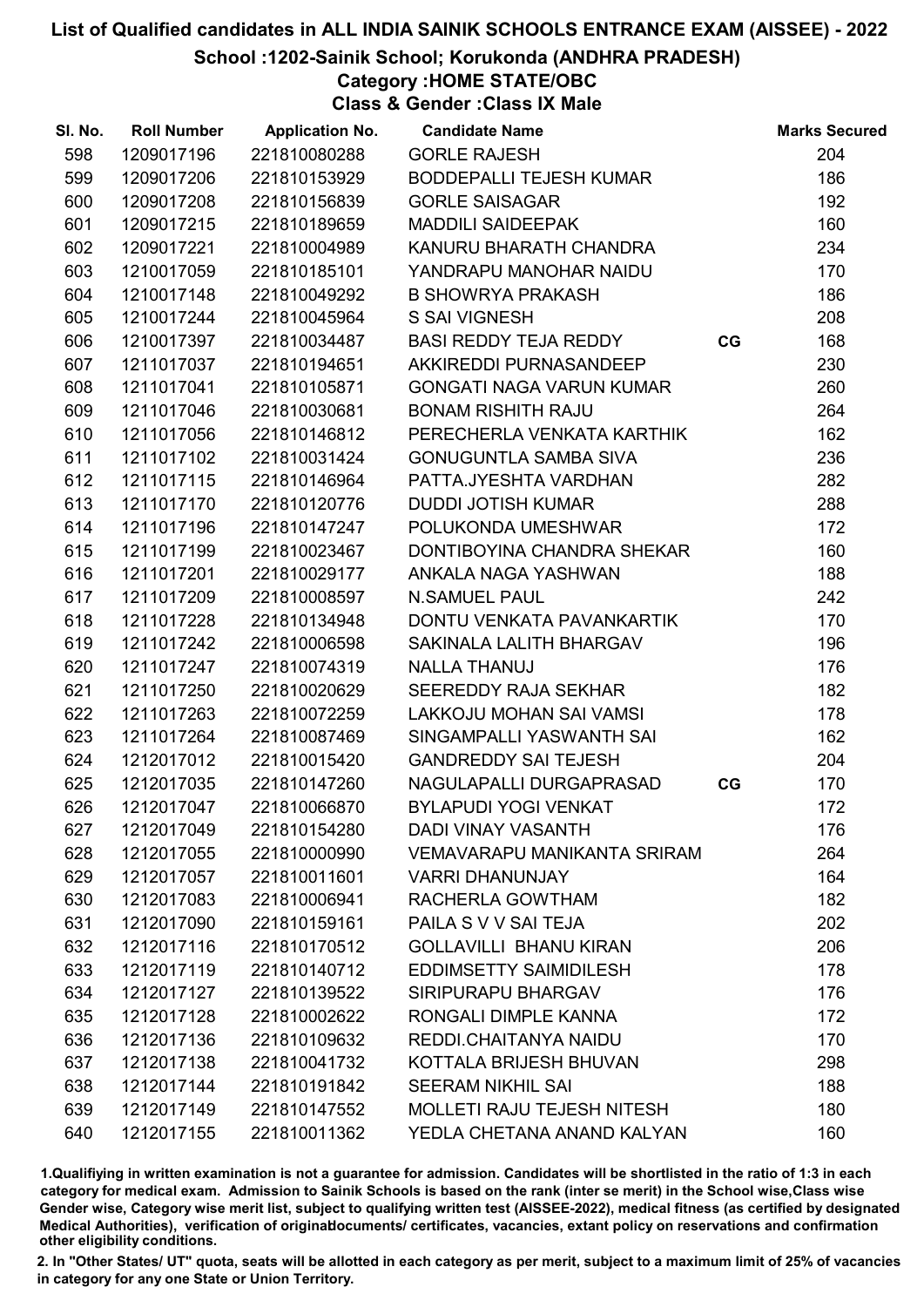School :1202-Sainik School; Korukonda (ANDHRA PRADESH)

### Category :HOME STATE/OBC

Class & Gender :Class IX Male

| SI. No. | <b>Roll Number</b> | <b>Application No.</b> | <b>Candidate Name</b>            |    | <b>Marks Secured</b> |
|---------|--------------------|------------------------|----------------------------------|----|----------------------|
| 641     | 1212017166         | 221810078572           | NUNNAGOPPULA YASWANTH            |    | 166                  |
| 642     | 1212017174         | 221810077382           | SREERAMREDDY MADHAN MOHAN        |    | 164                  |
| 643     | 1212017185         | 221810013592           | KOTAMSETTY YOGESH                | CG | 160                  |
| 644     | 1212017189         | 221810058992           | PORIPIREDDI NIHAL                |    | 168                  |
| 645     | 1212017216         | 221810113153           | CHALLAPALLI CHARAN DEEP          |    | 298                  |
| 646     | 1212017222         | 221810111753           | RAJANA RAKESH                    |    | 180                  |
| 647     | 1212017230         | 221810030673           | <b>GAMPA RAKESH KISHAN</b>       |    | 182                  |
| 648     | 1212017245         | 221810162604           | <b>TRIVIKRAM MALLA</b>           |    | 168                  |
| 649     | 1212017253         | 221810186914           | <b>GOTTAPU SIVA KARTHIK</b>      |    | 166                  |
| 650     | 1212017266         | 221810179534           | <b>CHAPPA RAM CHARAN</b>         |    | 248                  |
| 651     | 1212017281         | 221810169844           | BEESETTI DEVA NAGA HARSHA        |    | 178                  |
| 652     | 1212017286         | 221810010954           | <b>GENJI VINITH</b>              |    | 162                  |
| 653     | 1212017291         | 221810055964           | <b>SHAIK SHAJID AHAMED</b>       |    | 160                  |
| 654     | 1212017319         | 221810121015           | SAI GYANESWAR CHADUVULA          |    | 208                  |
| 655     | 1212017320         | 221810122015           | ADAPUREDDY NARESH                |    | 170                  |
| 656     | 1212017333         | 221810193525           | <b>SANGARU BHARATH</b>           |    | 178                  |
| 657     | 1212017335         | 221810102235           | <b>MANAGARAJU RAGHURAM KUMAR</b> |    | 168                  |
| 658     | 1212017361         | 221810082295           | PYLA RAVIBABU                    |    | 194                  |
| 659     | 1212017370         | 221810155216           | KORIBILLI SAI DILEEP KUMAR       |    | 224                  |
| 660     | 1212017374         | 221810119416           | <b>LALAM GNANA DATTA</b>         |    | 186                  |
| 661     | 1212017394         | 221810027456           | AMALAKANTI MEHAR                 |    | 168                  |
| 662     | 1212017397         | 221810168756           | PENTAKOTA POORNA ABHIRAM         |    | 176                  |
| 663     | 1212017406         | 221810134176           | KOTANA SANDEEP                   |    | 200                  |
| 664     | 1212017408         | 221810045376           | PULAMARASETTI KULADEEP           |    | 178                  |
| 665     | 1212017429         | 221810142217           | VANTAKU GNANESWARA RAO           |    | 204                  |
| 666     | 1212017433         | 221810064917           | PADALA SASI KIRAN                |    | 180                  |
| 667     | 1212017438         | 221810007127           | PENTAPALLI MOHAN KRISHNA         |    | 190                  |
| 668     | 1212017440         | 221810186227           | <b>DUNDURTHI GANESH</b>          |    | 164                  |
| 669     | 1212017472         | 221810119477           | <b>SENAPATHI NIKHIL SAI</b>      |    | 176                  |
| 670     | 1212017478         | 221810085387           | L RAHUL                          |    | 254                  |
| 671     | 1212017483         | 221810033497           | <b>VARUDU BHARATH</b>            |    | 220                  |
| 672     | 1212017496         | 221810031028           | <b>VANDRASI PRASANTH KUMAR</b>   |    | 204                  |
| 673     | 1212017512         | 221810154348           | OMMI KADGHA SRI SAI GANESH       |    | 162                  |
| 674     | 1212017531         | 221810160088           | CHITIKIREDDI UDAY KUMAR          |    | 184                  |
| 675     | 1212017532         | 221810108088           | ROUTHU YASHWANTH                 |    | 222                  |
| 676     | 1212017544         | 221810124298           | POTHINA LIKHIL AKSHAY            |    | 228                  |
| 677     | 1212017545         | 221810084398           | SILAPARASETTI SAI MOHAN          |    | 204                  |
| 678     | 1212017573         | 221810148539           | <b>MEDASETTI JASWANTH</b>        |    | 202                  |
| 679     | 1212017582         | 221810070059           | <b>BODDAPU HARSHA VARDAN</b>     |    | 212                  |
| 680     | 1212017586         | 221810009259           | <b>BOYINA SAI RITHVIK</b>        |    | 240                  |
| 681     | 1212017596         | 221810123869           | PEDADA SIVA SARAN                |    | 200                  |
| 682     | 1212017600         | 221810030679           | POLA ROSHAN ADITYA               |    | 202                  |
| 683     | 1212017603         | 221810095879           | <b>DUGGAPU TRISHUL</b>           |    | 192                  |

1.Qualifiying in written examination is not a guarantee for admission. Candidates will be shortlisted in the ratio of 1:3 in each category for medical exam. Admission to Sainik Schools is based on the rank (inter se merit) in the School wise,Class wise Gender wise, Category wise merit list, subject to qualifying written test (AISSEE-2022), medical fitness (as certified by designated Medical Authorities), verification of originablocuments/ certificates, vacancies, extant policy on reservations and confirmation other eligibility conditions.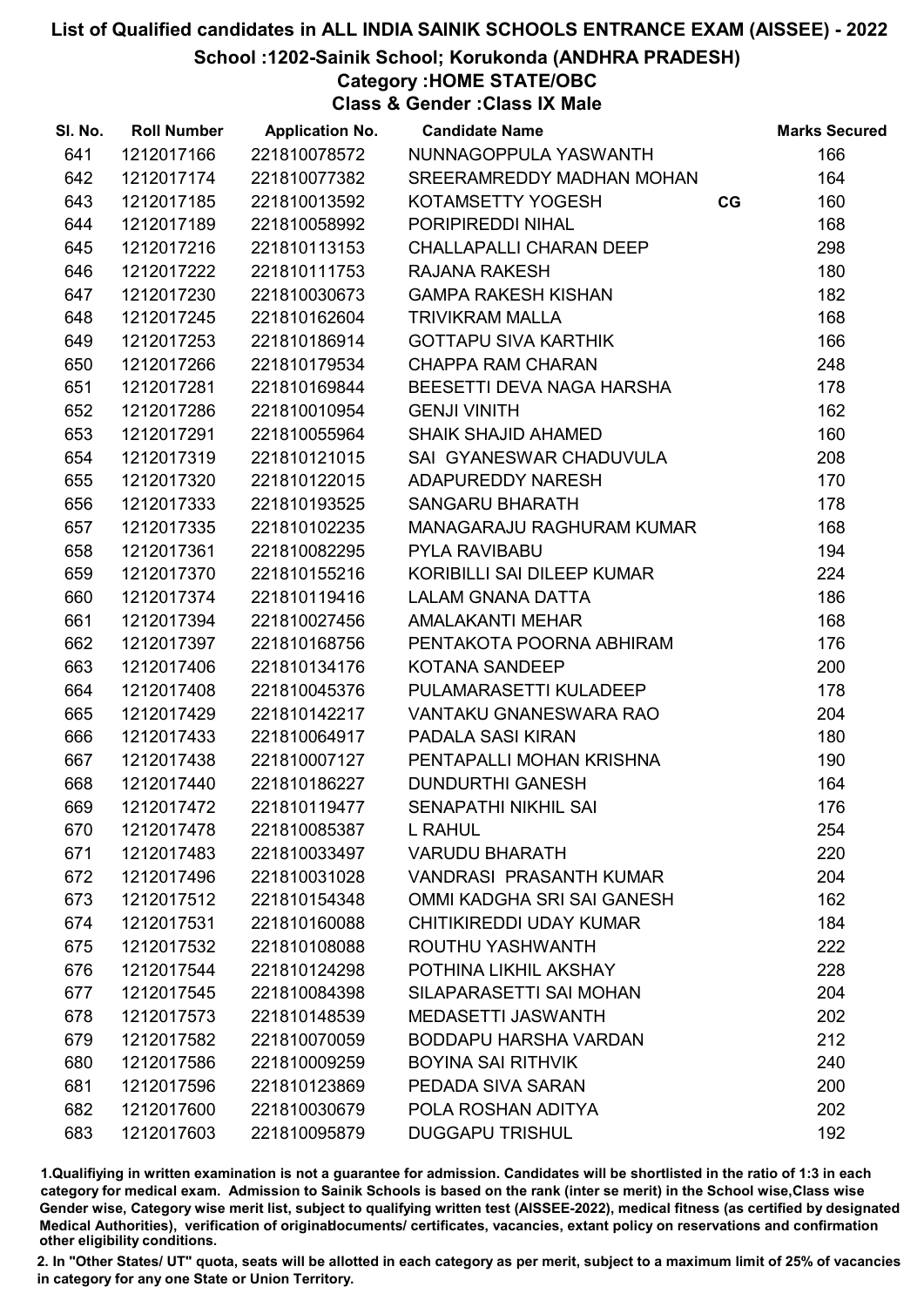School :1202-Sainik School; Korukonda (ANDHRA PRADESH)

# Category :HOME STATE/OBC

Class & Gender :Class IX Male

| SI. No. | <b>Roll Number</b> | <b>Application No.</b> | <b>Candidate Name</b>            | <b>Marks Secured</b> |
|---------|--------------------|------------------------|----------------------------------|----------------------|
| 684     | 1212017606         | 221810069289           | <b>BASA VIKAS</b>                | 168                  |
| 685     | 1212017609         | 221810107789           | <b>ALLA LEHANTH KUMAR</b>        | 166                  |
| 686     | 1212017615         | 221810038599           | KILLI JASVANTH                   | 182                  |
| 687     | 1213017008         | 221810092830           | RAGHUMANDA KUSHAL KUMAR          | 200                  |
| 688     | 1213017011         | 221810110470           | PADALA SAI SANTHOSH              | 182                  |
| 689     | 1213017013         | 221810054870           | PATIVADA RAM CHAND               | 186                  |
| 690     | 1213017020         | 221810049990           | PEDDINTI DEELIP KUMAR            | 190                  |
| 691     | 1213017022         | 221810122611           | <b>GUDIVADA HEMANTH SAI</b>      | 216                  |
| 692     | 1213017029         | 221810188861           | <b>GULLIPALLI S LG R K NAIDU</b> | 190                  |
| 693     | 1213017036         | 221810043681           | CHINTHADA JASWANTH KUMAR         | 162                  |
| 694     | 1213017043         | 221810049022           | <b>THOTA DINESH KUMAR</b>        | 216                  |
| 695     | 1213017046         | 221810135332           | <b>VEMPADAPU GIGNESH</b>         | 182                  |
| 696     | 1213017048         | 221810086452           | <b>GURU SAI DEEPAKAI</b>         | 226                  |
| 697     | 1213017051         | 221810187162           | RONGALA DURGA RAGHU VEER         | 198                  |
| 698     | 1213017056         | 221810186882           | MIDATANA HEMA TEJA               | 190                  |
| 699     | 1213017068         | 221810050413           | HANUMANTHU NANDHA KISHORE        | 188                  |
| 700     | 1213017072         | 221810137913           | PITTA JEEVANE KRISHNA            | 280                  |
| 701     | 1213017073         | 221810146223           | PATHIVADA KIREET                 | 160                  |
| 702     | 1213017087         | 221810186463           | <b>JAGARAPU YASWANTH</b>         | 164                  |
| 703     | 1213017093         | 221810042783           | KILARI TEJEASH KUMAR             | 296                  |
| 704     | 1213017096         | 221810131893           | PINNINTI DINESH                  | 184                  |
| 705     | 1213017113         | 221810147064           | <b>BODDU SUSANTH SATHWIK</b>     | 232                  |
| 706     | 1213017117         | 221810108105           | <b>BONGU SAI CHERAN</b>          | 222                  |
| 707     | 1213017120         | 221810030705           | <b>JAGARAPU KOWSHIK</b>          | 178                  |
| 708     | 1213017127         | 221810020245           | <b>SEEMALA JUGUNESWAR</b>        | 196                  |
| 709     | 1213017130         | 221810065255           | PATHIVADA SAI SOMESH             | 180                  |
| 710     | 1213017132         | 221810110665           | POTALA BHOOPATHI RAJU REDDY      | 244                  |
| 711     | 1213017133         | 221810039865           | <b>BANTU PALLI CHANDRASEKHAR</b> | 264                  |
| 712     | 1213017145         | 221810102066           | <b>KUPPA CHARAN</b>              | 172                  |
| 713     | 1213017147         | 221810038266           | CHINTU HARSHA VARDHAN NAIDU      | 282                  |
| 714     | 1213017159         | 221810043827           | <b>GADDE NANDAN KUMAR</b>        | 180                  |
| 715     | 1213017165         | 221810021557           | DUNABOINA CHAITANYA VIKAS        | 168                  |
| 716     | 1213017167         | 221810145667           | KOYYANA TEJESH YADAV             | 212                  |
| 717     | 1213017178         | 221810120738           | <b>BAMMIDI REVANTH</b>           | 162                  |
| 718     | 1213017184         | 221810079368           | SARIKA KRISHNA MANOJ NAIDU       | 270                  |
| 719     | 1213017192         | 221810087498           | CHOKKAKULA RISHIK PANEENDRA      | 190                  |
| 720     | 1213017193         | 221810074609           | LANKA GOWTHAM HARSHA             | 234                  |
| 721     | 1213017196         | 221810158119           | <b>GANDI GUNA RAM CHARAN</b>     | 240                  |
| 722     | 1213017213         | 221810084279           | <b>JEERU MANOJ KUMAR</b>         | 174                  |
| 723     | 1213017214         | 221810032479           | <b>MEESALA SASIKUMAR</b>         | 320                  |
| 724     | 1213017217         | 221810121199           | TAMARAPALLI HARSHA VARDHAN       | 170                  |
| 725     | 1511027033         | 221810069779           | <b>SALAPU GNAN CHARAN</b>        | 190                  |
| 726     | 3602017016         | 221810008733           | <b>SUNNAMUDDI SIDDHARTH</b>      | 234                  |

1.Qualifiying in written examination is not a guarantee for admission. Candidates will be shortlisted in the ratio of 1:3 in each category for medical exam. Admission to Sainik Schools is based on the rank (inter se merit) in the School wise,Class wise Gender wise, Category wise merit list, subject to qualifying written test (AISSEE-2022), medical fitness (as certified by designated Medical Authorities), verification of originablocuments/ certificates, vacancies, extant policy on reservations and confirmation other eligibility conditions.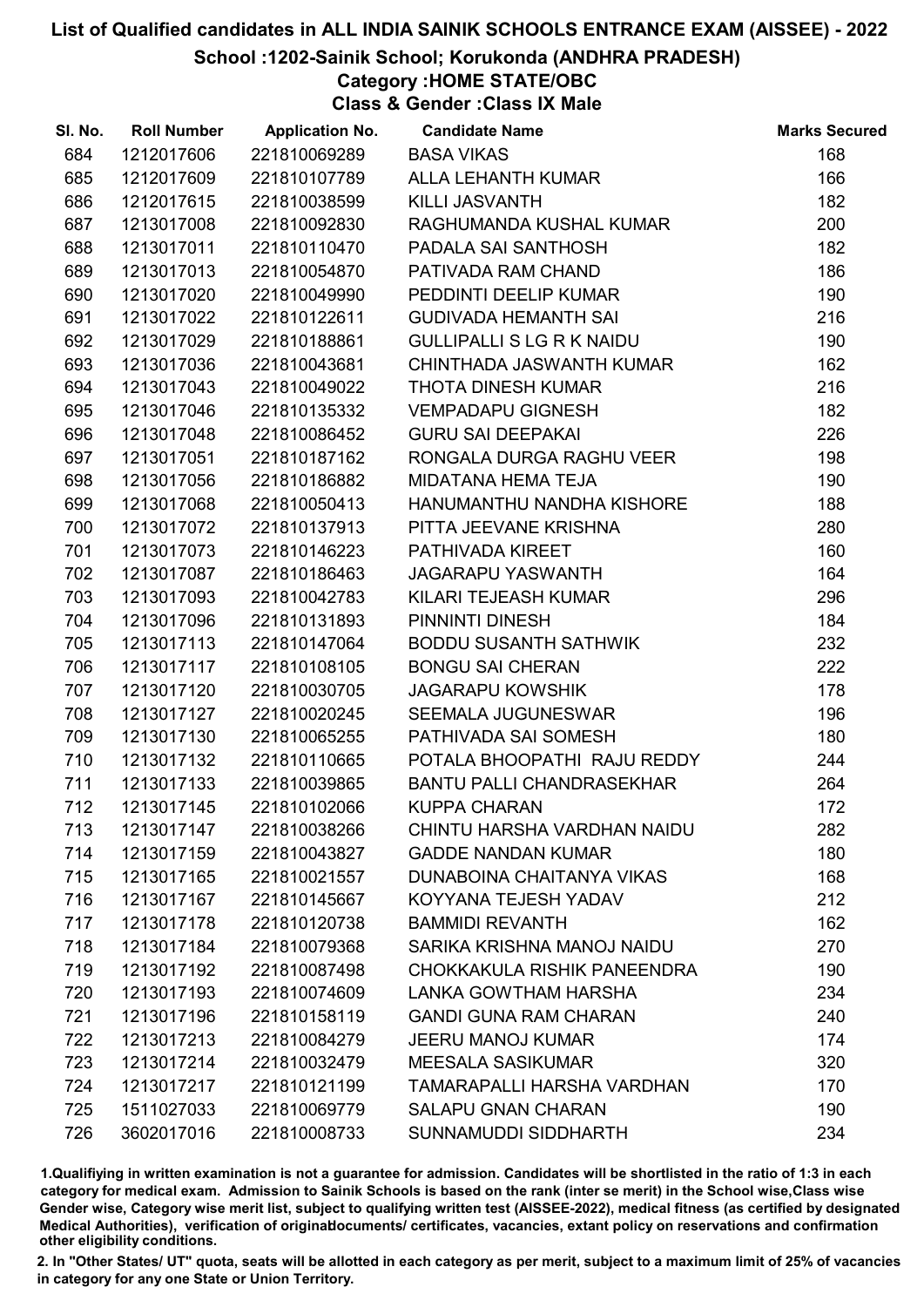School :1202-Sainik School; Korukonda (ANDHRA PRADESH)

# Category :HOME STATE/OBC

Class & Gender :Class IX Male

| SI. No. | <b>Roll Number</b> | <b>Application No.</b> | <b>Candidate Name</b>           | <b>Marks Secured</b> |
|---------|--------------------|------------------------|---------------------------------|----------------------|
| 727     | 3602017032         | 221810050007           | PRUDHVIRAJ PRADHAN              | 178                  |
| 728     | 4102017106         | 221810020053           | <b>MOHAMMAD AAHIL</b>           | 172                  |
| 729     | 4201017082         | 221810093760           | MAHESHWARAM SHIVA SAI           | 200                  |
| 730     | 4201017105         | 221810022480           | MANDALA SOHAN CHANDRA           | 178                  |
| 731     | 4201017125         | 221810136201           | <b>BUDDA CHAITANYA</b>          | 160                  |
| 732     | 4201017126         | 221810047201           | JITHAMANYU PYATA                | 164                  |
| 733     | 4201017139         | 221810159311           | <b>ATUL KUMAR</b>               | 176                  |
| 734     | 4201017171         | 221810048731           | SAI SUHAAS DEVANGA              | 176                  |
| 735     | 4201017179         | 221810102641           | KANCHUKOMMULA VIISHWADATHH      | 166                  |
| 736     | 4201017215         | 221810004171           | <b>GOGULA SHIVA SANDESH</b>     | 182                  |
| 737     | 4201017219         | 221810196371           | <b>BANGARU RAHUL</b>            | 202                  |
| 738     | 4201017221         | 221810109771           | <b>GARDAS NAGA CHAITHANYA</b>   | 276                  |
| 739     | 4201017223         | 221810056971           | <b>SHIVARATHRI RAGHU</b>        | 164                  |
| 740     | 4201017225         | 221810137971           | ADUMULLA VARSHITH               | 194                  |
| 741     | 4201017237         | 221810105881           | BODDUPALLY VISHWATEJA           | 170                  |
| 742     | 4201017242         | 221810048191           | <b>SHAIK ASHRAF</b>             | 164                  |
| 743     | 4201017268         | 221810116902           | SAMUDHRALA VARSHITH             | 204                  |
| 744     | 4201017299         | 221810109332           | <b>GUNTOJU SAI SWAROOP</b>      | 254                  |
| 745     | 4201017330         | 221810121062           | CHOWTAPALLI PRAKETH DUTT        | 206                  |
| 746     | 4201017352         | 221810029872           | BATHINI VIVEK SRIPRANAV         | 194                  |
| 747     | 4201017389         | 221810108803           | <b>INAPURAPU ROHIT SAI BABU</b> | 180                  |
| 748     | 4201017393         | 221810004213           | <b>GANDLA RAM CHARAN</b>        | 228                  |
| 749     | 4201017404         | 221810193023           | <b>M MOKSHITH</b>               | 186                  |
| 750     | 4201017435         | 221810096743           | DONTARABOINA ANIRUDH            | 208                  |
| 751     | 4201017436         | 221810002943           | N VARSHITH YADAV                | 184                  |
| 752     | 4201017438         | 221810109943           | <b>T SAI SRI CHARAN</b>         | 210                  |
| 753     | 4201017455         | 221810080263           | <b>TELI PRANAV TEJ</b>          | 168                  |
| 754     | 4201017456         | 221810155463           | SIRPURWAR VAMSHI KRISHNA        | 166                  |
| 755     | 4201017466         | 221810119773           | TUMMALACHARLA RAHUL KARTHIK     | 166                  |
| 756     | 4201017475         | 221810020583           | <b>MANGA SAI YASHWANTH</b>      | 182                  |
| 757     | 4201017505         | 221810185214           | YELAKA MIDHUN SAI               | 160                  |
| 758     | 4201017512         | 221810075614           | <b>MANGALAGIRI VENKATA SAI</b>  | 178                  |
| 759     | 4201017517         | 221810053324           | <b>BATTULA GEETHAM</b>          | 296                  |
| 760     | 4201017528         | 221810026924           | <b>PATHURI RITHEESH GOUD</b>    | 268                  |
| 761     | 4201017543         | 221810100044           | DUDEKULA MOHAMMED ARFAAN        | 212                  |
| 762     | 4201017563         | 221810137354           | <b>ODDEM RISHIK</b>             | 162                  |
| 763     | 4201017601         | 221810061684           | <b>UDUTHA GURU CHARAN</b>       | 208                  |
| 764     | 4201017603         | 221810171884           | RAVIRALA JASHWANTH              | 268                  |
| 765     | 4201017608         | 221810081094           | AENAGANDULA GOUTHAM             | 168                  |
| 766     | 4201017618         | 221810142894           | <b>MARIPEDDI LAKISH</b>         | 170                  |
| 767     | 4201017643         | 221810034615           | <b>BHARGAV ABHIRAM DESHA</b>    | 210                  |
| 768     | 4201017652         | 221810101125           | V. RITHISH                      | 220                  |
| 769     | 4201017667         | 221810139735           | DASARI KASHIVISHWANATH          | 194                  |

1.Qualifiying in written examination is not a guarantee for admission. Candidates will be shortlisted in the ratio of 1:3 in each category for medical exam. Admission to Sainik Schools is based on the rank (inter se merit) in the School wise,Class wise Gender wise, Category wise merit list, subject to qualifying written test (AISSEE-2022), medical fitness (as certified by designated Medical Authorities), verification of originablocuments/ certificates, vacancies, extant policy on reservations and confirmation other eligibility conditions.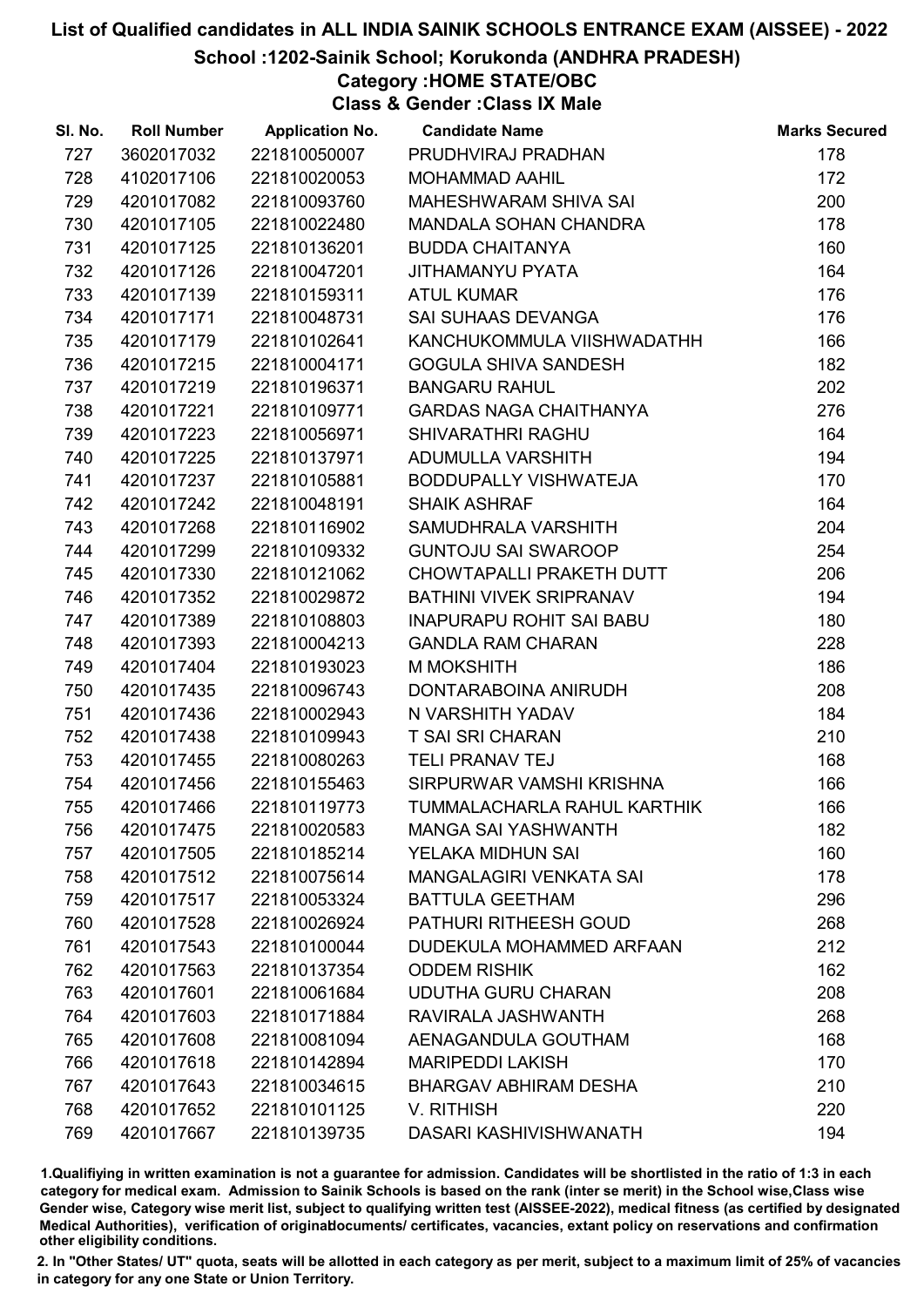#### School :1202-Sainik School; Korukonda (ANDHRA PRADESH)

# Category :HOME STATE/OBC

Class & Gender :Class IX Male

| SI. No. | <b>Roll Number</b> | <b>Application No.</b> | <b>Candidate Name</b>          | <b>Marks Secured</b> |
|---------|--------------------|------------------------|--------------------------------|----------------------|
| 770     | 4201017672         | 221810087935           | <b>M NISHAL</b>                | 208                  |
| 771     | 4201017713         | 221810188165           | <b>BAKA RAJA SAICHAND</b>      | 182                  |
| 772     | 4201017717         | 221810176365           | KUMMARI SHIV DIKSHITH          | 198                  |
| 773     | 4201017734         | 221810080385           | <b>NIGGULA SAI KUMAR</b>       | 172                  |
| 774     | 4201017736         | 221810177485           | <b>GENTYALA TRINETHRA</b>      | 166                  |
| 775     | 4201017739         | 221810027685           | DIVYESH KAPARDI CHINNABATHINI  | 212                  |
| 776     | 4201017752         | 221810004206           | <b>CHOWDARY SAI DIVYESH</b>    | 172                  |
| 777     | 4201017761         | 221810032016           | <b>BHUTHARAJU MANIKANTA</b>    | 188                  |
| 778     | 4201017793         | 221810025636           | <b>M DINESH KUMAR</b>          | 196                  |
| 779     | 4201017808         | 221810141546           | <b>M.VENKATA SAI DHEERAJ</b>   | 200                  |
| 780     | 4201017811         | 221810148746           | <b>SANNIVAS MANCHI</b>         | 274                  |
| 781     | 4201017818         | 221810036556           | SANKAVARAPU GAETAN SWAMY       | 160                  |
| 782     | 4201017833         | 221810097176           | <b>INDLA.DEVI SRIKARAN TEJ</b> | 200                  |
| 783     | 4201017850         | 221810126876           | <b>MAHANKALI CHARAN</b>        | 160                  |
| 784     | 4201017851         | 221810053976           | POLAGONI DEEKSHITH             | 248                  |
| 785     | 4201017885         | 221810179117           | <b>PALLA SHASHIKAR</b>         | 186                  |
| 786     | 4201017897         | 221810105327           | YEDLA ESWAR SANDESH            | 160                  |
| 787     | 4201017913         | 221810052537           | <b>SANKURI ABHIRAM</b>         | 180                  |
| 788     | 4201027003         | 221810090837           | <b>GUDA DEEKSHITH</b>          | 208                  |
| 789     | 4201027050         | 221810124367           | KASAMSETTY YUVARAJ             | 170                  |
| 790     | 4201027055         | 221810173667           | RAKSHITH GOUD KONDA            | 200                  |
| 791     | 4201027065         | 221810052277           | ALE SUJIT                      | 200                  |
| 792     | 4201027077         | 221810149977           | T SAI SHANTHAN GOUD            | 196                  |
| 793     | 4201027114         | 221810084018           | <b>MARSHETTI SAI CHARAN</b>    | 200                  |
| 794     | 4201027140         | 221810080628           | <b>AITY MANIKANTA</b>          | 162                  |
| 795     | 4201027187         | 221810058758           | SATTENAPALLI SAI PRANEETH      | 164                  |
| 796     | 4201027197         | 221810097568           | <b>VENGALA SAI ABHAY</b>       | 216                  |
| 797     | 4201027219         | 221810117388           | PENDYALA GUNA CHARAN           | 162                  |
| 798     | 4201027220         | 221810142488           | <b>VALISHETTI LOKESH</b>       | 166                  |
| 799     | 4201027274         | 221810054039           | DAYALLA OJAYIT ASHNEEL         | 192                  |
| 800     | 4201027283         | 221810142339           | <b>GURRAM SRAVANKUMAR</b>      | 174                  |
| 801     | 4201027294         | 221810145939           | <b>BOMMU SHIVA SAI YADAV</b>   | 252                  |
| 802     | 4201027317         | 221810175759           | S. PARTHIV                     | 250                  |
| 803     | 4201027324         | 221810006069           | A KIRAN KUMAR                  | 182                  |
| 804     | 4201027348         | 221810160879           | <b>EARLAPALLY KOUSHIL</b>      | 176                  |
| 805     | 4201027368         | 221810126299           | DONUGAMA ANISH GOUD            | 202                  |
| 806     | 4201027377         | 221810065899           | <b>CHINTHALA REETISH</b>       | 166                  |
| 807     | 4202017009         | 221810111320           | <b>INDURI SRISHANTH</b>        | 184                  |
| 808     | 4202017026         | 221810184650           | POTTAVATHINI SUCHANDRA         | 246                  |
| 809     | 4202017040         | 221810135470           | POLAMPALLY RISHITH             | 174                  |
| 810     | 4202017056         | 221810079131           | <b>JOGULA CHARAN</b>           | 210                  |
| 811     | 4202017082         | 221810193871           | SADAVASTHULA ABHIRAM           | 180                  |
| 812     | 4202017092         | 221810164512           | PADIBANDLA NITHILAN            | 180                  |

1.Qualifiying in written examination is not a guarantee for admission. Candidates will be shortlisted in the ratio of 1:3 in each category for medical exam. Admission to Sainik Schools is based on the rank (inter se merit) in the School wise,Class wise Gender wise, Category wise merit list, subject to qualifying written test (AISSEE-2022), medical fitness (as certified by designated Medical Authorities), verification of originablocuments/ certificates, vacancies, extant policy on reservations and confirmation other eligibility conditions.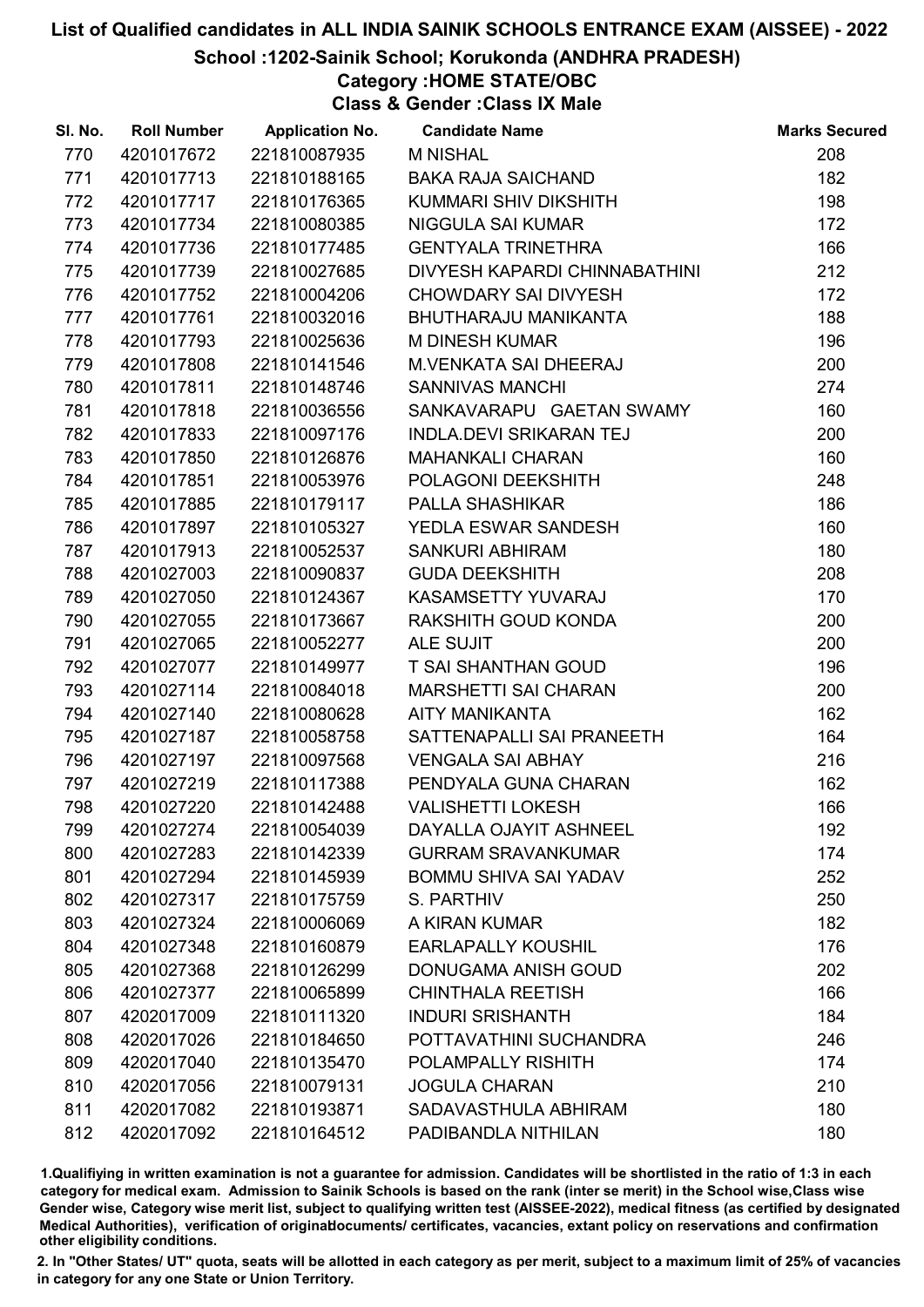# List of Qualified candidates in ALL INDIA SAINIK SCHOOLS ENTRANCE EXAM (AISSEE) - 2022 School :1202-Sainik School; Korukonda (ANDHRA PRADESH) Category :HOME STATE/OBC Class & Gender :Class IX Male

| SI. No. | <b>Roll Number</b> | <b>Application No.</b> | <b>Candidate Name</b>     | <b>Marks Secured</b> |
|---------|--------------------|------------------------|---------------------------|----------------------|
| 813     | 4202017103         | 221810036832           | <b>GUTTE ABHISHEK</b>     | 180                  |
| 814     | 4202017116         | 221810107072           | MITTAPELLI NAVACHAITHANYA | 186                  |
| 815     | 4202017126         | 221810105592           | AMARAVADHI KARTHIK        | 292                  |
| 816     | 4202017137         | 221810190433           | VEMUGANTI SHIVA SAI       | 226                  |
| 817     | 4202017214         | 221810094955           | <b>GADADAS ABHINAV</b>    | 166                  |
| 818     | 4202017277         | 221810069507           | <b>BURREWAR PARTH</b>     | 180                  |
| 819     | 4202017286         | 221810158827           | RAMADUGU SAI RAM CHANDRA  | 164                  |
| 820     | 4202017366         | 221810000239           | SANGANI ANJAN VARMA       | 194                  |
| 821     | 4202017386         | 221810140469           | <b>GUGGILLA HARSHITH</b>  | 180                  |
| 822     | 4202017402         | 221810048099           | CHETTE VIGNESH KUMAR      | 162                  |

1.Qualifiying in written examination is not a guarantee for admission. Candidates will be shortlisted in the ratio of 1:3 in each category for medical exam. Admission to Sainik Schools is based on the rank (inter se merit) in the School wise,Class wise Gender wise, Category wise merit list, subject to qualifying written test (AISSEE-2022), medical fitness (as certified by designated Medical Authorities), verification of originablocuments/ certificates, vacancies, extant policy on reservations and confirmation other eligibility conditions.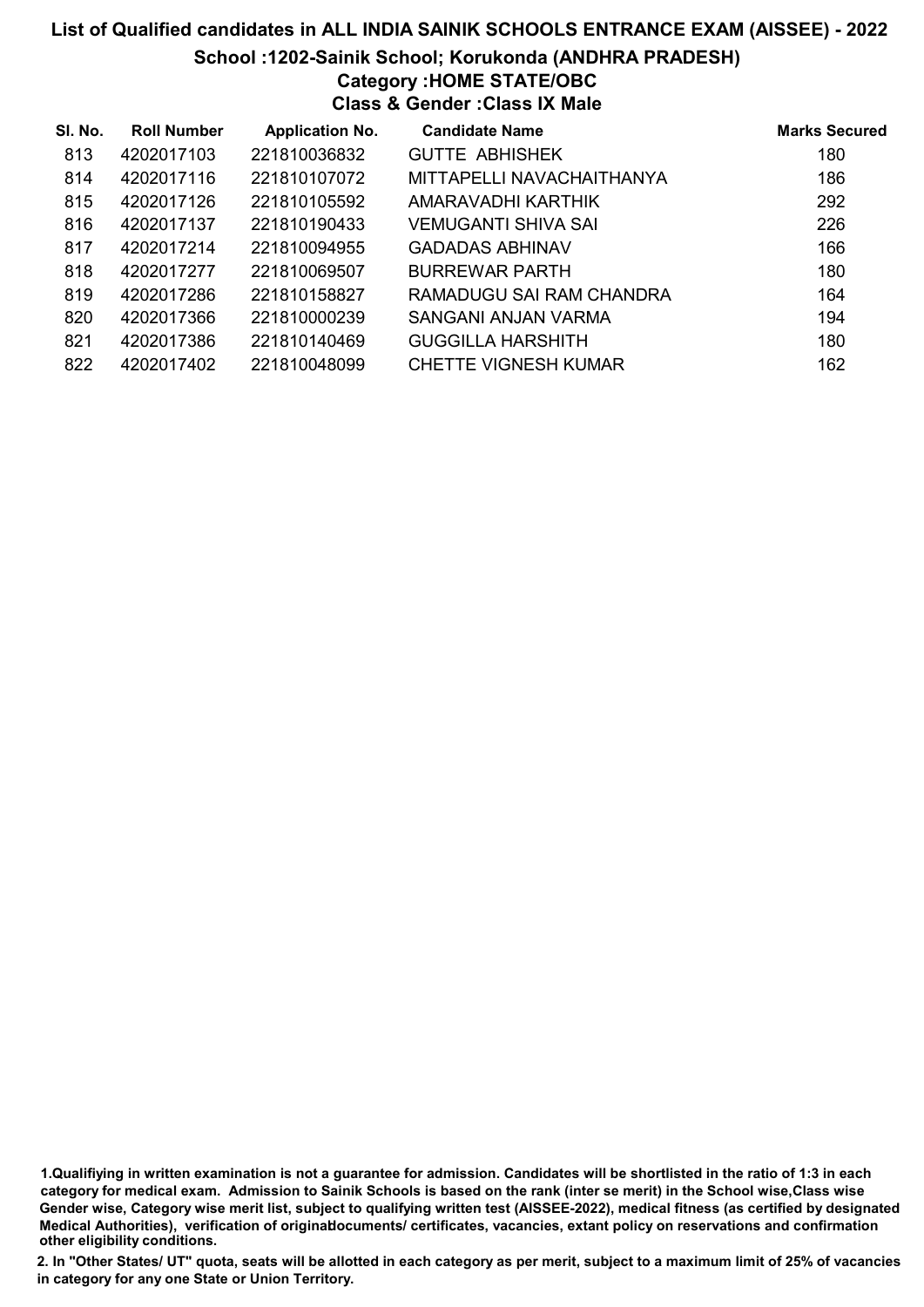School :1202-Sainik School; Korukonda (ANDHRA PRADESH)

# Category :HOME STATE/DEF

Class & Gender :Class IX Male

| SI. No. | <b>Roll Number</b> | <b>Application No.</b> | <b>Candidate Name</b>             |    | <b>Marks Secured</b> |
|---------|--------------------|------------------------|-----------------------------------|----|----------------------|
| 823     | 1202017007         | 221810079130           | SK.PARVAZ                         |    | 174                  |
| 824     | 1202017032         | 221810053061           | POTHARLANKA JITENDRA SAI          |    | 172                  |
| 825     | 1202017038         | 221810085081           | <b>GUJJARU MAANAS</b>             |    | 184                  |
| 826     | 1202017088         | 221810038154           | <b>GAVINI DHANUSH</b>             |    | 160                  |
| 827     | 1202017130         | 221810005836           | <b>VALLAPUSETTY VENKATA ROHIT</b> |    | 180                  |
| 828     | 1202017173         | 221810070688           | POLEPALLI VENKATA RAM             |    | 210                  |
| 829     | 1203017114         | 221810042936           | <b>ARATHOTI SAI HARSHA</b>        |    | 168                  |
| 830     | 1205017116         | 221810040304           | GAJJALA MURALI KRISHNA            |    | 164                  |
| 831     | 1205017118         | 221810142024           | PALLE AKHIL KUMAR                 |    | 162                  |
| 832     | 1205017194         | 221810052427           | LODDA NUTAN VIKAS LINGADU         |    | 214                  |
| 833     | 1205017256         | 221810031279           | CHAKRAVARAM PREM SAI RAJU         |    | 258                  |
| 834     | 1207017018         | 221810017471           | SIDDARADHA KALAGOTLA              |    | 174                  |
| 835     | 1207017041         | 221810138714           | KAMBHAMPATI MANDESWARA            |    | 190                  |
| 836     | 1207017054         | 221810172275           | NANNURI VENKATA TARUN             |    | 198                  |
| 837     | 1207017106         | 221810118149           | <b>CHENNAYAPALEM VENKATA</b>      |    | 162                  |
| 838     | 1208017008         | 221810097530           | <b>BADIREDDY YASHVANTH</b>        |    | 188                  |
| 839     | 1208017013         | 221810030950           | <b>GUNDU VIGNA SRI PRANAY</b>     |    | 260                  |
| 840     | 1208017106         | 221810059763           | KOTICHUKKALA VIGNESH SIVA         |    | 286                  |
| 841     | 1208017134         | 221810029005           | <b>DASARI RAHUL SAI</b>           |    | 176                  |
| 842     | 1208017148         | 221810164255           | <b>GUDIMETLA AMARNATH REDDY</b>   |    | 260                  |
| 843     | 1209017003         | 221810095700           | <b>KUNA HARIPRASAD</b>            |    | 236                  |
| 844     | 1209017015         | 221810063760           | <b>GONAPA SRI CHARAN</b>          | CG | 190                  |
| 845     | 1209017018         | 221810166070           | <b>BAMMIDI RAHUL</b>              |    | 162                  |
| 846     | 1209017025         | 221810082011           | <b>ROUTHU SRINIVAS</b>            |    | 176                  |
| 847     | 1209017038         | 221810020671           | <b>KONDI NITHIN</b>               |    | 196                  |
| 848     | 1209017068         | 221810040403           | <b>VAVILAPALLI KARUNAKAR</b>      |    | 218                  |
| 849     | 1209017070         | 221810100013           | <b>TARRA PAVAN KUMAR</b>          |    | 180                  |
| 850     | 1209017081         | 221810112753           | <b>TELUGU SANDEEP RAO</b>         |    | 200                  |
| 851     | 1209017083         | 221810130073           | SUVVARI LAKSHMI NARAYANA          |    | 178                  |
| 852     | 1209017132         | 221810132546           | PANTALA KHOUSHIK                  |    | 184                  |
| 853     | 1209017158         | 221810155537           | <b>BHARAT DUMPALA</b>             |    | 180                  |
| 854     | 1209017165         | 221810043867           | NAVDEEP ADABALA                   |    | 258                  |
| 855     | 1209017190         | 221810065058           | <b>GORLE SAHITH NAIDU</b>         |    | 238                  |
| 856     | 1209017197         | 221810008388           | POTHANAPALLI KARTHIK VARMA        |    | 210                  |
| 857     | 1209017212         | 221810105059           | <b>GALI RADHA KRISHNA</b>         |    | 206                  |
| 858     | 1210017009         | 221810138310           | <b>MANDEDDULA GURU HARSHITH</b>   |    | 176                  |
| 859     | 1210017015         | 221810117720           | <b>M RITHWIK</b>                  |    | 218                  |
| 860     | 1210017018         | 221810010230           | <b>S GOKUL</b>                    |    | 262                  |
| 861     | 1210017190         | 221810190383           | E. JOSHAN                         |    | 224                  |
| 862     | 1210017341         | 221810031286           | <b>ARVIND</b>                     |    | 182                  |
| 863     | 1210017349         | 221810021696           | PULAPATHURI CHARAN                |    | 220                  |
| 864     | 1211017054         | 221810068802           | CHITTAJALLU HEMANTH V S           |    | 184                  |
| 865     | 1211017160         | 221810047736           | <b>GHADIYARAM ABHINAV</b>         |    | 176                  |

1.Qualifiying in written examination is not a guarantee for admission. Candidates will be shortlisted in the ratio of 1:3 in each category for medical exam. Admission to Sainik Schools is based on the rank (inter se merit) in the School wise,Class wise Gender wise, Category wise merit list, subject to qualifying written test (AISSEE-2022), medical fitness (as certified by designated Medical Authorities), verification of originablocuments/ certificates, vacancies, extant policy on reservations and confirmation other eligibility conditions.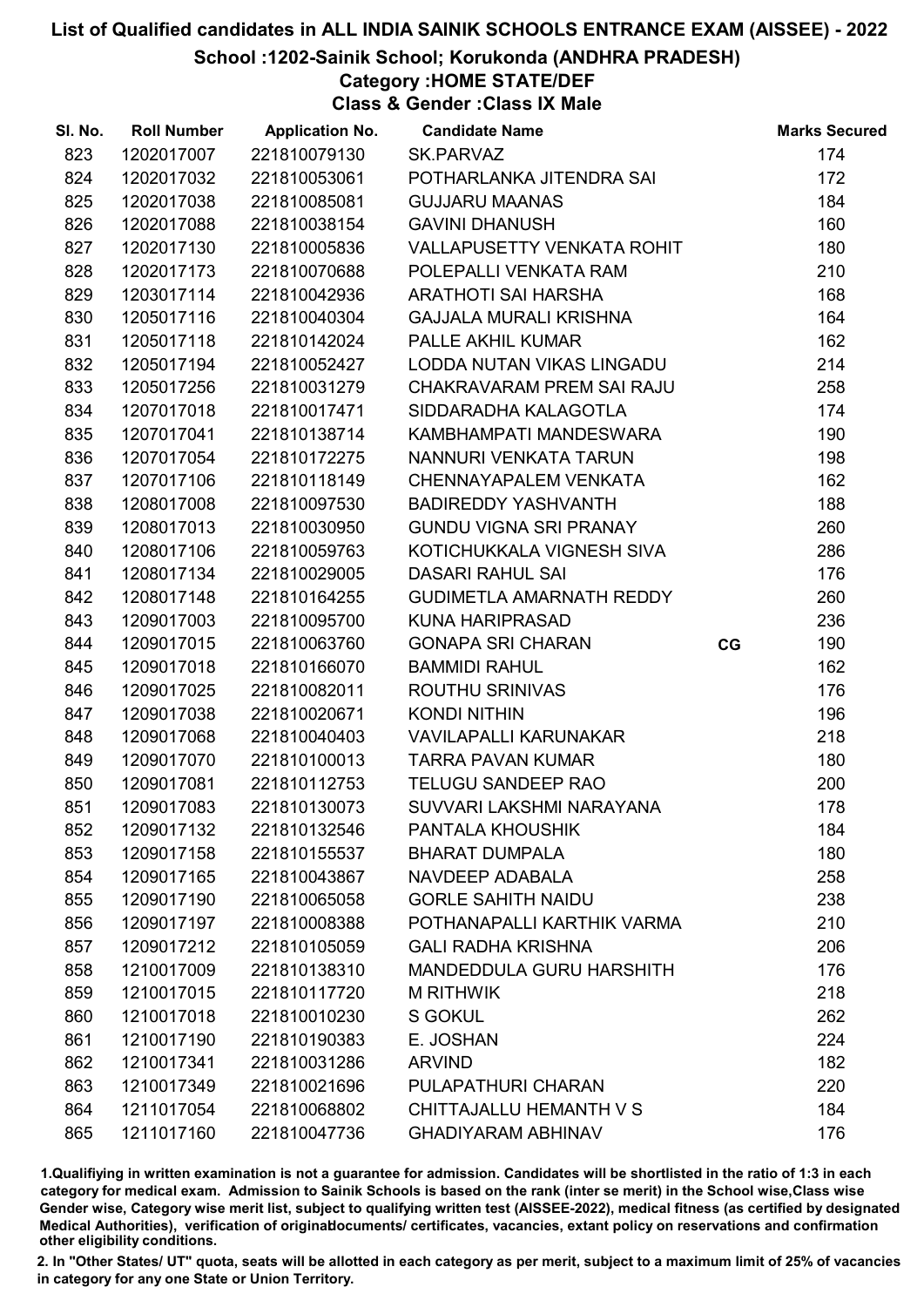School :1202-Sainik School; Korukonda (ANDHRA PRADESH)

# Category :HOME STATE/DEF

Class & Gender :Class IX Male

| SI. No. | <b>Roll Number</b> | <b>Application No.</b> | <b>Candidate Name</b>           |    | <b>Marks Secured</b> |
|---------|--------------------|------------------------|---------------------------------|----|----------------------|
| 866     | 1212017031         | 221810036950           | CHIGILIPALLI PRADEEP KUMAR      |    | 168                  |
| 867     | 1212017053         | 221810080590           | <b>KARRI PRASANTH</b>           |    | 188                  |
| 868     | 1212017109         | 221810041702           | <b>ADITYA BALLA</b>             |    | 178                  |
| 869     | 1212017141         | 221810180642           | CHANDRACHUD BAHUBALINDRA        |    | 182                  |
| 870     | 1212017190         | 221810193003           | CHINTHAPALLI JASWANTH           |    | 164                  |
| 871     | 1212017218         | 221810125153           | <b>MADDU VENKATA SATYA SREE</b> |    | 204                  |
| 872     | 1212017234         | 221810024683           | <b>GONTHINA LALITH</b>          |    | 172                  |
| 873     | 1212017293         | 221810086074           | REDDIROUTHU DEEPAK SAI          |    | 192                  |
| 874     | 1212017322         | 221810148215           | SHANMUKHDATTA GANGUPAM          |    | 208                  |
| 875     | 1212017336         | 221810072335           | <b>TAMARALA LAREN</b>           |    | 286                  |
| 876     | 1212017344         | 221810050065           | <b>GURU BASKAR</b>              |    | 192                  |
| 877     | 1212017388         | 221810133546           | <b>ROHIT KUMAR SINGH</b>        |    | 222                  |
| 878     | 1212017428         | 221810157017           | DUPPALA HARSHIT KUMAR           |    | 170                  |
| 879     | 1212017435         | 221810028917           | RAYAPATI GANESH KUMAR VERMA     |    | 192                  |
| 880     | 1212017451         | 221810070737           | <b>NAWAS E GOUSPAK</b>          |    | 166                  |
| 881     | 1212017468         | 221810139567           | <b>JOGADA SIDDESWAR</b>         |    | 160                  |
| 882     | 1212017470         | 221810154867           | <b>BOTCHA ROHITH BABU</b>       | CG | 174                  |
| 883     | 1212017481         | 221810017987           | YALLA SAI SRI VARDHAN           |    | 178                  |
| 884     | 1212017488         | 221810169608           | CH MODHIT SRI KRISHNA           |    | 186                  |
| 885     | 1212017500         | 221810030728           | <b>KOSURU DANUSH</b>            |    | 178                  |
| 886     | 1212017502         | 221810049828           | <b>SARIKI SUDHEER</b>           |    | 220                  |
| 887     | 1212017508         | 221810085838           | <b>VEERAMALLA JISHNU</b>        |    | 208                  |
| 888     | 1212017551         | 221810053898           | MULAGAPAKA JASWIN               |    | 196                  |
| 889     | 1212017572         | 221810176539           | G.S.S.KIRAN                     |    | 172                  |
| 890     | 1212017579         | 221810176549           | NAKKA YASWATH KUMAR             |    | 170                  |
| 891     | 1212017605         | 221810156089           | <b>CHUCHUKONDA SATISH</b>       |    | 192                  |
| 892     | 1212017611         | 221810144099           | <b>BHUMIREDDI MAHESH KUMAR</b>  |    | 178                  |
| 893     | 1213017024         | 221810043521           | SIDDARDHA MIRIYABELLI           |    | 288                  |
| 894     | 1213017026         | 221810056441           | <b>CHALUMURI PURNA CHANDU</b>   |    | 180                  |
| 895     | 1213017031         | 221810006271           | <b>SIRIKI RAVI KIRAN</b>        |    | 202                  |
| 896     | 1213017060         | 221810188392           | N.GANESWARA RAJU                |    | 182                  |
| 897     | 1213017089         | 221810030073           | <b>MANOHAR NAIDU YENUGULA</b>   |    | 284                  |
| 898     | 1213017118         | 221810020305           | SIDDARTH ROWLO                  |    | 226                  |
| 899     | 1213017123         | 221810061525           | <b>ABULAMANBA PRANAI</b>        |    | 162                  |
| 900     | 1213017135         | 221810049295           | <b>MARRAPU KRISHNA MANOHAR</b>  |    | 246                  |
| 901     | 1213017140         | 221810029016           | K KHUSHAL SRINIVAS              |    | 208                  |
| 902     | 1213017144         | 221810001156           | <b>GUNTA YASWANTH</b>           |    | 192                  |
| 903     | 1213017195         | 221810019019           | CHETLA SHANMUKHA NANDA          |    | 328                  |
| 904     | 1213017203         | 221810094639           | <b>TEELLA HARSHAVARDHAN</b>     |    | 162                  |
| 905     | 1401017028         | 221810036074           | <b>M.DASTAGIR</b>               |    | 174                  |
| 906     | 1403017079         | 221810116776           | <b>ASARABILLI SASANKH</b>       |    | 198                  |
| 907     | 2001017551         | 221810037513           | PATIVADA SASHANK                |    | 190                  |
| 908     | 2001027511         | 221810066278           | KALYAN KUMAR PEDAVALLI          |    | 282                  |

1.Qualifiying in written examination is not a guarantee for admission. Candidates will be shortlisted in the ratio of 1:3 in each category for medical exam. Admission to Sainik Schools is based on the rank (inter se merit) in the School wise,Class wise Gender wise, Category wise merit list, subject to qualifying written test (AISSEE-2022), medical fitness (as certified by designated Medical Authorities), verification of originablocuments/ certificates, vacancies, extant policy on reservations and confirmation other eligibility conditions.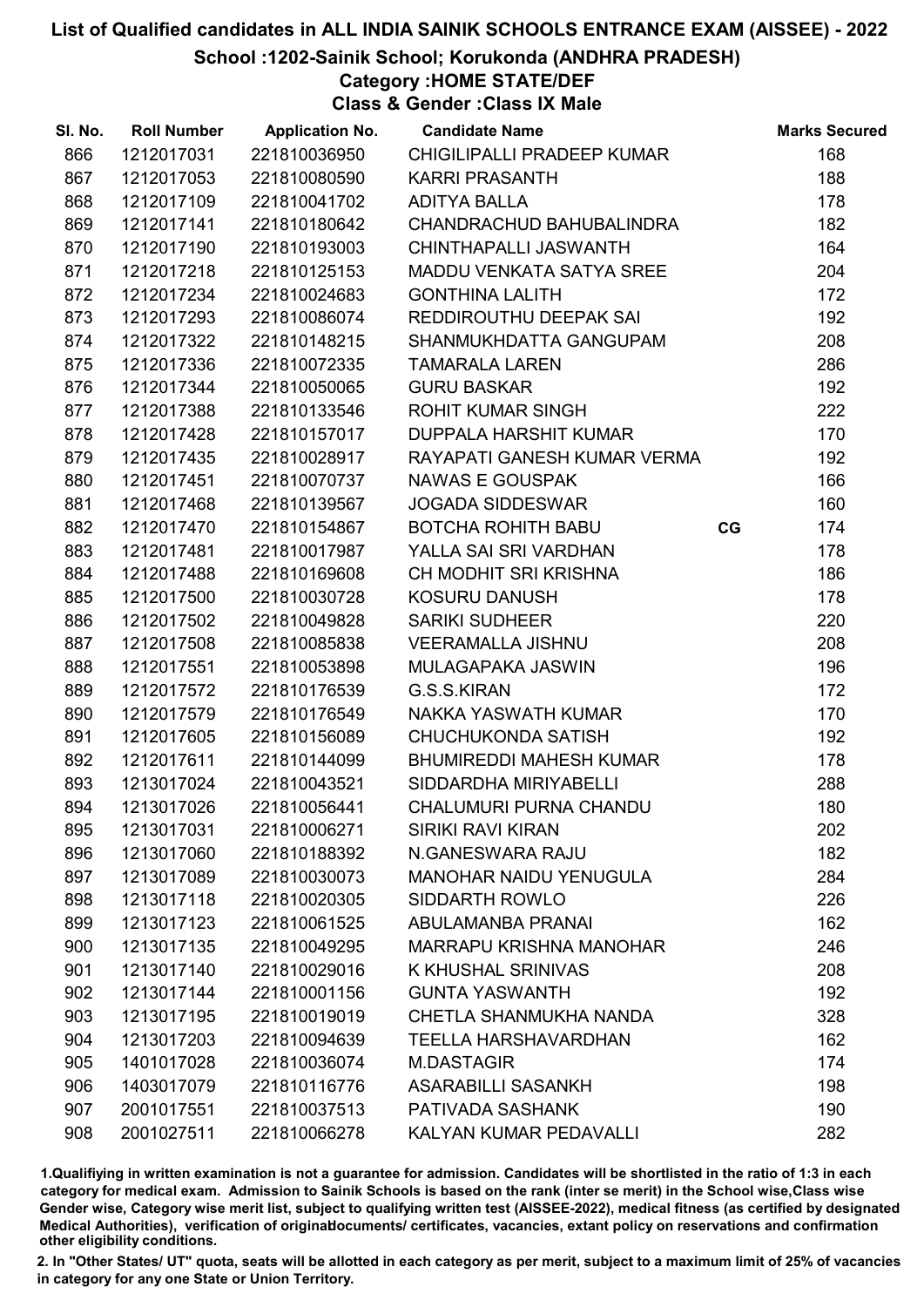#### School :1202-Sainik School; Korukonda (ANDHRA PRADESH)

# Category :HOME STATE/DEF

Class & Gender :Class IX Male

| SI. No. | <b>Roll Number</b> | <b>Application No.</b> | <b>Candidate Name</b>          | <b>Marks Secured</b> |
|---------|--------------------|------------------------|--------------------------------|----------------------|
| 909     | 2501017302         | 221810085536           | <b>ROHIT DAGGUBATI</b>         | 208                  |
| 910     | 3003017191         | 221810095557           | DANTA PRANEET KUMAR            | 180                  |
| 911     | 3113017088         | 221810017793           | SAI TANOOJ PRAYAGALA           | 212                  |
| 912     | 3113017192         | 221810152629           | <b>GNANADEEP MADAKA</b>        | 168                  |
| 913     | 3905017342         | 221810128866           | PRINCE KUNWAR                  | 246                  |
| 914     | 3906017162         | 221810144974           | <b>SRICHARAN REDDY M</b>       | 188                  |
| 915     | 4201017186         | 221810009151           | <b>VANGARI SUHAS</b>           | 160                  |
| 916     | 4201017211         | 221810018761           | <b>CHAKALI AMISHITH</b>        | 182                  |
| 917     | 4201017216         | 221810005271           | <b>VEMULA YASHASVI GOUD</b>    | 188                  |
| 918     | 4201017451         | 221810187753           | KOTAPATI RAHUL                 | 174                  |
| 919     | 4201017487         | 221810051593           | PRANAV RAJ                     | 172                  |
| 920     | 4201017558         | 221810159254           | PAARDHIVE SAI NEELAM           | 222                  |
| 921     | 4201017613         | 221810068594           | CHETTU YERRAM NAIDU            | 194                  |
| 922     | 4201017686         | 221810055745           | AYUSH CHAITANYA T              | 240                  |
| 923     | 4201017695         | 221810026255           | CHAMAKURA DAYUKSH REDDY        | 168                  |
| 924     | 4201017709         | 221810122165           | <b>BAKKASHETTY NIHAL</b>       | 164                  |
| 925     | 4201017719         | 221810040565           | <b>MENDI HARSHA VARDHAN</b>    | 164                  |
| 926     | 4201017774         | 221810049026           | P PAWAN SAI                    | 160                  |
| 927     | 4201027057         | 221810010767           | <b>MANAS CHANDRA TEELLA</b>    | 168                  |
| 928     | 4201027061         | 221810186867           | SUSHANTH KUMAR YABAKULA        | 168                  |
| 929     | 4201027204         | 221810067278           | KOTHA SHASHANK                 | 206                  |
| 930     | 4201027210         | 221810012678           | <b>SHATHA KIRANKUMAR</b>       | 178                  |
| 931     | 4201027287         | 221810010739           | <b>GANGAVARAM KUSHAL REDDY</b> | 208                  |
| 932     | 4201027297         | 221810192549           | E TAGOOR                       | 172                  |
| 933     | 4201027345         | 221810008479           | KONDAM ABHINAV                 | 168                  |
| 934     | 4202017044         | 221810086390           | AKKALA RISHI SAHITH            | 174                  |
| 935     | 4202017215         | 221810128465           | <b>MEERUPURI SRINIMIL</b>      | 164                  |
| 936     | 4202017369         | 221810174839           | KARTHIKEYA NARRA               | 160                  |
| 937     | 4410017506         | 221810054958           | PACHAPATLA PRAVEEN KUMAR       | 164                  |
| 938     | 4502017357         | 221810004294           | M EJAJULLA KHAN                | 168                  |
| 939     | 4601017040         | 221810009917           | <b>MOHAMMAD SAJID</b>          | 186                  |

<sup>1.</sup>Qualifiying in written examination is not a guarantee for admission. Candidates will be shortlisted in the ratio of 1:3 in each category for medical exam. Admission to Sainik Schools is based on the rank (inter se merit) in the School wise,Class wise Gender wise, Category wise merit list, subject to qualifying written test (AISSEE-2022), medical fitness (as certified by designated Medical Authorities), verification of originablocuments/ certificates, vacancies, extant policy on reservations and confirmation other eligibility conditions.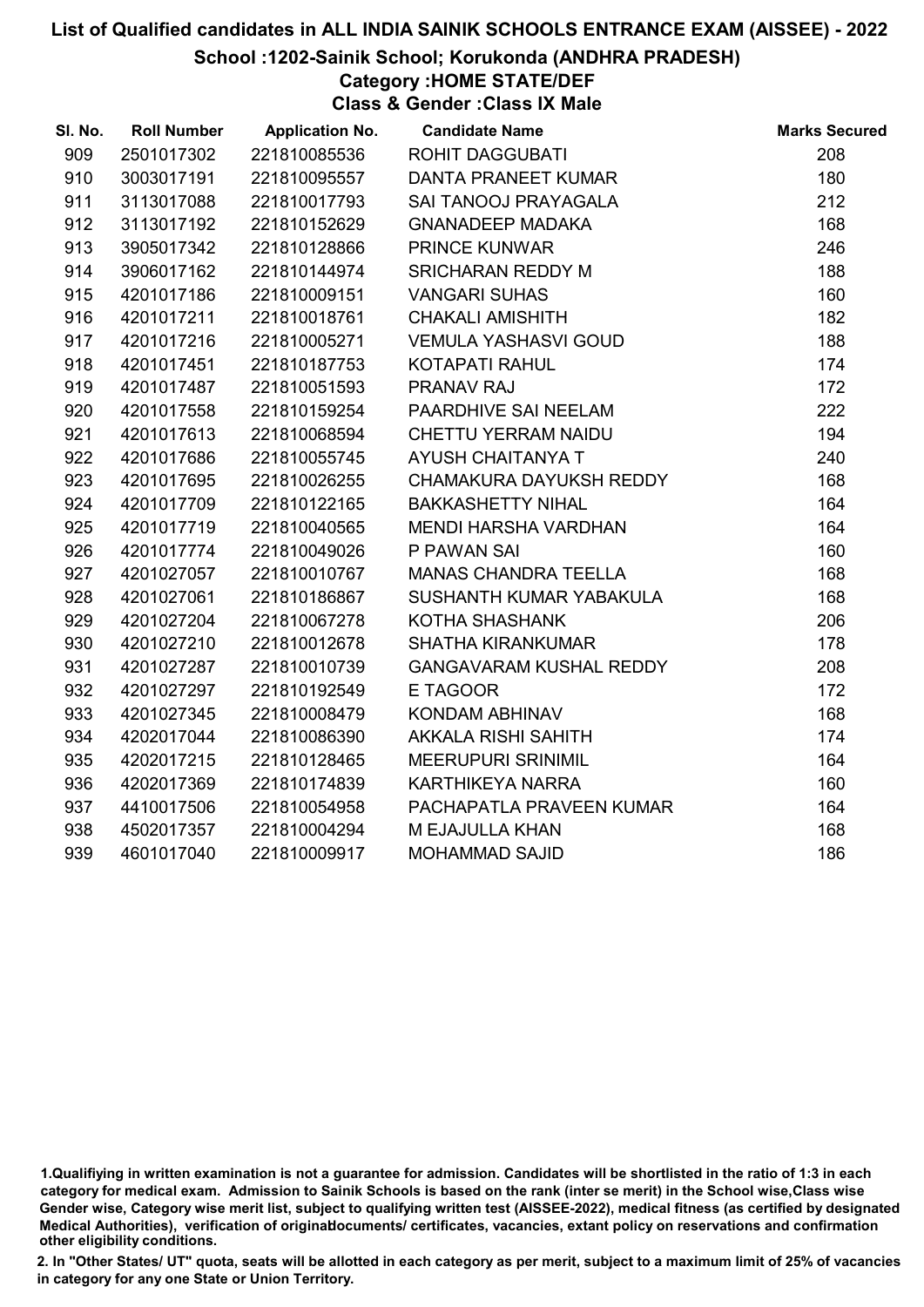#### School :1202-Sainik School; Korukonda (ANDHRA PRADESH)

Category :HOME STATE/GEN

Class & Gender :Class IX Male

| SI. No. | <b>Roll Number</b> | <b>Application No.</b> | <b>Candidate Name</b>             | <b>Marks Secured</b> |
|---------|--------------------|------------------------|-----------------------------------|----------------------|
| 940     | 1201017005         | 221810186410           | KOTLA EKALAVYA SAI UMESH          | 188                  |
| 941     | 1201017010         | 221810071430           | <b>M MD SABIL ANSARI</b>          | 196                  |
| 942     | 1201017020         | 221810154490           | <b>G MOKSHIT VISHWAK TEJ</b>      | 214                  |
| 943     | 1201017031         | 221810168341           | <b>MODHI NIVEN DAVID</b>          | 160                  |
| 944     | 1201017052         | 221810129362           | <b>BANNURU VIDHUR</b>             | 308                  |
| 945     | 1201017075         | 221810129493           | M K KHAJA MOINUDDIN               | 248                  |
| 946     | 1201017134         | 221810146637           | <b>G.PHANITHEESWARA NARASIMHA</b> | 184                  |
| 947     | 1201017152         | 221810062138           | <b>MOHAMMED JUNAID BAIG</b>       | 206                  |
| 948     | 1201017153         | 221810086838           | R SHAIK ABDUR RAHIMAN             | 252                  |
| 949     | 1201017154         | 221810129768           | O SREECHARAN REDDY                | 230                  |
| 950     | 1201017159         | 221810113998           | CHEKURI NAGA SAI GANESH           | 174                  |
| 951     | 1202017006         | 221810141720           | KOKI CHENNA KESAVA REDDY          | 164                  |
| 952     | 1202017010         | 221810022630           | <b>VAJA BHARATH</b>               | 180                  |
| 953     | 1202017013         | 221810041160           | DANTU YUVA MANIKANTA              | 166                  |
| 954     | 1202017026         | 221810061721           | SAGI VENKATA SIVA GANESH          | 192                  |
| 955     | 1202017054         | 221810164342           | MUNAGALA YASHWANTH SAI            | 208                  |
| 956     | 1202017057         | 221810195952           | VINTHA SAI AGASTHYA REDDY         | 214                  |
| 957     | 1202017068         | 221810032523           | <b>REDDY HIMASESHA SAI</b>        | 268                  |
| 958     | 1202017073         | 221810079353           | <b>BONDILI ROHITH SAI SINGH</b>   | 204                  |
| 959     | 1202017109         | 221810131035           | <b>VAJRALA KARTHIKK REDDY</b>     | 204                  |
| 960     | 1202017117         | 221810030575           | L VENKATA UMA VILOHITH            | 202                  |
| 961     | 1202017118         | 221810052975           | AKUNURI MOSES MANOHAR             | 188                  |
| 962     | 1202017132         | 221810119546           | <b>K.YASWANTH SAI</b>             | 196                  |
| 963     | 1202017141         | 221810116186           | DEVAGIRI SAI SANTHOSH REDDY       | 184                  |
| 964     | 1202017142         | 221810118486           | THADI VENKATA KARTHIK KUMAR       | 306                  |
| 965     | 1202017150         | 221810047737           | MUVVALA RAMA HANUMA ROHAN         | 210                  |
| 966     | 1202017159         | 221810052108           | <b>BOMMIDALA SAI SRI SATHVIK</b>  | 174                  |
| 967     | 1202017178         | 221810110229           | ANUMALASETTY GEETHESH             | 168                  |
| 968     | 1203017067         | 221810044814           | KANDULA JAYANTH REDDY             | 168                  |
| 969     | 1203017090         | 221810036935           | NAGALLAPATI MUNI LIKITH           | 258                  |
| 970     | 1203017095         | 221810082755           | <b>BANDIATMAKURU</b>              | 304                  |
| 971     | 1203017107         | 221810063406           | KHADAR SAHEB GARI SYED ALI        | 206                  |
| 972     | 1203017116         | 221810186346           | T S R KRISHNA SHARMA              | 162                  |
| 973     | 1203017130         | 221810098817           | <b>P.SAI SRINIVAS</b>             | 204                  |
| 974     | 1203017157         | 221810084638           | A V SREEKAR                       | 262                  |
| 975     | 1203017174         | 221810109829           | ANKIREDDY PALLI PRANAY KUMAR      | 252                  |
| 976     | 1205017008         | 221810059810           | PEDDA MUNTHLA KOVIDH REDDY        | 324                  |
| 977     | 1205017016         | 221810007930           | PULIPATI SAI KARTHIKEYA           | 208                  |
| 978     | 1205017054         | 221810030791           | KAMSANI ASHER ARAVIND REDDY       | 222                  |
| 979     | 1205017061         | 221810069302           | <b>GADDIGA VIKAS</b>              | 218                  |
| 980     | 1205017062         | 221810124802           | <b>R.DINESH REDDY</b>             | 204                  |
| 981     | 1205017099         | 221810143143           | <b>KVN SAI JASWANTH</b>           | 174                  |
| 982     | 1205017122         | 221810045834           | PATHAN ARAFATH KHAN               | 268                  |

1.Qualifiying in written examination is not a guarantee for admission. Candidates will be shortlisted in the ratio of 1:3 in each category for medical exam. Admission to Sainik Schools is based on the rank (inter se merit) in the School wise,Class wise Gender wise, Category wise merit list, subject to qualifying written test (AISSEE-2022), medical fitness (as certified by designated Medical Authorities), verification of originablocuments/ certificates, vacancies, extant policy on reservations and confirmation other eligibility conditions.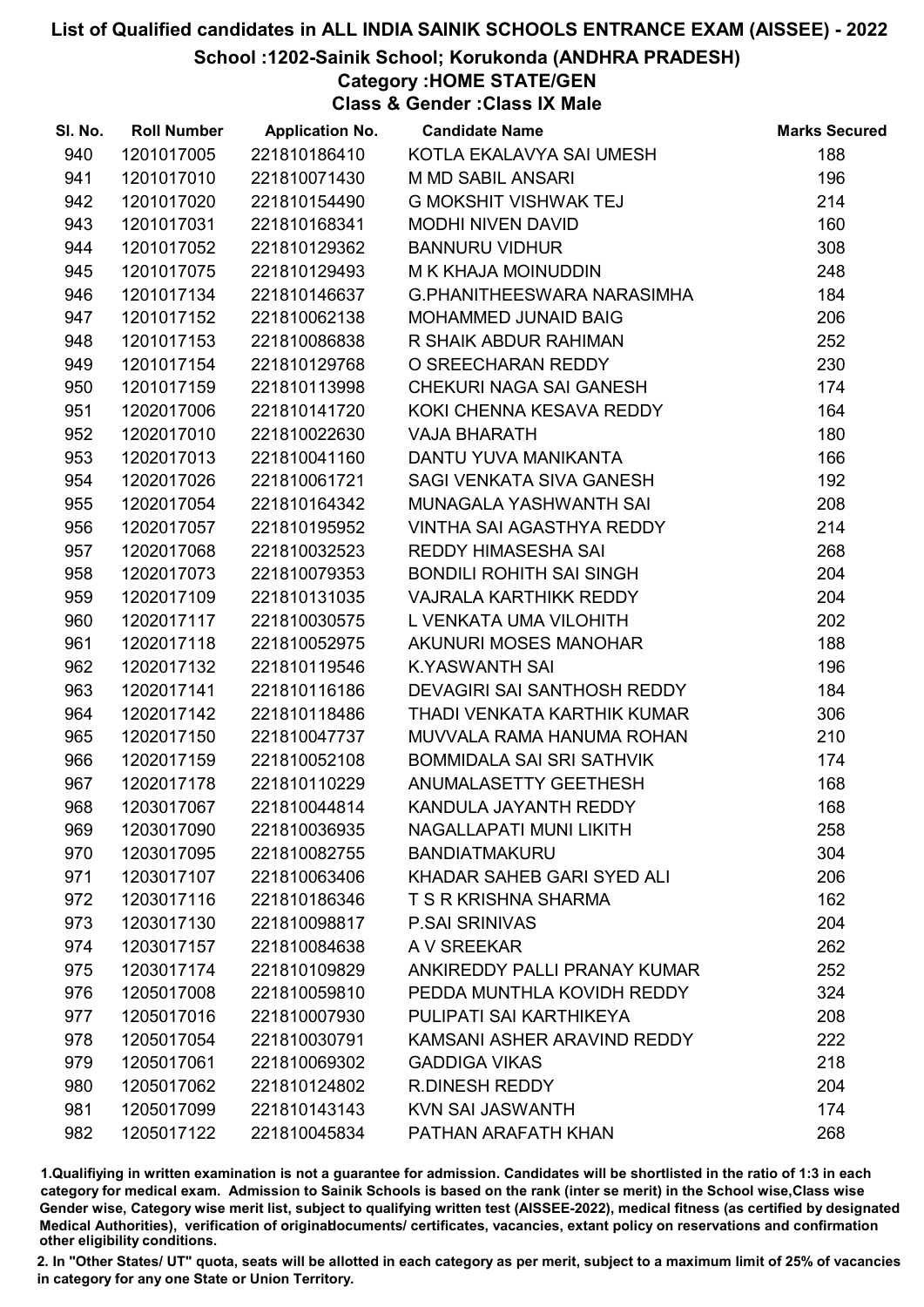School :1202-Sainik School; Korukonda (ANDHRA PRADESH)

Category :HOME STATE/GEN

Class & Gender :Class IX Male

| SI. No. | <b>Roll Number</b> | <b>Application No.</b> | <b>Candidate Name</b>          | <b>Marks Secured</b> |
|---------|--------------------|------------------------|--------------------------------|----------------------|
| 983     | 1205017164         | 221810055006           | <b>JAMPALA SOM SAI MADHAN</b>  | 178                  |
| 984     | 1205017190         | 221810131617           | SOMU CHAKRADHAR REDDY          | 176                  |
| 985     | 1205017205         | 221810008577           | <b>MADDIGATLA RAHUL</b>        | 178                  |
| 986     | 1205017206         | 221810149777           | DEVARAPALLI TITUS ABHISHAI     | 228                  |
| 987     | 1205017224         | 221810076038           | <b>GILLELA KRISHNA CHETHAN</b> | 184                  |
| 988     | 1205017227         | 221810051748           | ESHAANTH REDDY YARABHAM        | 164                  |
| 989     | 1205017236         | 221810120978           | DEVARASETTY CHIRU RAM          | 190                  |
| 990     | 1205017251         | 221810078159           | <b>SHAIK JUNAID AHMED</b>      | 178                  |
| 991     | 1205017259         | 221810144189           | S KISHAN SAI                   | 188                  |
| 992     | 1206017013         | 221810097561           | SHAIK MOHAMMAD NUSRATH         | 186                  |
| 993     | 1206017015         | 221810033581           | DONTHIREDDY DIWAKAR REDDY      | 176                  |
| 994     | 1206017027         | 221810178592           | REDDIMACHU PAVANA PRAJEET      | 184                  |
| 995     | 1206017086         | 221810167789           | SOMU CHAITRIK REDDY            | 178                  |
| 996     | 1207017020         | 221810167802           | <b>GANGAVARAPU LOKESH</b>      | 178                  |
| 997     | 1207017023         | 221810142622           | REDDYMASU THARUN KUMAR         | 180                  |
| 998     | 1207017050         | 221810135615           | <b>INTURI AMARANADH</b>        | 174                  |
| 999     | 1207017090         | 221810172218           | PATIBANDLA SRI KRISHNA         | 174                  |
| 1000    | 1207017091         | 221810134218           | <b>DEGALA UPENDRA</b>          | 248                  |
| 1001    | 1207017108         | 221810095069           | KOTA SANKAR PRAVEEN            | 198                  |
| 1002    | 1208017014         | 221810057950           | DINESHKARTHIK KANISETTI        | 216                  |
| 1003    | 1208017021         | 221810076960           | <b>TADI RAGHU CHARAN</b>       | 168                  |
| 1004    | 1208017024         | 221810004080           | KAIRAM VENKATA SURYA CHARAN    | 260                  |
| 1005    | 1208017028         | 221810197490           | <b>GOWTHU BHARGAVA NAIDU</b>   | 186                  |
| 1006    | 1208017031         | 221810141211           | <b>V.VALLABHA NAIDU</b>        | 162                  |
| 1007    | 1208017034         | 221810029311           | SRIKAKOLLAPU NAGA SAI SURYA    | 182                  |
| 1008    | 1208017061         | 221810109791           | MIRTHIPATI MARUTHI SATYA       | 272                  |
| 1009    | 1208017074         | 221810021042           | KIRAN ATHRISH AKONDI           | 174                  |
| 1010    | 1208017076         | 221810066452           | SAMA SATYA RAGHAVENDRA         | 202                  |
| 1011    | 1208017094         | 221810030723           | KODAVATI MOHITH SRIRAM         | 280                  |
| 1012    | 1208017108         | 221810063683           | ARYASOMAYAJULA SRIHITH         | 184                  |
| 1013    | 1208017116         | 221810096914           | <b>MAMILLAPALLI DUSHYANTH</b>  | 230                  |
| 1014    | 1208017124         | 221810141854           | POTHALANKA VENKATA ANANTHA     | 180                  |
| 1015    | 1208017126         | 221810059274           | A.KRISHNA SAI SRI RAM          | 218                  |
| 1016    | 1208017140         | 221810044035           | PALACHOLLA BHARGAVA GANESH     | 174                  |
| 1017    | 1208017145         | 221810181055           | RASAMSETTI SRIRAMA VEERA SAI   | 192                  |
| 1018    | 1208017157         | 221810083506           | <b>DASARI PRADEEP</b>          | 202                  |
| 1019    | 1208017161         | 221810053236           | KURACHA VENKATA RAMA MANI      | 330                  |
| 1020    | 1208017163         | 221810025836           | <b>TARRA LOKA SANTOSH</b>      | 244                  |
| 1021    | 1208017166         | 221810175746           | <b>SADHU TEJESH SRIKAR</b>     | 172                  |
| 1022    | 1208017204         | 221810043877           | <b>SHAIK BILAAL AHMED</b>      | 198                  |
| 1023    | 1208017208         | 221810065087           | ADABALA HEMANTH PAVAN          | 186                  |
| 1024    | 1208017212         | 221810061297           | <b>M.SAI RAMAA</b>             | 220                  |
| 1025    | 1208017242         | 221810048049           | PYLA HARSHADITYA               | 208                  |

1.Qualifiying in written examination is not a guarantee for admission. Candidates will be shortlisted in the ratio of 1:3 in each category for medical exam. Admission to Sainik Schools is based on the rank (inter se merit) in the School wise,Class wise Gender wise, Category wise merit list, subject to qualifying written test (AISSEE-2022), medical fitness (as certified by designated Medical Authorities), verification of originablocuments/ certificates, vacancies, extant policy on reservations and confirmation other eligibility conditions.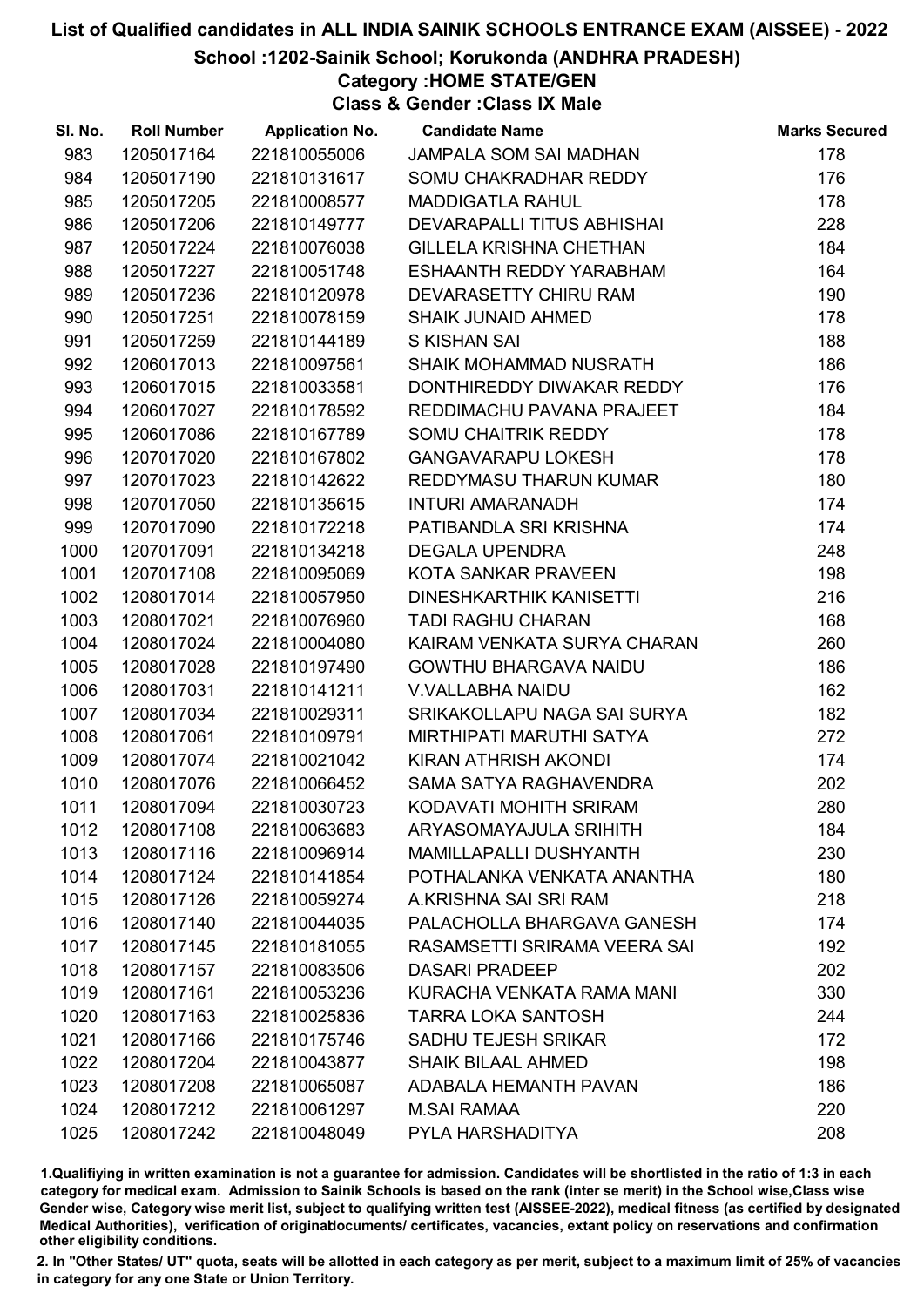#### School :1202-Sainik School; Korukonda (ANDHRA PRADESH)

Category :HOME STATE/GEN

Class & Gender :Class IX Male

| SI. No. | <b>Roll Number</b> | <b>Application No.</b> | <b>Candidate Name</b>               |           | <b>Marks Secured</b> |
|---------|--------------------|------------------------|-------------------------------------|-----------|----------------------|
| 1026    | 1209017037         | 221810189371           | KONARI KARTHIK                      | <b>AR</b> | 170                  |
| 1027    | 1209017041         | 221810072971           | <b>TANGUDU PREM KUMAR</b>           |           | 226                  |
| 1028    | 1209017049         | 221810139012           | POTNURU SATHWIK                     |           | 182                  |
| 1029    | 1209017069         | 221810191403           | YADLA SOMASEKHAR                    |           | 180                  |
| 1030    | 1209017082         | 221810151663           | RAGHUPATRUNI SAI KARTHIK            |           | 180                  |
| 1031    | 1209017090         | 221810193114           | KOTNI SRAVAN KUMAR                  |           | 188                  |
| 1032    | 1209017091         | 221810185414           | <b>MOHANA VAMSI BODALA</b>          |           | 238                  |
| 1033    | 1209017096         | 221810193044           | KILLAMSETTI GOWTHAM                 |           | 198                  |
| 1034    | 1209017128         | 221810032336           | <b>BARATAM SATHWIK</b>              |           | 260                  |
| 1035    | 1209017144         | 221810075117           | <b>SENAPATHI VISHAL</b>             |           | 172                  |
| 1036    | 1209017177         | 221810154508           | <b>JAKKUVA MANYU GOWREESH</b>       |           | 172                  |
| 1037    | 1209017185         | 221810038638           | PANIGRAHI JASWIN SARMA              |           | 190                  |
| 1038    | 1209017214         | 221810175159           | <b>KORADA RAMCHARAN</b>             |           | 232                  |
| 1039    | 1210017050         | 221810045190           | KANDUKURI VENKATA VEDHA             |           | 182                  |
| 1040    | 1210017072         | 221810119731           | <b>BASI REDDY DURGA SAI YASVITH</b> |           | 164                  |
| 1041    | 1210017100         | 221810036091           | <b>AVULA MUNI VARUN</b>             |           | 186                  |
| 1042    | 1210017139         | 221810106572           | <b>SYED NOOR MOHAMMAD</b>           |           | 172                  |
| 1043    | 1210017205         | 221810150014           | <b>VELVALURI MONISH GUPTA</b>       |           | 208                  |
| 1044    | 1210017241         | 221810157764           | PANDIKUNTA DHANUSH                  |           | 194                  |
| 1045    | 1210017395         | 221810071287           | AMARAVATHI PAVANA NARASIMHA         |           | 326                  |
| 1046    | 1210017440         | 221810070388           | <b>SUMIT CHOWDHARY</b>              |           | 160                  |
| 1047    | 1211017005         | 221810187420           | POTLURI VENKATA ASHISH              |           | 174                  |
| 1048    | 1211017019         | 221810061580           | <b>IEMANA YAGNESH</b>               |           | 170                  |
| 1049    | 1211017028         | 221810136211           | THIPPANI KOUSHIK REDDY              |           | 188                  |
| 1050    | 1211017038         | 221810106651           | YALAMANCHILI VEERA VENKATA          |           | 180                  |
| 1051    | 1211017052         | 221810058502           | MEDHANSH NANDIVELUGU                |           | 264                  |
| 1052    | 1211017065         | 221810191552           | KOTHAPALLI SAI ADITHYA              |           | 206                  |
| 1053    | 1211017073         | 221810054972           | <b>MARTHATI VENKATA THIRUMALA</b>   |           | 182                  |
| 1054    | 1211017081         | 221810109053           | CHAITAL WILLIAMS KATUMALLA          |           | 168                  |
| 1055    | 1211017121         | 221810139394           | PRADEEP KUMAR DASARI                |           | 162                  |
| 1056    | 1211017139         | 221810191955           | ALUMOLU SATYA SWAROOP               |           | 172                  |
| 1057    | 1211017147         | 221810158095           | MUMMAREDDY CHANDRAHAAS              |           | 216                  |
| 1058    | 1211017151         | 221810134406           | <b>SHAIK VAHEDULLAH</b>             |           | 212                  |
| 1059    | 1211017157         | 221810073126           | KONDAVEETI TEJESWAR                 |           | 160                  |
| 1060    | 1211017165         | 221810181766           | MUCHERLA VENKATA VAIBHAVA           |           | 166                  |
| 1061    | 1211017175         | 221810105796           | <b>SIVAKOTI GAGAN SAI</b>           |           | 170                  |
| 1062    | 1211017188         | 221810094527           | <b>AADHAN</b>                       |           | 258                  |
| 1063    | 1211017198         | 221810135357           | <b>DAKSH DADHICH</b>                |           | 180                  |
| 1064    | 1211017203         | 221810053377           | LANKALAPALLI TEJASAI                |           | 188                  |
| 1065    | 1211017211         | 221810117408           | <b>VIKRANTH SRI KRISHNA</b>         |           | 188                  |
| 1066    | 1211017217         | 221810035228           | <b>B PANCHAGIRI</b>                 |           | 182                  |
| 1067    | 1211017227         | 221810103848           | <b>MODEM SOLDIER REDDY</b>          |           | 202                  |
| 1068    | 1211017234         | 221810060178           | <b>VEMU AKASH SAI</b>               |           | 174                  |

1.Qualifiying in written examination is not a guarantee for admission. Candidates will be shortlisted in the ratio of 1:3 in each category for medical exam. Admission to Sainik Schools is based on the rank (inter se merit) in the School wise,Class wise Gender wise, Category wise merit list, subject to qualifying written test (AISSEE-2022), medical fitness (as certified by designated Medical Authorities), verification of originablocuments/ certificates, vacancies, extant policy on reservations and confirmation other eligibility conditions.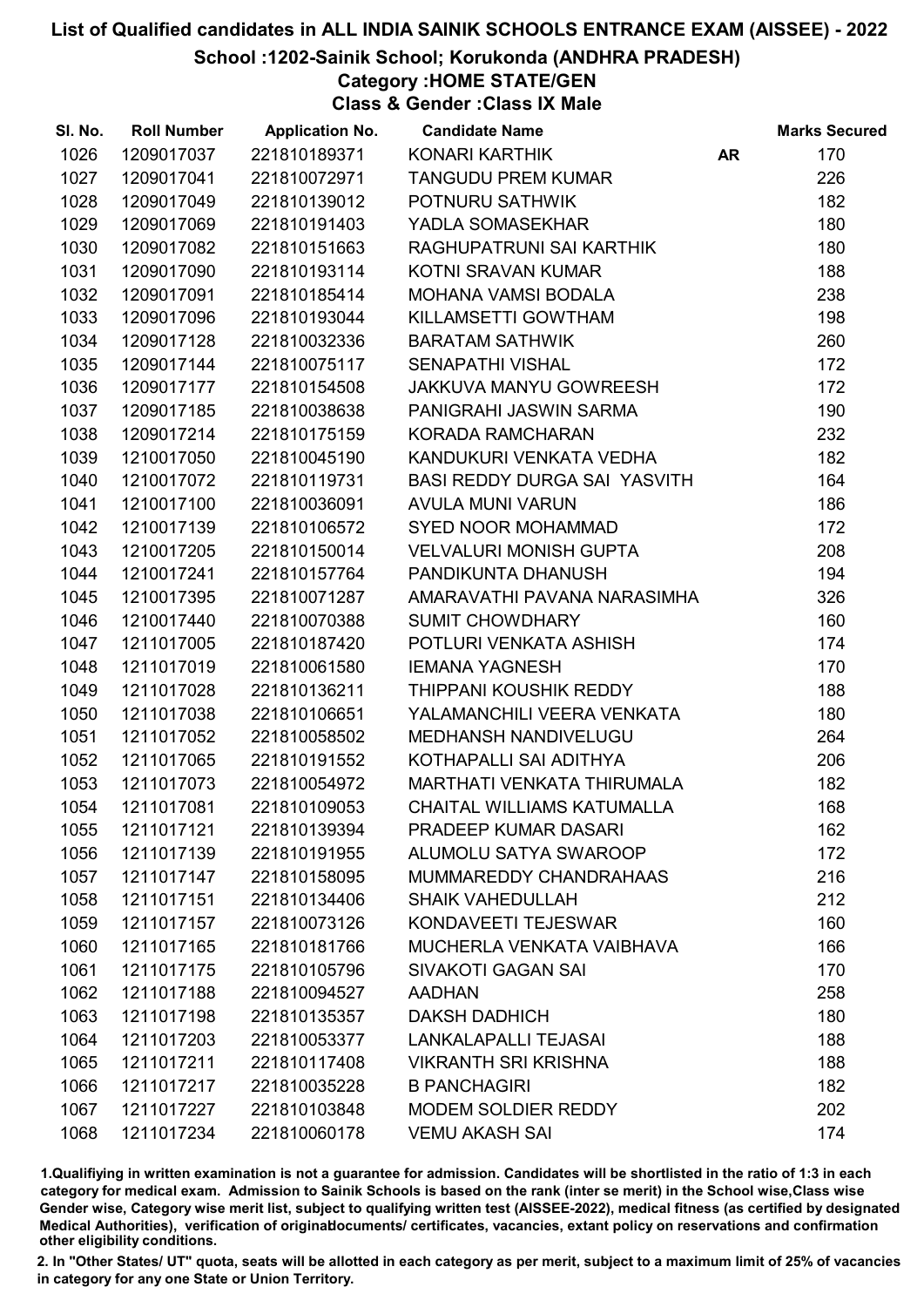#### School :1202-Sainik School; Korukonda (ANDHRA PRADESH)

Category :HOME STATE/GEN

Class & Gender :Class IX Male

| SI. No. | <b>Roll Number</b> | <b>Application No.</b> | <b>Candidate Name</b>             | <b>Marks Secured</b> |
|---------|--------------------|------------------------|-----------------------------------|----------------------|
| 1069    | 1211017253         | 221810192929           | <b>TELLA PREMCHARAN</b>           | 172                  |
| 1070    | 1211017258         | 221810005739           | <b>GANDHAM LALITHYA SURYA SRI</b> | 170                  |
| 1071    | 1211017268         | 221810049799           | <b>BALA RAMA SAHARSH NAMBURU</b>  | 208                  |
| 1072    | 1212017005         | 221810063310           | AYANAMPUDI VIJAY KRISHNA          | 210                  |
| 1073    | 1212017037         | 221810096360           | NIMMAKAYALA MIDHIL                | 194                  |
| 1074    | 1212017043         | 221810087370           | KARRI KARTHIK VIGNAN              | 222                  |
| 1075    | 1212017062         | 221810005511           | KODUGANTI S S SRUJAN SUHAAS       | 166                  |
| 1076    | 1212017070         | 221810025821           | <b>MULA GUNAMITHRA</b>            | 168                  |
| 1077    | 1212017097         | 221810074671           | <b>CHINTA SAI HARSHA</b>          | 202                  |
| 1078    | 1212017107         | 221810059102           | KALLURI CHAITANYA                 | 198                  |
| 1079    | 1212017151         | 221810036752           | <b>UMMANENI RAJKUMAR</b>          | 172                  |
| 1080    | 1212017157         | 221810007462           | BAGGAM BAVANI SHIVA SAI           | 196                  |
| 1081    | 1212017158         | 221810123562           | <b>MAJJI PRANAY RAJ</b>           | 192                  |
| 1082    | 1212017167         | 221810180672           | <b>TEJASWI KUMAR SINHA</b>        | 304                  |
| 1083    | 1212017183         | 221810041592           | <b>R.SAI ABHIRAM</b>              | 230                  |
| 1084    | 1212017215         | 221810055053           | <b>BUDDHARAJU PRANAY VARMA</b>    | 196                  |
| 1085    | 1212017233         | 221810086483           | <b>NELLI KARTHIK CHARAN</b>       | 218                  |
| 1086    | 1212017240         | 221810162104           | <b>GANISETTI STEPHEN</b>          | 170                  |
| 1087    | 1212017280         | 221810166644           | DANNINA V N N CHARAN TEJ          | 164                  |
| 1088    | 1212017292         | 221810045074           | SINGAMSETTY VENKATA BHEEMA        | 238                  |
| 1089    | 1212017308         | 221810008005           | <b>VEMPADA BALAJI</b>             | 182                  |
| 1090    | 1212017359         | 221810053195           | MADHUPADA DHANUSH                 | 162                  |
| 1091    | 1212017411         | 221810161086           | SANJITH ANDHAVARAPU               | 224                  |
| 1092    | 1212017414         | 221810106486           | KARANAM MANIKANTA VENKATA         | 184                  |
| 1093    | 1212017418         | 221810081196           | KRISHNA PRATAP PANDA              | 160                  |
| 1094    | 1212017420         | 221810085196           | <b>VARADA YESWANTH</b>            | 184                  |
| 1095    | 1212017449         | 221810122237           | <b>KONA RISHI</b>                 | 160                  |
| 1096    | 1212017455         | 221810044447           | EGALA LAKSHMINARAYANA             | 262                  |
| 1097    | 1212017474         | 221810102777           | AITHA BHANU MURARI                | 228                  |
| 1098    | 1212017503         | 221810006038           | <b>ASHRITH RAM NADIMINTI</b>      | 170                  |
| 1099    | 1212017515         | 221810058748           | K ROHIT DORA                      | 160                  |
| 1100    | 1212017533         | 221810150188           | PAKALAPATI ROHAN VARMA            | 222                  |
| 1101    | 1212017535         | 221810009388           | POKKUNURU AKHIL                   | 172                  |
| 1102    | 1212017543         | 221810007198           | <b>SHAIK MUKHTAR MADINA</b>       | 234                  |
| 1103    | 1212017553         | 221810176998           | <b>YERRA MOHAN</b>                | 174                  |
| 1104    | 1212017563         | 221810043129           | <b>SREENADHU MUKHESH</b>          | 176                  |
| 1105    | 1212017589         | 221810180659           | <b>ANNAM PRAJWAL</b>              | 160                  |
| 1106    | 1212017595         | 221810177769           | <b>VANGA YUVA KISHORE</b>         | 182                  |
| 1107    | 1212017598         | 221810023479           | <b>CHAKKA AASHRIT</b>             | 182                  |
| 1108    | 1213017012         | 221810186470           | <b>GEMBALI BHARATH KUMAR</b>      | 234                  |
| 1109    | 1213017014         | 221810046680           | ANALA HARI RAMA SATWIK            | 192                  |
| 1110    | 1213017021         | 221810019211           | DRONAMRAJU KAARTHA VEERYA         | 266                  |
| 1111    | 1213017057         | 221810127882           | <b>JUTTUGA PRANAY VARDHISHN</b>   | 270                  |

1.Qualifiying in written examination is not a guarantee for admission. Candidates will be shortlisted in the ratio of 1:3 in each category for medical exam. Admission to Sainik Schools is based on the rank (inter se merit) in the School wise,Class wise Gender wise, Category wise merit list, subject to qualifying written test (AISSEE-2022), medical fitness (as certified by designated Medical Authorities), verification of originablocuments/ certificates, vacancies, extant policy on reservations and confirmation other eligibility conditions.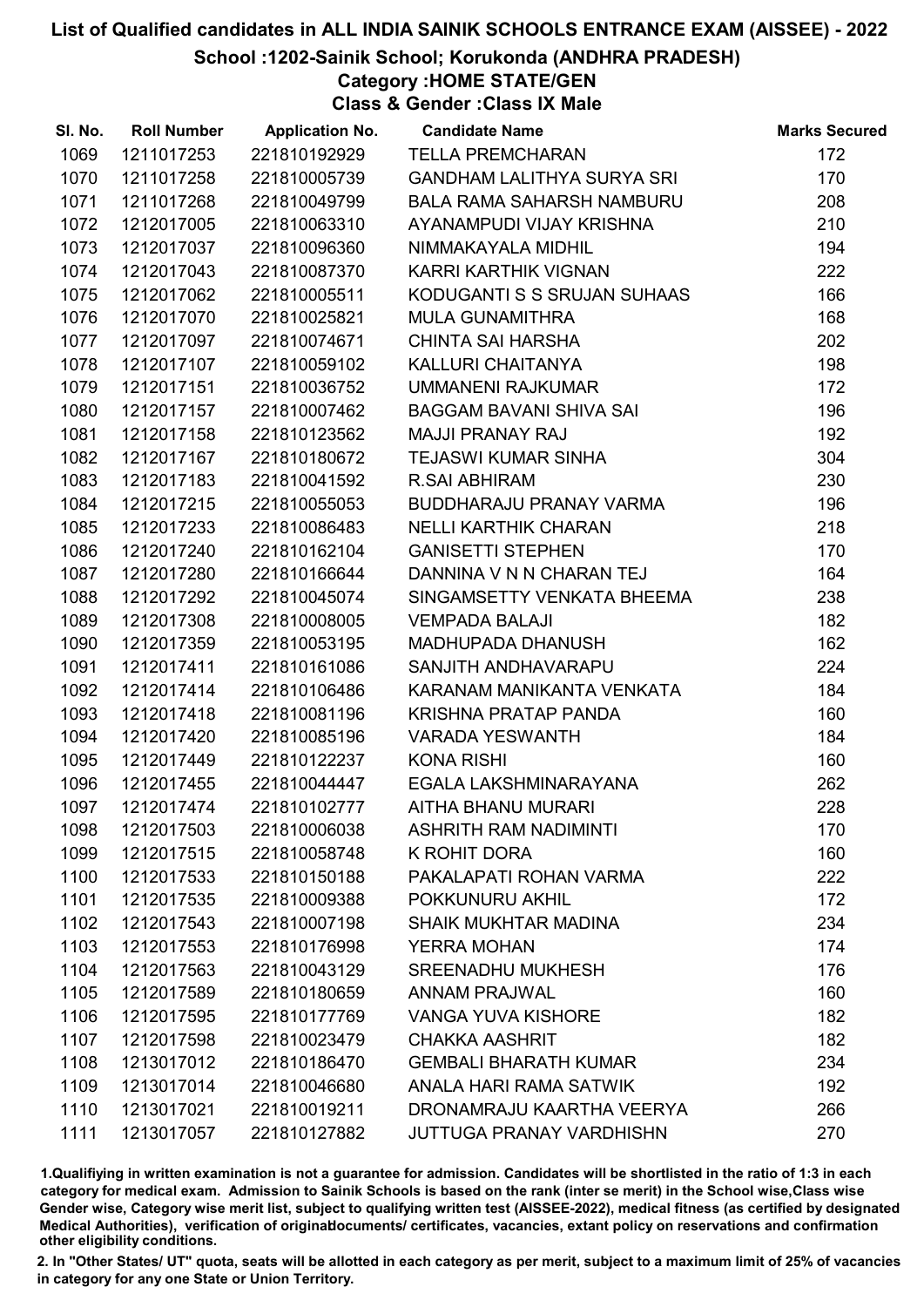#### School :1202-Sainik School; Korukonda (ANDHRA PRADESH)

Category :HOME STATE/GEN

Class & Gender :Class IX Male

| SI. No. | <b>Roll Number</b> | <b>Application No.</b> | <b>Candidate Name</b>           | <b>Marks Secured</b> |
|---------|--------------------|------------------------|---------------------------------|----------------------|
| 1112    | 1213017064         | 221810084603           | KOYYA JASWANTH                  | 164                  |
| 1113    | 1213017076         | 221810098923           | PERI SURYA SRINIVASA            | 218                  |
| 1114    | 1213017085         | 221810018053           | BHAIKAR LALITHADITYA NAGA       | 278                  |
| 1115    | 1213017088         | 221810085563           | UPADHYAYULA SAI SUMANTH         | 194                  |
| 1116    | 1213017106         | 221810084114           | <b>GUDIMETLA VENKATA SAI</b>    | 216                  |
| 1117    | 1213017108         | 221810184324           | PASUMARTI VENKATA RATNA SRI     | 160                  |
| 1118    | 1213017115         | 221810143194           | BHANU VENKATA SIDDU MANI        | 162                  |
| 1119    | 1213017155         | 221810096396           | SOMAYAJULA VENKATA DWARAKA      | 190                  |
| 1120    | 1213017163         | 221810005647           | <b>BANDARU SAMPATH SAHARSHA</b> | 166                  |
| 1121    | 1213017198         | 221810046519           | <b>SRIKAR SIRIPURAPU</b>        | 262                  |
| 1122    | 2001027600         | 221810030229           | <b>ADAPA SIDDHARTH</b>          | 166                  |
| 1123    | 2201017059         | 221810187642           | <b>DAKSHESH GURRALA</b>         | 352                  |
| 1124    | 2701017258         | 221810053868           | PEKETI RUSHEE                   | 230                  |
| 1125    | 2711017034         | 221810018586           | <b>PANDIPATI SAKET</b>          | 228                  |
| 1126    | 4201017031         | 221810146520           | PASAM VENKATANAGA SUTEJ         | 256                  |
| 1127    | 4201017036         | 221810000030           | ADITYA SHIVANAND MITKARI        | 196                  |
| 1128    | 4201017043         | 221810003730           | <b>ADNAN SHAREEF SHAIK</b>      | 182                  |
| 1129    | 4201017045         | 221810145830           | <b>G SAI CHARAN</b>             | 160                  |
| 1130    | 4201017055         | 221810067440           | <b>SARVESH REDDY MARU</b>       | 224                  |
| 1131    | 4201017073         | 221810153260           | SYED MUNAAF AFZAL               | 190                  |
| 1132    | 4201017080         | 221810033560           | PADMAVACHAN MALLA               | 174                  |
| 1133    | 4201017085         | 221810194960           | <b>VARDHANAPU HENRY WILLIAM</b> | 166                  |
| 1134    | 4201017096         | 221810091870           | <b>RAGAB SHARMA</b>             | 260                  |
| 1135    | 4201017101         | 221810190280           | AREPALLI NEERAJ REDDY           | 304                  |
| 1136    | 4201017110         | 221810159780           | <b>GUDIMETLA ABHIRAM</b>        | 192                  |
| 1137    | 4201017170         | 221810142731           | KOTHAPALLI VENKATA SAI SRIKAR   | 236                  |
| 1138    | 4201017177         | 221810080641           | <b>ANNA SATHWIK</b>             | 182                  |
| 1139    | 4201017180         | 221810067641           | JAKKU SAI RITHWIK REDDY         | 168                  |
| 1140    | 4201017194         | 221810070651           | S RAHUL REDDY                   | 176                  |
| 1141    | 4201017196         | 221810053651           | V. ANIRUDH                      | 200                  |
| 1142    | 4201017258         | 221810097102           | K VISHWARAJ                     | 194                  |
| 1143    | 4201017263         | 221810137402           | <b>GALLA TARUN</b>              | 168                  |
| 1144    | 4201017296         | 221810038032           | <b>MOHAMMED ISMAIL</b>          | 284                  |
| 1145    | 4201017324         | 221810181552           | RAMKARTHIKEYA REDDY             | 256                  |
| 1146    | 4201017338         | 221810138462           | MUTTHIREDDY DATTU               | 160                  |
| 1147    | 4201017346         | 221810183572           | BAVANOLLA VIVEKANANDA REDDY     | 214                  |
| 1148    | 4201017381         | 221810031203           | <b>KUMAR ANUBHAV</b>            | 176                  |
| 1149    | 4201017392         | 221810105013           | S PHANINDRANATH REDDY           | 232                  |
| 1150    | 4201017398         | 221810050813           | <b>MUKALA PUNEETH</b>           | 236                  |
| 1151    | 4201017399         | 221810005813           | T. YUVA                         | 172                  |
| 1152    | 4201017416         | 221810180633           | <b>CHANDU KUNCHALA</b>          | 200                  |
| 1153    | 4201017420         | 221810150833           | SHENAGAPALLY SHREYASH           | 212                  |
| 1154    | 4201017428         | 221810087443           | SHAIK MOHAMMAD REHAAN           | 166                  |

1.Qualifiying in written examination is not a guarantee for admission. Candidates will be shortlisted in the ratio of 1:3 in each category for medical exam. Admission to Sainik Schools is based on the rank (inter se merit) in the School wise,Class wise Gender wise, Category wise merit list, subject to qualifying written test (AISSEE-2022), medical fitness (as certified by designated Medical Authorities), verification of originablocuments/ certificates, vacancies, extant policy on reservations and confirmation other eligibility conditions.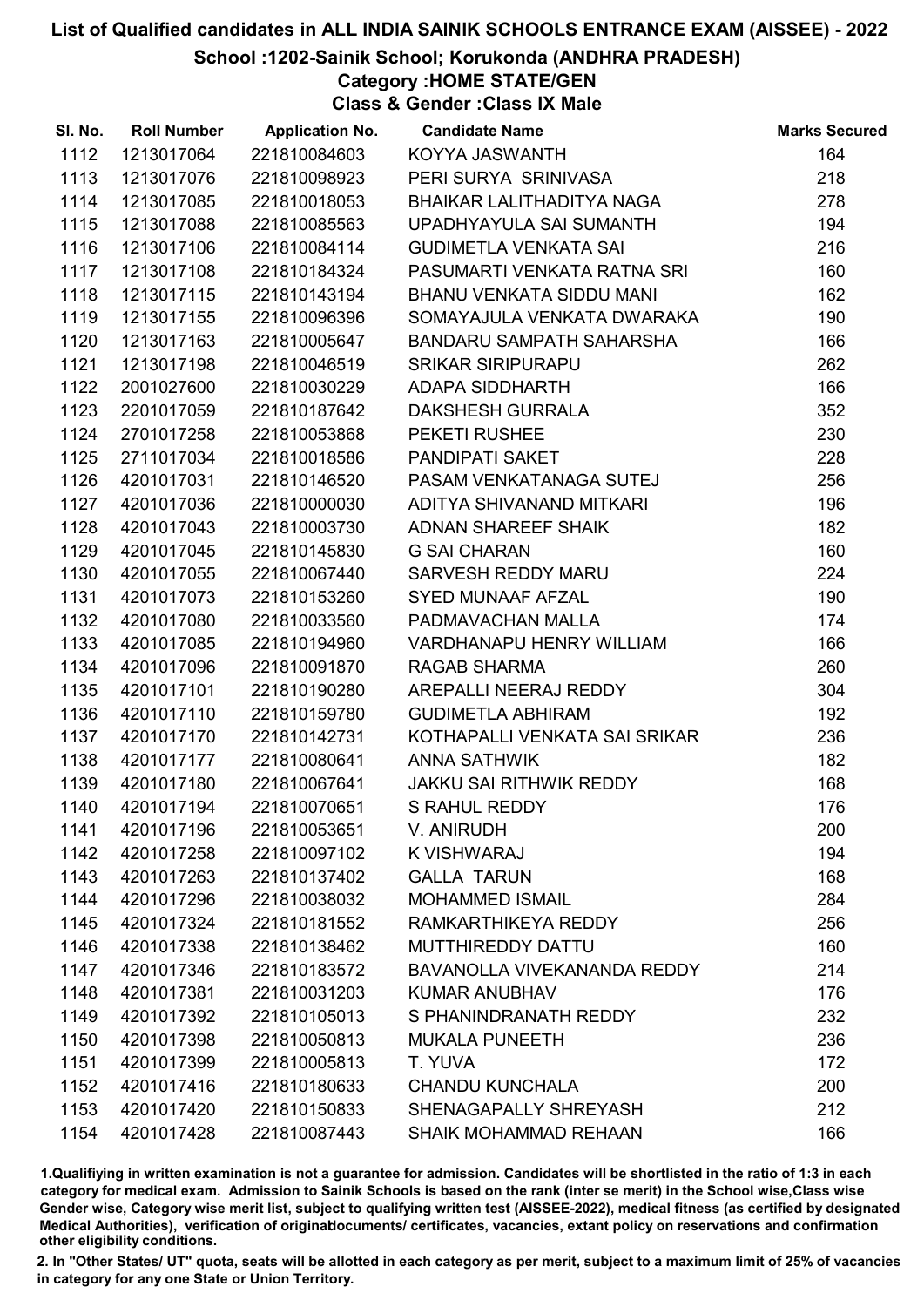#### School :1202-Sainik School; Korukonda (ANDHRA PRADESH)

Category :HOME STATE/GEN

Class & Gender :Class IX Male

| SI. No. | <b>Roll Number</b> | <b>Application No.</b> | <b>Candidate Name</b>         | <b>Marks Secured</b> |
|---------|--------------------|------------------------|-------------------------------|----------------------|
| 1155    | 4201017450         | 221810054753           | KALWA LOKESH KUMAR            | 230                  |
| 1156    | 4201017479         | 221810005883           | NIPUN KUMAR PAVANA            | 282                  |
| 1157    | 4201017483         | 221810106293           | <b>MOHIT BHANDARI</b>         | 234                  |
| 1158    | 4201017506         | 221810050314           | YASA MUKESH REDDY             | 198                  |
| 1159    | 4201017514         | 221810151024           | <b>AKULA RAGHAV</b>           | 172                  |
| 1160    | 4201017519         | 221810134524           | <b>SINGAM VISHWAK</b>         | 170                  |
| 1161    | 4201017548         | 221810129344           | KUSAM. SAYEE VRUSHANK REDDY   | 196                  |
| 1162    | 4201017554         | 221810188744           | PALLE SREEKAR REDDY           | 178                  |
| 1163    | 4201017556         | 221810145254           | <b>VEMULA ESWAR TEJA</b>      | 174                  |
| 1164    | 4201017584         | 221810049074           | <b>ADIKI NEHAL</b>            | 194                  |
| 1165    | 4201017661         | 221810066925           | P RAGHU RAM THEJAS            | 192                  |
| 1166    | 4201017688         | 221810089745           | REVURI.SREESH REDDY           | 172                  |
| 1167    | 4201017726         | 221810105375           | <b>BANDAM ABHISHEK YADAV</b>  | 216                  |
| 1168    | 4201017742         | 221810155885           | <b>VSSS PRANEEL</b>           | 178                  |
| 1169    | 4201017743         | 221810118885           | ARYAN KAVIKONDALA             | 226                  |
| 1170    | 4201017755         | 221810177606           | PANDILLA SANTOSH KUMAR        | 282                  |
| 1171    | 4201017762         | 221810104016           | KAILA SAKSHITH REDDY          | 168                  |
| 1172    | 4201017771         | 221810129516           | KUNDURU NIHAL REDDY           | 200                  |
| 1173    | 4201017794         | 221810145636           | GNANESHWAR REDDY SANAGA       | 174                  |
| 1174    | 4201017797         | 221810150736           | <b>VASIREDDY AKHIL</b>        | 160                  |
| 1175    | 4201017829         | 221810184966           | <b>J.VISHRUTH</b>             | 178                  |
| 1176    | 4201017843         | 221810062576           | E SAHISHNAV REDDY             | 184                  |
| 1177    | 4201017844         | 221810010776           | CHUKKALA RISHIKESH            | 188                  |
| 1178    | 4201017862         | 221810146886           | <b>SRIRAM KOLUPOTI</b>        | 234                  |
| 1179    | 4201017907         | 221810098827           | <b>T VIVEK</b>                | 224                  |
| 1180    | 4201027002         | 221810148737           | SIDHARTH ANIL                 | 190                  |
| 1181    | 4201027011         | 221810125247           | MANNEM KARTHIKEYA REDDY       | 230                  |
| 1182    | 4201027064         | 221810123177           | BANDAMEEDIPALLI PUNEETH SAI   | 182                  |
| 1183    | 4201027082         | 221810107287           | MOTHUKUPALLY NIHAL REDDY      | 194                  |
| 1184    | 4201027085         | 221810056787           | AINDLA BHEEMARJUN REDDY       | 222                  |
| 1185    | 4201027150         | 221810075438           | <b>MANIDEEP ERABELLI</b>      | 172                  |
| 1186    | 4201027217         | 221810189288           | DOMMATI SADHASHIVASANDESH     | 202                  |
| 1187    | 4201027223         | 221810057788           | <b>AVISH CHOUDHURY</b>        | 204                  |
| 1188    | 4201027239         | 221810113509           | <b>MARIPUDI RANJITH KUMAR</b> | 200                  |
| 1189    | 4201027299         | 221810029649           | SAREDDY JESHWANTHREDDY        | 168                  |
| 1190    | 4201027302         | 221810112949           | <b>KRISHNA JHA</b>            | 168                  |
| 1191    | 4201027303         | 221810062949           | <b>EGA SAIVARDHAN REDDY</b>   | 166                  |
| 1192    | 4201027319         | 221810011859           | <b>MOHAMMED FARHAN RAZA</b>   | 176                  |
| 1193    | 4201027350         | 221810074089           | THANDRA HIMAANSHU REDDY       | 272                  |
| 1194    | 4201027367         | 221810008199           | PODUTURI VASANTH              | 182                  |
| 1195    | 4202017066         | 221810118151           | MIRZA MOHAMMAD ABBAAS BAIG    | 160                  |
| 1196    | 4202017072         | 221810079951           | <b>MARA NIKSHITH</b>          | 162                  |
| 1197    | 4202017073         | 221810136161           | <b>LAKKAKULA AKHIL</b>        | 202                  |

1.Qualifiying in written examination is not a guarantee for admission. Candidates will be shortlisted in the ratio of 1:3 in each category for medical exam. Admission to Sainik Schools is based on the rank (inter se merit) in the School wise,Class wise Gender wise, Category wise merit list, subject to qualifying written test (AISSEE-2022), medical fitness (as certified by designated Medical Authorities), verification of originablocuments/ certificates, vacancies, extant policy on reservations and confirmation other eligibility conditions.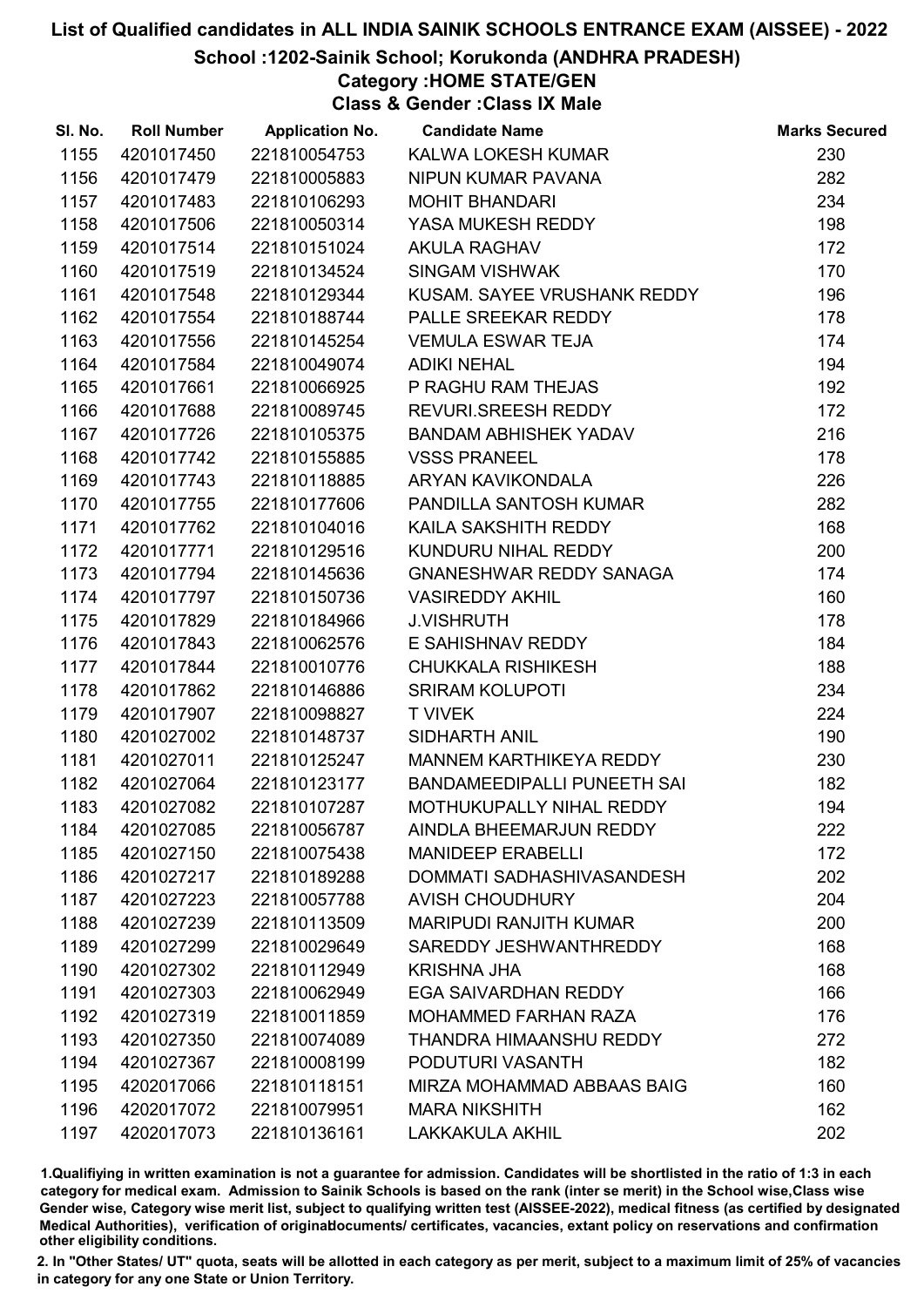# List of Qualified candidates in ALL INDIA SAINIK SCHOOLS ENTRANCE EXAM (AISSEE) - 2022 School :1202-Sainik School; Korukonda (ANDHRA PRADESH) Category :HOME STATE/GEN Class & Gender :Class IX Male

| SI. No. | <b>Roll Number</b> | <b>Application No.</b> | <b>Candidate Name</b>      | <b>Marks Secured</b> |
|---------|--------------------|------------------------|----------------------------|----------------------|
| 1198    | 4202017094         | 221810105612           | ENGLIKAR SAI RAJ           | 180                  |
| 1199    | 4202017150         | 221810020963           | <b>SRI CHARAN SOMINENI</b> | 170                  |
| 1200    | 4202017259         | 221810193176           | <b>GANDE LOKESH KUMAR</b>  | 182                  |
| 1201    | 4202017300         | 221810136667           | NAGAMALLA SUSHANTH         | 166                  |
| 1202    | 4202017371         | 221810074249           | YELALA ABHIJAY REDDY       | 202                  |

1.Qualifiying in written examination is not a guarantee for admission. Candidates will be shortlisted in the ratio of 1:3 in each category for medical exam. Admission to Sainik Schools is based on the rank (inter se merit) in the School wise,Class wise Gender wise, Category wise merit list, subject to qualifying written test (AISSEE-2022), medical fitness (as certified by designated Medical Authorities), verification of originablocuments/ certificates, vacancies, extant policy on reservations and confirmation other eligibility conditions.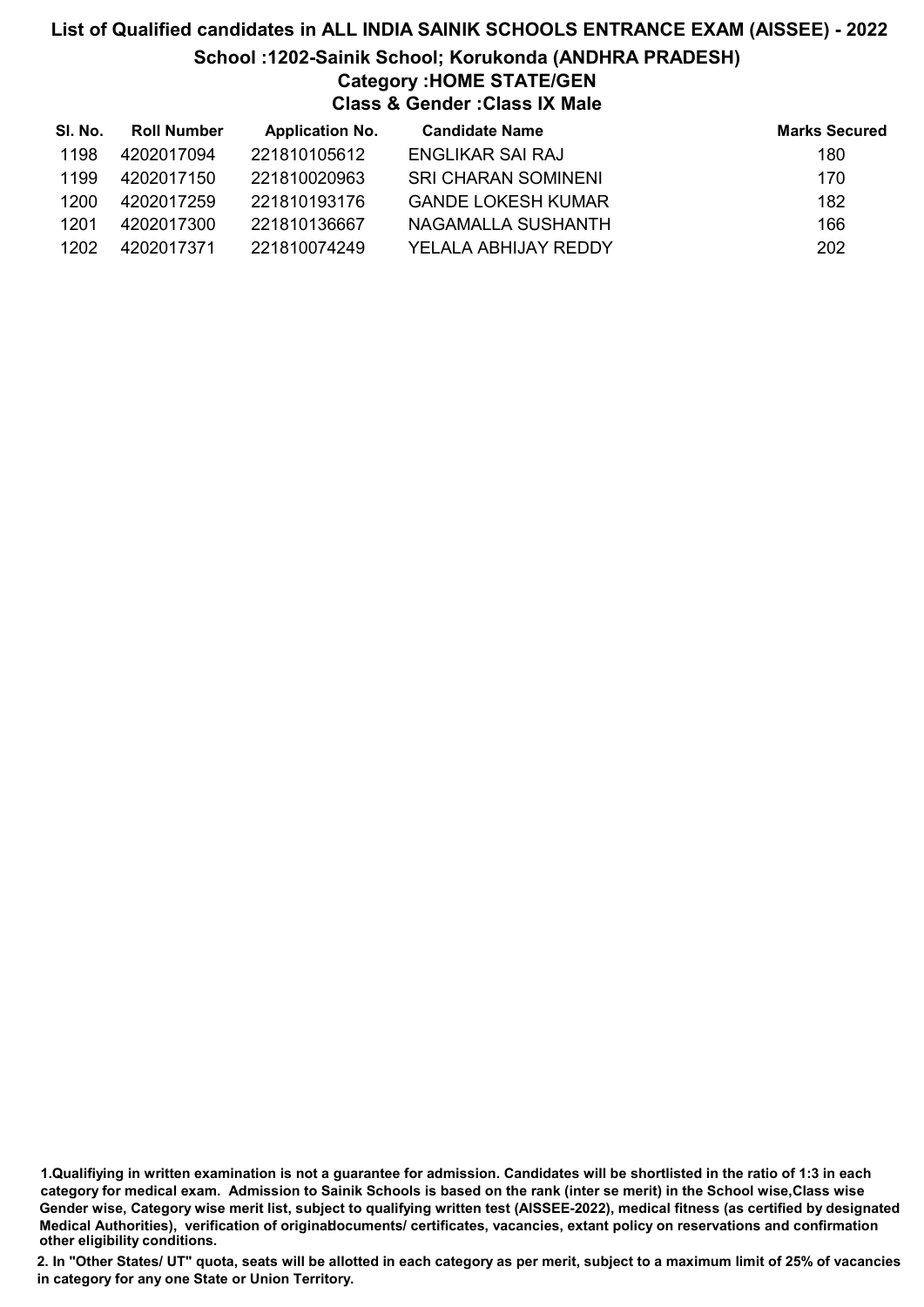#### School :1202-Sainik School; Korukonda (ANDHRA PRADESH)

## Category :OTHER STATE/SC

Class & Gender :Class IX Male

| SI. No. | <b>Roll Number</b> | <b>Application No.</b> | <b>Candidate Name</b>     | <b>Marks Secured</b> |
|---------|--------------------|------------------------|---------------------------|----------------------|
| 1203    | 1212017153         | 221810103162           | ASHWIN NAGALINGAM         | 226                  |
| 1204    | 1508017072         | 221810113263           | <b>SHUBHAM KUMAR</b>      | 200                  |
| 1205    | 1509017222         | 221810043686           | <b>RAHUL RAJ</b>          | 242                  |
| 1206    | 2001017404         | 221810099032           | <b>ASHISH KUMAR</b>       | 124                  |
| 1207    | 2001027427         | 221810091818           | RISHABH KUMAR SINGH       | 152                  |
| 1208    | 2501017340         | 221810071027           | AMNINDER SINGH            | 126                  |
| 1209    | 2701017029         | 221810088290           | <b>AKASH R</b>            | 136                  |
| 1210    | 2701017074         | 221810129632           | PREETHAM N                | 196                  |
| 1211    | 2703017005         | 221810103241           | <b>VENKATESH</b>          | 122                  |
| 1212    | 2703017013         | 221810115455           | KAKI.KARTHIK              | 140                  |
| 1213    | 2703017014         | 221810097555           | <b>RAJARUSHIT</b>         | 152                  |
| 1214    | 2708017035         | 221810144858           | DIVYA ANAND               | 124                  |
| 1215    | 3001017071         | 221810079490           | PRATHMESH THAKUR          | 176                  |
| 1216    | 3001017282         | 221810163173           | <b>GAUTAM CHANDRAPAL</b>  | 134                  |
| 1217    | 3001017596         | 221810037297           | <b>DIVYANSH KORI</b>      | 116                  |
| 1218    | 3002017149         | 221810006833           | <b>SARTHAK SARODE</b>     | 216                  |
| 1219    | 3002017454         | 221810096189           | PRATEEK SHROMANI          | 198                  |
| 1220    | 3003017078         | 221810008943           | <b>SARTHAK MEHRA</b>      | 154                  |
| 1221    | 3114017070         | 221810070041           | PRASAD VIJAY JADHAV       | 126                  |
| 1222    | 3115017355         | 221810113399           | <b>VEDANT</b>             | 140                  |
| 1223    | 3601017009         | 221810077354           | SHRUTIRANJAN PRAMANIK     | 150                  |
| 1224    | 3606017004         | 221810096970           | <b>TANUSH BEHERA</b>      | 240                  |
| 1225    | 3606017010         | 221810188943           | <b>DEBASISH NAIK</b>      | 134                  |
| 1226    | 3606017019         | 221810013766           | TANMAY KUMAR SETHY        | 134                  |
| 1227    | 3606017021         | 221810102507           | <b>SOURAV BIDIKA</b>      | 116                  |
| 1228    | 3608017011         | 221810188361           | PRASANGA CHARAN CHHURA    | 104                  |
| 1229    | 3902017032         | 221810080924           | <b>HARISH</b>             | 136                  |
| 1230    | 3905017016         | 221810040830           | <b>NEERAJ</b>             | 142                  |
| 1231    | 3905017088         | 221810150591           | <b>DUSHANT PUNDIR</b>     | 210                  |
| 1232    | 3905017132         | 221810088082           | <b>BHAVESH MEGHWANSHI</b> | 348                  |
| 1233    | 3905017318         | 221810027806           | <b>RISHABH KUMAR</b>      | 174                  |
| 1234    | 4103017391         | 221810074806           | <b>KARTHIC U</b>          | 220                  |
| 1235    | 4201017767         | 221810029216           | EDWARD LIVNSTAUN G S      | 144                  |
| 1236    | 4401017648         | 221810062779           | <b>AMIT</b>               | 180                  |
| 1237    | 4409017004         | 221810074010           | <b>LAKSHYA VERMA</b>      | 118                  |
| 1238    | 4409017254         | 221810088028           | <b>DEVANSH SINGH</b>      | 210                  |
| 1239    | 4412017104         | 221810049692           | <b>KARAN KUMAR</b>        | 186                  |

1.Qualifiying in written examination is not a guarantee for admission. Candidates will be shortlisted in the ratio of 1:3 in each category for medical exam. Admission to Sainik Schools is based on the rank (inter se merit) in the School wise,Class wise Gender wise, Category wise merit list, subject to qualifying written test (AISSEE-2022), medical fitness (as certified by designated Medical Authorities), verification of originablocuments/ certificates, vacancies, extant policy on reservations and confirmation other eligibility conditions.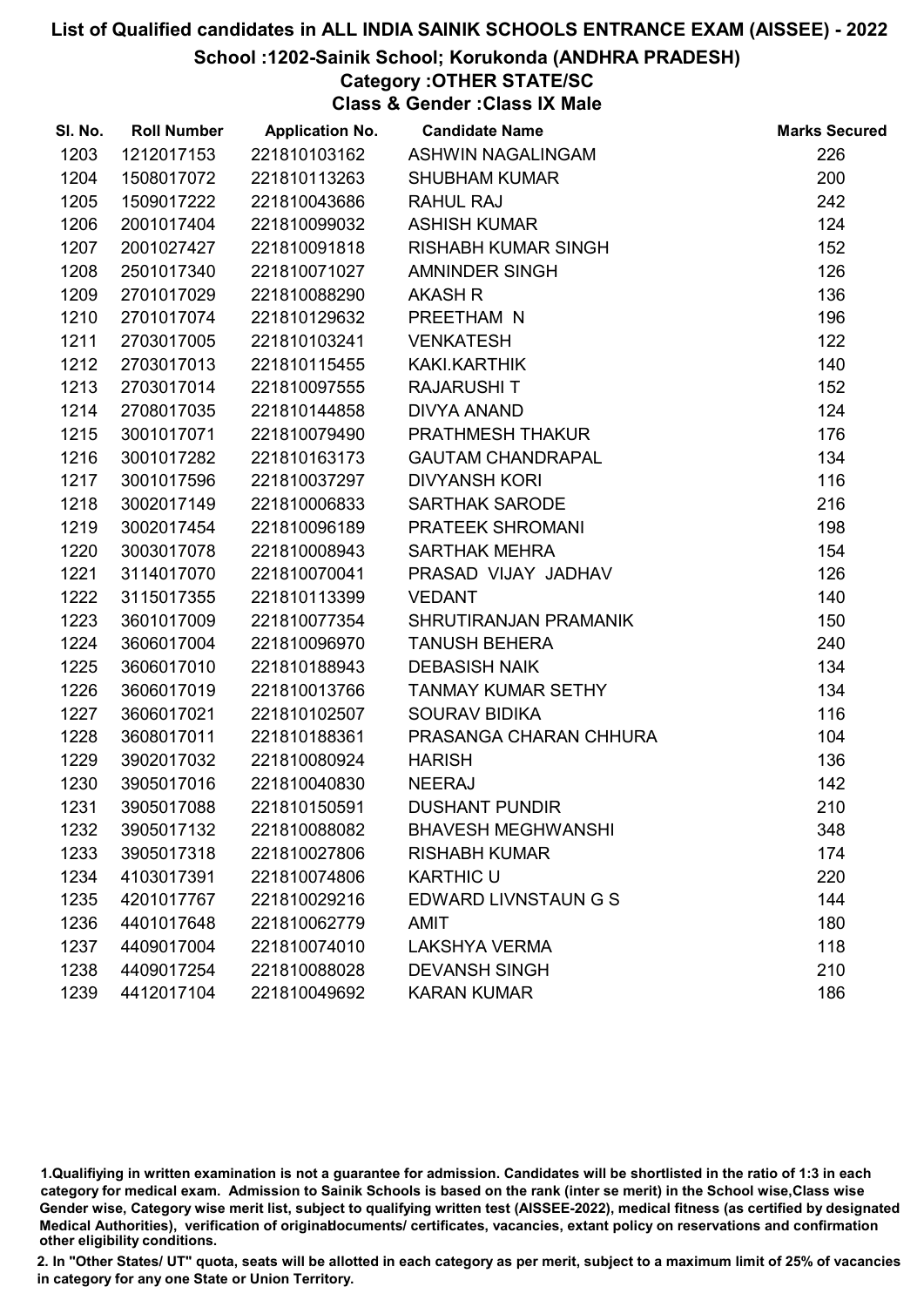#### School :1202-Sainik School; Korukonda (ANDHRA PRADESH)

## Category :OTHER STATE/ST

Class & Gender :Class IX Male

| SI. No. | <b>Roll Number</b> | <b>Application No.</b> | <b>Candidate Name</b>        | <b>Marks Secured</b> |
|---------|--------------------|------------------------|------------------------------|----------------------|
| 1240    | 1212017362         | 221810029495           | ARYAN KUMAR THAKUR           | 224                  |
| 1241    | 1509017307         | 221810197779           | <b>BRAJESH KUMAR</b>         | 122                  |
| 1242    | 1511017070         | 221810024721           | <b>SHOURYA KUMAR</b>         | 200                  |
| 1243    | 1701017010         | 221810046342           | UDIT KUMAR MARKAM            | 168                  |
| 1244    | 1701017011         | 221810033504           | RUPESH KUMAR RAWTE           | 146                  |
| 1245    | 1701017015         | 221810031345           | <b>SAKET MARKAM</b>          | 112                  |
| 1246    | 1701017020         | 221810046687           | <b>RISHIKESH ATRAM</b>       | 120                  |
| 1247    | 1701017021         | 221810047518           | <b>DAKSH KAWDE</b>           | 118                  |
| 1248    | 1701017022         | 221810094038           | <b>BHAVESH BAGHEL</b>        | 106                  |
| 1249    | 1701017027         | 221810103049           | <b>AKSHAY NETAM</b>          | 134                  |
| 1250    | 1702017037         | 221810151662           | DILESHWAR SINGH DHURVE       | 160                  |
| 1251    | 1702017055         | 221810081924           | <b>ROHAN BHAGAT</b>          | 112                  |
| 1252    | 1702017123         | 221810101189           | <b>PRIYANSHU SINGH</b>       | 144                  |
| 1253    | 1703017007         | 221810136793           | <b>BHAUMIK GAWDE</b>         | 148                  |
| 1254    | 1703017015         | 221810047287           | KITESH BHUVARYA              | 190                  |
| 1255    | 1703017018         | 221810043378           | ROHAN KUMAR THAKUR           | 114                  |
| 1256    | 1704017013         | 221810187552           | <b>ANIMESH BAIGA</b>         | 98                   |
| 1257    | 1704017037         | 221810125519           | <b>BHUVNESH SINGH RAJ</b>    | 180                  |
| 1258    | 1705017014         | 221810098540           | ADVITIYA AAVI MALIARYA       | 110                  |
| 1259    | 1705017016         | 221810127940           | <b>SHIVAM UAIKE</b>          | 118                  |
| 1260    | 1705017077         | 221810057403           | KULDEEP DHRUW                | 142                  |
| 1261    | 1705017191         | 221810161047           | <b>AMORAL DHRUW</b>          | 118                  |
| 1262    | 2501017230         | 221810036005           | <b>IMTIAZ CHOWDARY</b>       | 144                  |
| 1263    | 2503017020         | 221810097376           | UMOR SARWAR LONE             | 108                  |
| 1264    | 2708017015         | 221810042692           | <b>PRASHANT</b>              | 204                  |
| 1265    | 2708017017         | 221810123323           | <b>MUDDUKRISHNA</b>          | 116                  |
| 1266    | 2708017031         | 221810116266           | <b>HARSHIT</b>               | 142                  |
| 1267    | 2801017283         | 221810056979           | AAYU KRISHNA                 | 188                  |
| 1268    | 3001017067         | 221810065680           | <b>DAKSH PARTE</b>           | 136                  |
| 1269    | 3001017272         | 221810138363           | <b>DEEPAK SASTE</b>          | 90                   |
| 1270    | 3001017462         | 221810154606           | <b>KANISHK NARRE</b>         | 132                  |
| 1271    | 3001017474         | 221810170026           | <b>RAVI DHAK</b>             | 118                  |
| 1272    | 3001017495         | 221810186546           | <b>GAGAN UIKEY</b>           | 146                  |
| 1273    | 3001017525         | 221810105307           | <b>AMIT MUNIYA</b>           | 106                  |
| 1274    | 3001017616         | 221810194018           | <b>VIVEK BARDE</b>           | 110                  |
| 1275    | 3001017653         | 221810104988           | <b>DEVENDRA MUNIYA</b>       | 126                  |
| 1276    | 3003017230         | 221810141978           | <b>BHIPANSHU SORI</b>        | 118                  |
| 1277    | 3111017090         | 221810063623           | <b>SAGAR KAWDETI</b>         | 94                   |
| 1278    | 3602017024         | 221810082394           | AYUSH SULAGNAM PRADHAN       | 176                  |
| 1279    | 3603017034         | 221810077426           | <b>SAI PRATYUSH NAYAK</b>    | 164                  |
| 1280    | 3604017011         | 221810070198           | <b>GYANA TAPOSIDHA BHOI</b>  | 142                  |
| 1281    | 3605017004         | 221810002014           | <b>NABJIT NANDA</b>          | 200                  |
| 1282    | 3606017022         | 221810052837           | <b>GIRIJA PRASAD KADRAKA</b> | 168                  |

1.Qualifiying in written examination is not a guarantee for admission. Candidates will be shortlisted in the ratio of 1:3 in each category for medical exam. Admission to Sainik Schools is based on the rank (inter se merit) in the School wise,Class wise Gender wise, Category wise merit list, subject to qualifying written test (AISSEE-2022), medical fitness (as certified by designated Medical Authorities), verification of originablocuments/ certificates, vacancies, extant policy on reservations and confirmation other eligibility conditions.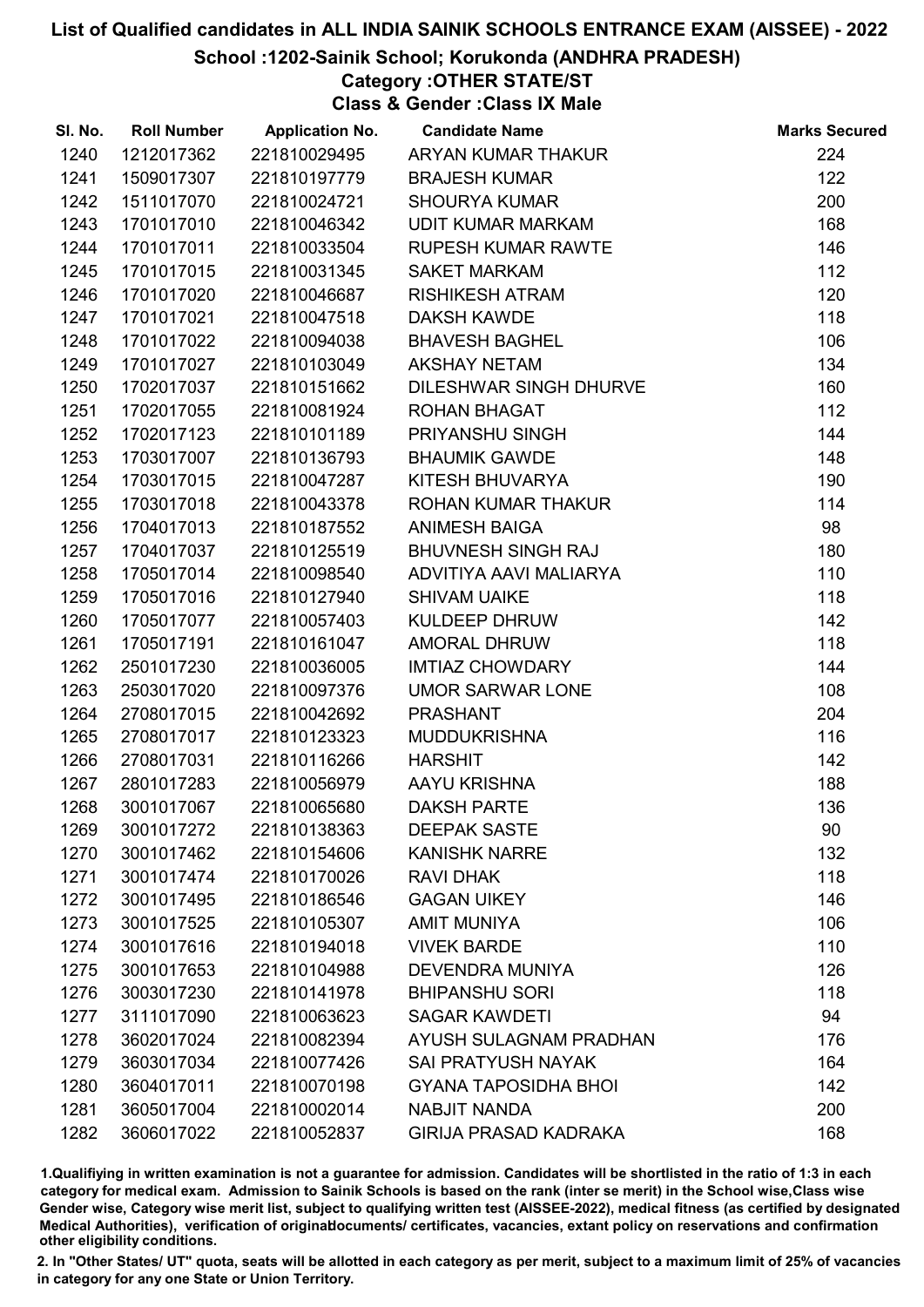School :1202-Sainik School; Korukonda (ANDHRA PRADESH)

# Category :OTHER STATE/ST

Class & Gender :Class IX Male

| SI. No. | <b>Roll Number</b> | <b>Application No.</b> | <b>Candidate Name</b>  | <b>Marks Secured</b> |
|---------|--------------------|------------------------|------------------------|----------------------|
| 1283    | 3607017012         | 221810072855           | KARAN KALLO            | 146                  |
| 1284    | 3608017009         | 221810086641           | PUSPAK RANJAN MIRDHA   | 148                  |
| 1285    | 3608017012         | 221810022461           | <b>HIMANSHU KISHAN</b> | 136                  |
| 1286    | 3608017020         | 221810086433           | HIMANSU MINZ           | 202                  |
| 1287    | 3701017012         | 221810079632           | BANOTHU SREEYAN SUJAN  | 206                  |
| 1288    | 3804017073         | 221810068437           | <b>MANISH CHOUHAN</b>  | 100                  |
| 1289    | 3904017151         | 221810052122           | <b>SACHIN MEENA</b>    | 110                  |
| 1290    | 3904017405         | 221810056426           | ARYAN MEENA            | 214                  |
| 1291    | 3904017432         | 221810118456           | AKSHAY KUMAR           | 126                  |
| 1292    | 3904017443         | 221810176766           | VISHAL DHANKA          | 104                  |
| 1293    | 3905017097         | 221810175702           | <b>SUMIT KUMAR</b>     | 122                  |
| 1294    | 4201027101         | 221810060997           | K. ABHAY RAGHUNATH     | 194                  |
| 1295    | 4507017117         | 221810185872           | PRRETHAM ANAND JARALI  | 174                  |
| 1296    | 4601017029         | 221810105025           | <b>MAHABIR MARANDI</b> | 162                  |
| 1297    | 4602017043         | 221810100152           | DANIEL ENDWAR          | 140                  |
| 1298    | 4604017091         | 221810056367           | <b>HARSH TIGGA</b>     | 200                  |

<sup>1.</sup>Qualifiying in written examination is not a guarantee for admission. Candidates will be shortlisted in the ratio of 1:3 in each category for medical exam. Admission to Sainik Schools is based on the rank (inter se merit) in the School wise,Class wise Gender wise, Category wise merit list, subject to qualifying written test (AISSEE-2022), medical fitness (as certified by designated Medical Authorities), verification of originablocuments/ certificates, vacancies, extant policy on reservations and confirmation other eligibility conditions.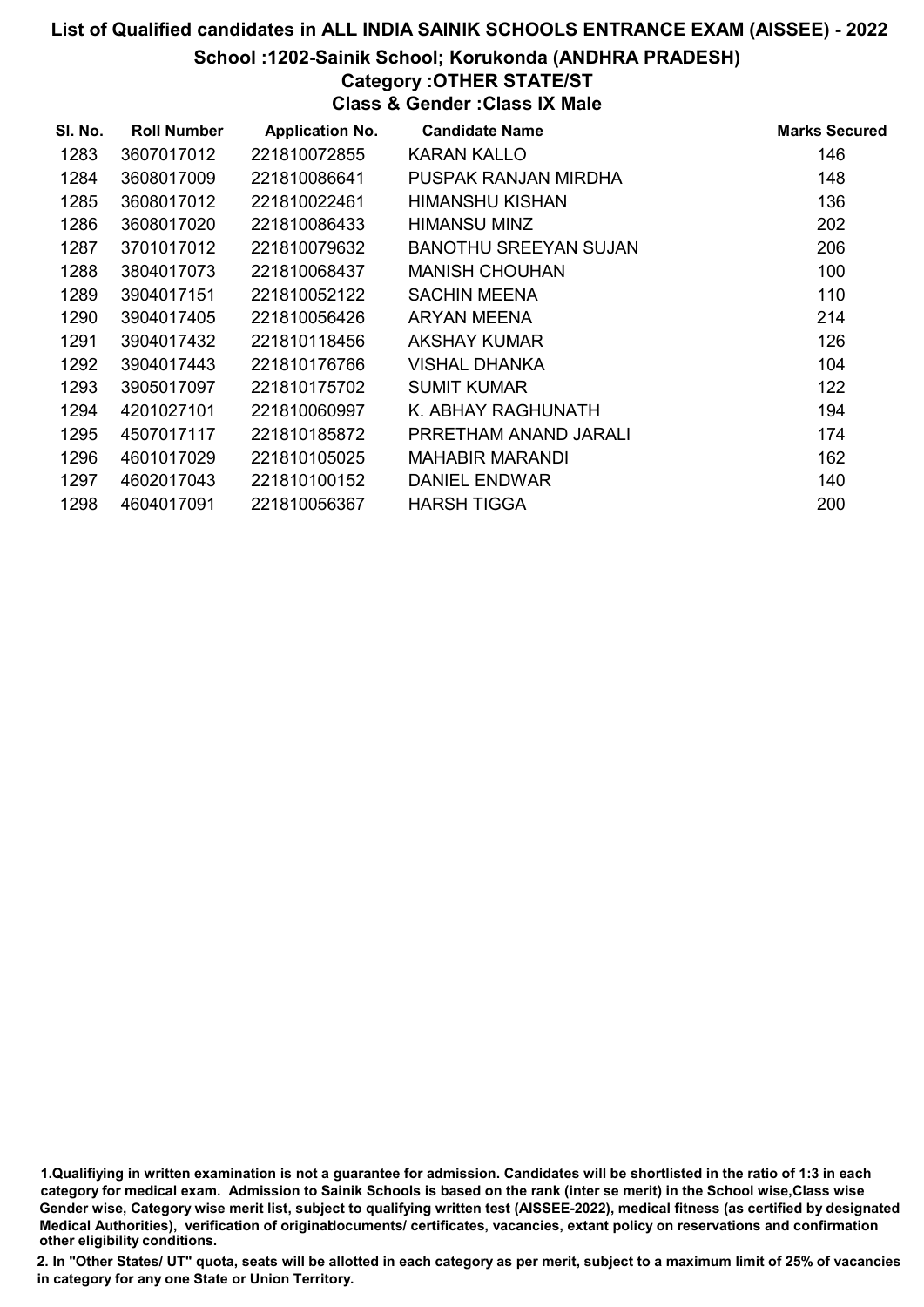#### School :1202-Sainik School; Korukonda (ANDHRA PRADESH)

# Category :OTHER STATE/OBC

Class & Gender :Class IX Male

| SI. No. | <b>Roll Number</b> | <b>Application No.</b> | <b>Candidate Name</b>  | <b>Marks Secured</b> |
|---------|--------------------|------------------------|------------------------|----------------------|
| 1299    | 1210017300         | 221810059295           | <b>UDAY VARMA K</b>    | 178                  |
| 1300    | 1213017125         | 221810195835           | <b>JAYANT KUMAR</b>    | 204                  |
| 1301    | 1504017075         | 221810043053           | YASH RAJ               | 164                  |
| 1302    | 1505017187         | 221810018856           | <b>PIYUSH KUMAR</b>    | 250                  |
| 1303    | 1507017043         | 221810058113           | NISHANT GAURAV         | 248                  |
| 1304    | 1508017021         | 221810088801           | <b>RITESH KUMAR</b>    | 204                  |
| 1305    | 1508017076         | 221810088173           | <b>VIVEK KUMAR</b>     | 234                  |
| 1306    | 1508017079         | 221810119283           | SIDDARTHA KUMAR KEDIA  | 216                  |
| 1307    | 1508017104         | 221810031125           | AMAN KUMAR KUSHWAHA    | 238                  |
| 1308    | 1508017115         | 221810089175           | AMAN SONU KUMAR        | 270                  |
| 1309    | 1508017139         | 221810088537           | ADITYA RANJAN          | 182                  |
| 1310    | 1509017013         | 221810164430           | ASHUTOSH MANGLAM       | 214                  |
| 1311    | 1510017073         | 221810169306           | <b>RATNESH KUMAR</b>   | 208                  |
| 1312    | 1510017074         | 221810120716           | <b>SAURAV KUMAR</b>    | 282                  |
| 1313    | 1510017080         | 221810110946           | <b>SATYAM KUMAR</b>    | 218                  |
| 1314    | 1510017087         | 221810037437           | SAHIT KASHYAP          | 220                  |
| 1315    | 1511017240         | 221810112193           | <b>SUMIT KUMAR</b>     | 198                  |
| 1316    | 1511017268         | 221810142324           | <b>ASHIRWAD VERMA</b>  | 238                  |
| 1317    | 1511017310         | 221810072484           | <b>ARSH</b>            | 194                  |
| 1318    | 1511017510         | 221810046508           | <b>AYUSH RAJ</b>       | 198                  |
| 1319    | 1513017048         | 221810170953           | <b>DEVJIT GUPTA</b>    | 198                  |
| 1320    | 1513017083         | 221810007486           | <b>ASHISH KUMAR</b>    | 222                  |
| 1321    | 1514017026         | 221810067723           | PRASHANT KUMAR         | 162                  |
| 1322    | 1702017057         | 221810006354           | <b>DIPANSHU PATEL</b>  | 188                  |
| 1323    | 1702017071         | 221810000225           | <b>SHREYANSH SAHU</b>  | 278                  |
| 1324    | 1704017015         | 221810022692           | <b>VIVEK PATEL</b>     | 164                  |
| 1325    | 1705017070         | 221810063572           | <b>SURYANSH VERMA</b>  | 234                  |
| 1326    | 1705017156         | 221810001985           | <b>ASHUTOSH SAHU</b>   | 178                  |
| 1327    | 1705017241         | 221810008329           | <b>AKSHAT VERMA</b>    | 202                  |
| 1328    | 1705017249         | 221810103349           | PRATEEK KUMAR SAHU     | 236                  |
| 1329    | 2001017792         | 221810066754           | <b>AAYUSH KUMAR</b>    | 160                  |
| 1330    | 2001027166         | 221810065066           | PREM BHUSHAN           | 186                  |
| 1331    | 2001027184         | 221810044176           | <b>HIMANSHU VERMA</b>  | 172                  |
| 1332    | 2001027654         | 221810044659           | <b>LAKSHAY PANWAR</b>  | 226                  |
| 1333    | 2302017153         | 221810032913           | <b>ADITYA</b>          | 194                  |
| 1334    | 2303017014         | 221810070310           | <b>JATIN</b>           | 160                  |
| 1335    | 2303017434         | 221810055724           | <b>LAKSHAY</b>         | 176                  |
| 1336    | 2303017569         | 221810138445           | <b>ATHARV YADAV</b>    | 296                  |
| 1337    | 2303017672         | 221810069946           | <b>GOURAV</b>          | 234                  |
| 1338    | 2303017703         | 221810070876           | <b>JATIN KUMAR</b>     | 210                  |
| 1339    | 2303017788         | 221810065857           | <b>MAYANK</b>          | 230                  |
| 1340    | 2601017018         | 221810150524           | <b>SRIRAM YADAV</b>    | 212                  |
| 1341    | 2701017157         | 221810085825           | <b>ADITYA TIRLANGI</b> | 192                  |

1.Qualifiying in written examination is not a guarantee for admission. Candidates will be shortlisted in the ratio of 1:3 in each category for medical exam. Admission to Sainik Schools is based on the rank (inter se merit) in the School wise,Class wise Gender wise, Category wise merit list, subject to qualifying written test (AISSEE-2022), medical fitness (as certified by designated Medical Authorities), verification of originablocuments/ certificates, vacancies, extant policy on reservations and confirmation other eligibility conditions.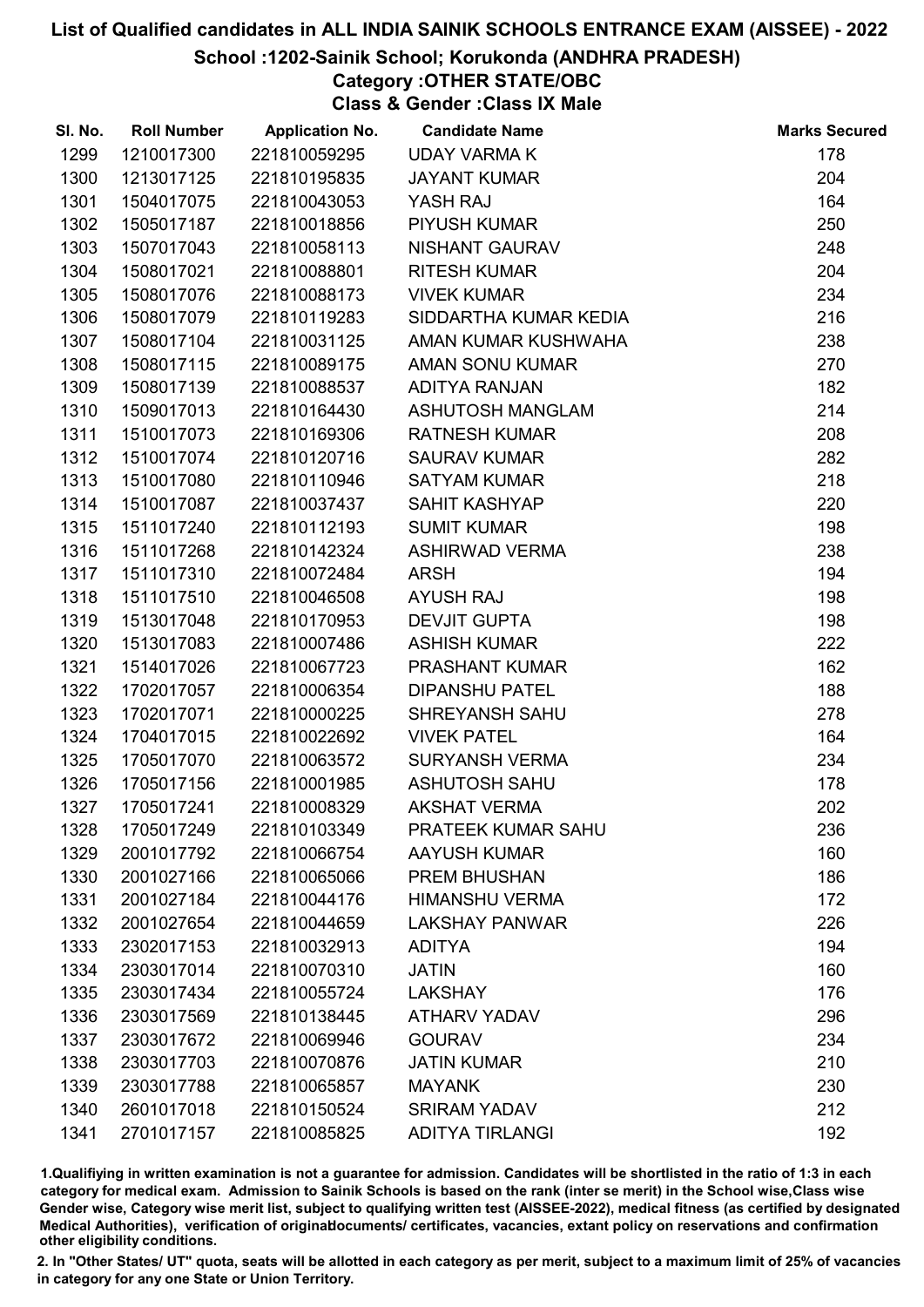#### School :1202-Sainik School; Korukonda (ANDHRA PRADESH)

# Category :OTHER STATE/OBC

Class & Gender :Class IX Male

| SI. No. | <b>Roll Number</b> | <b>Application No.</b> | <b>Candidate Name</b>           |    | <b>Marks Secured</b> |
|---------|--------------------|------------------------|---------------------------------|----|----------------------|
| 1342    | 2701017190         | 221810159046           | SHREYANK P. HIREMAT             |    | 194                  |
| 1343    | 2702017059         | 221810090927           | <b>SUJAL SHANKAR BHENDIGERI</b> |    | 180                  |
| 1344    | 2710017015         | 221810117818           | <b>PUNIT C</b>                  |    | 198                  |
| 1345    | 3002017056         | 221810022311           | <b>GYANENDRA PRAJAPATI</b>      |    | 228                  |
| 1346    | 3002017128         | 221810189003           | <b>RAMAN SINGH YADAV</b>        |    | 262                  |
| 1347    | 3002017300         | 221810031666           | <b>MANISH SINGH</b>             |    | 238                  |
| 1348    | 3002017313         | 221810124496           | <b>ABHISHEK DHAKAR</b>          |    | 216                  |
| 1349    | 3114017003         | 221810142600           | <b>SAURABH SAHNI</b>            |    | 174                  |
| 1350    | 3115017043         | 221810108901           | SHINDE VEDANT BALU              |    | 262                  |
| 1351    | 3116017031         | 221810130882           | CHUMBALKAR SARANG SHRIKANT      |    | 196                  |
| 1352    | 3602017001         | 221810057120           | <b>DEBASISH MOHANTY</b>         |    | 270                  |
| 1353    | 3602017009         | 221810083981           | G SAI KRISHNA DORA              |    | 170                  |
| 1354    | 3602017023         | 221810190584           | PRABHAT KUMAR                   |    | 214                  |
| 1355    | 3602017028         | 221810169206           | SUBHANKAR PRADHAN               |    | 194                  |
| 1356    | 3603017056         | 221810192369           | PAGOTI DEVA HARSHA              |    | 216                  |
| 1357    | 3606017011         | 221810108963           | ARASAVALLI THANUSH              |    | 174                  |
| 1358    | 3608017038         | 221810107127           | <b>RITESH PADHAN</b>            |    | 212                  |
| 1359    | 3901017104         | 221810076627           | <b>VINOD KUMAWAT</b>            |    | 202                  |
| 1360    | 3901017117         | 221810034987           | <b>ROHIT BHAKAR</b>             |    | 234                  |
| 1361    | 3901017138         | 221810080888           | NEERAJ KUMAR NECHU              |    | 244                  |
| 1362    | 3904017378         | 221810147885           | NEERAJ KUMAWAT                  |    | 190                  |
| 1363    | 3904017630         | 221810025539           | A. DIVAKAR RAO                  |    | 246                  |
| 1364    | 3905017206         | 221810057893           | <b>JOY PACHAR</b>               |    | 214                  |
| 1365    | 3905017239         | 221810044364           | <b>MANJEET SINGH</b>            |    | 328                  |
| 1366    | 3905017324         | 221810045816           | <b>MOHIT KUMAR</b>              |    | 192                  |
| 1367    | 3905017389         | 221810093267           | <b>DIVESH MAHLA</b>             |    | 160                  |
| 1368    | 3905017486         | 221810045059           | <b>VEDANSH ARYA</b>             |    | 180                  |
| 1369    | 3906017040         | 221810152890           | SIDHARTH UNNIKRISHNAN           |    | 232                  |
| 1370    | 4102017086         | 221810023272           | <b>ANKIT ANAND</b>              |    | 230                  |
| 1371    | 4102017089         | 221810124282           | <b>JAVI YADAV</b>               | CG | 194                  |
| 1372    | 4401017562         | 221810057638           | PRASOON KUMAR YADAV             |    | 262                  |
| 1373    | 4402017235         | 221810164287           | <b>ATHARV SINGH</b>             |    | 208                  |
| 1374    | 4405017096         | 221810024087           | <b>VISHAL PRAJAPATI</b>         |    | 178                  |
| 1375    | 4409017113         | 221810101273           | <b>TANISHQ CHAURASIA</b>        |    | 220                  |
| 1376    | 4410017109         | 221810155761           | <b>ADARSH</b>                   |    | 184                  |
| 1377    | 4410017314         | 221810184755           | <b>GAURAV YADAV</b>             |    | 224                  |

1.Qualifiying in written examination is not a guarantee for admission. Candidates will be shortlisted in the ratio of 1:3 in each category for medical exam. Admission to Sainik Schools is based on the rank (inter se merit) in the School wise,Class wise Gender wise, Category wise merit list, subject to qualifying written test (AISSEE-2022), medical fitness (as certified by designated Medical Authorities), verification of originablocuments/ certificates, vacancies, extant policy on reservations and confirmation other eligibility conditions.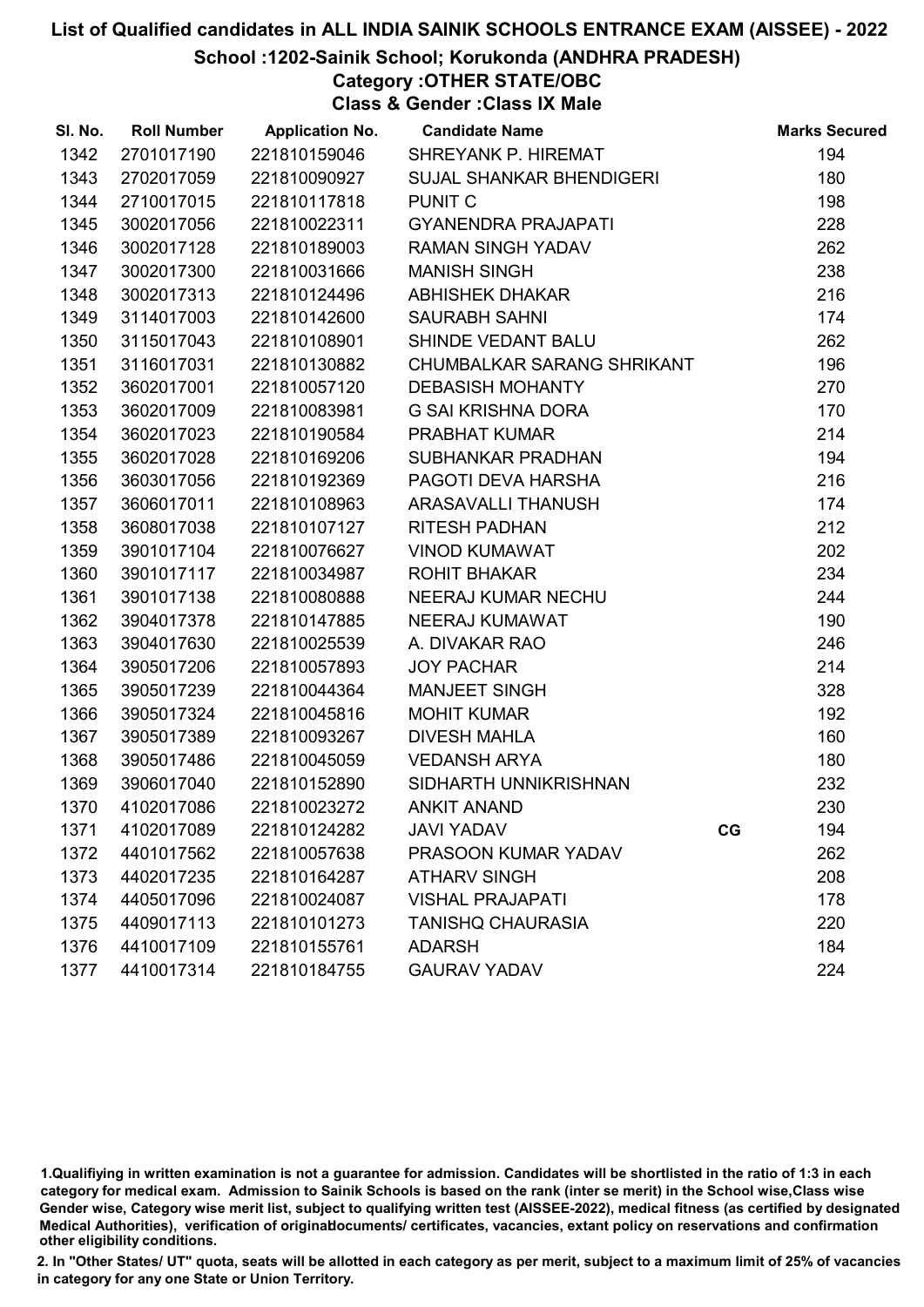#### School :1202-Sainik School; Korukonda (ANDHRA PRADESH)

# Category :OTHER STATE/DEF

Class & Gender :Class IX Male

| SI. No. | <b>Roll Number</b> | <b>Application No.</b> | <b>Candidate Name</b>        | <b>Marks Secured</b> |
|---------|--------------------|------------------------|------------------------------|----------------------|
| 1378    | 1212017008         | 221810029910           | <b>ABHIRAJ SARKAR</b>        | 278                  |
| 1379    | 1212017169         | 221810010772           | YATHARTH K PANDE             | 162                  |
| 1380    | 1212017530         | 221810092978           | <b>ASHISH CHHONKER</b>       | 190                  |
| 1381    | 1507017072         | 221810017645           | <b>SAJAN KUMAR</b>           | 272                  |
| 1382    | 1510017093         | 221810110857           | NARAYAN KUMAR                | 214                  |
| 1383    | 1511017103         | 221810147771           | RAHUL KUMAR YADAV            | 258                  |
| 1384    | 1511017370         | 221810120085           | <b>SUMIT KUMAR</b>           | 186                  |
| 1385    | 1511017400         | 221810090626           | JAI                          | 178                  |
| 1386    | 1511017593         | 221810050229           | <b>SUMIT KUMAR</b>           | 176                  |
| 1387    | 2001027292         | 221810103837           | <b>AMIT YADAV</b>            | 160                  |
| 1388    | 2201017053         | 221810032422           | <b>KUNDAN THAKRE</b>         | 202                  |
| 1389    | 2201017246         | 221810008609           | SWARNADATA NAYAK             | 224                  |
| 1390    | 2301017120         | 221810082832           | KRISHNASAGAR MAJHII          | 194                  |
| 1391    | 2301017154         | 221810029413           | <b>HITESH RAJ</b>            | 166                  |
| 1392    | 2304017224         | 221810095252           | <b>KUSH DHAKA</b>            | 176                  |
| 1393    | 2304017271         | 221810100403           | <b>PAVITERA KUMAR</b>        | 330                  |
| 1394    | 2501017113         | 221810070642           | AKASHDEEP SINGH              | 204                  |
| 1395    | 2501017231         | 221810072205           | SAMPREET NARAYAN DEB         | 168                  |
| 1396    | 2501017276         | 221810040995           | <b>TAMMINANA KAUSHIK</b>     | 218                  |
| 1397    | 2701017052         | 221810032461           | N AMAN                       | 178                  |
| 1398    | 2701017251         | 221810191358           | <b>JIGNESH SAHOO</b>         | 226                  |
| 1399    | 2701017280         | 221810056929           | <b>PYLA SHASHANK</b>         | 194                  |
| 1400    | 2702017021         | 221810020913           | <b>SANDESH SHIVAPUR</b>      | 182                  |
| 1401    | 2801017067         | 221810027632           | EMMANUEL SIBI SEBASTIAN      | 240                  |
| 1402    | 2801017184         | 221810104236           | <b>ABHISHEK YADAV</b>        | 170                  |
| 1403    | 2801017200         | 221810115786           | ASHISH KUMAR SHARMA          | 202                  |
| 1404    | 2805017011         | 221810031410           | <b>ADHIL R</b>               | 180                  |
| 1405    | 3001017057         | 221810020170           | DHIRAJ KUMAR MEWADA          | 212                  |
| 1406    | 3001017124         | 221810108571           | <b>ISHANT RAI</b>            | 170                  |
| 1407    | 3001017581         | 221810083777           | YUVRAJ UPADHYAY              | 194                  |
| 1408    | 3002017033         | 221810170370           | <b>DHRUV SHARMA</b>          | 240                  |
| 1409    | 3002017046         | 221810162390           | <b>NAVNEET PATHAK</b>        | 304                  |
| 1410    | 3002017356         | 221810055477           | <b>GAURAV YADAV</b>          | 232                  |
| 1411    | 3002017380         | 221810021928           | <b>ROHIT GURJAR</b>          | 242                  |
| 1412    | 3002017385         | 221810027248           | <b>VIVEK KUMAR NIRALA</b>    | 224                  |
| 1413    | 3111017169         | 221810060026           | DEEPAK RAJU WADIBHASME       | 168                  |
| 1414    | 3602017005         | 221810000301           | <b>PRAKRIT PREET</b>         | 170                  |
| 1415    | 3602017026         | 221810104794           | <b>ANURODH DASH</b>          | 176                  |
| 1416    | 3602017033         | 221810113337           | <b>ADITYA BISOYEE</b>        | 252                  |
| 1417    | 3602017034         | 221810143947           | <b>ADITYA PADHY</b>          | 166                  |
| 1418    | 3603017004         | 221810038440           | <b>BINAYA KUMAR MAHARANA</b> | 274                  |
| 1419    | 3804017001         | 221810004000           | <b>RISHABH SINHA</b>         | 198                  |
| 1420    | 3905017063         | 221810061931           | <b>DIGVIJAY YADAV</b>        | 176                  |

1.Qualifiying in written examination is not a guarantee for admission. Candidates will be shortlisted in the ratio of 1:3 in each category for medical exam. Admission to Sainik Schools is based on the rank (inter se merit) in the School wise,Class wise Gender wise, Category wise merit list, subject to qualifying written test (AISSEE-2022), medical fitness (as certified by designated Medical Authorities), verification of originablocuments/ certificates, vacancies, extant policy on reservations and confirmation other eligibility conditions.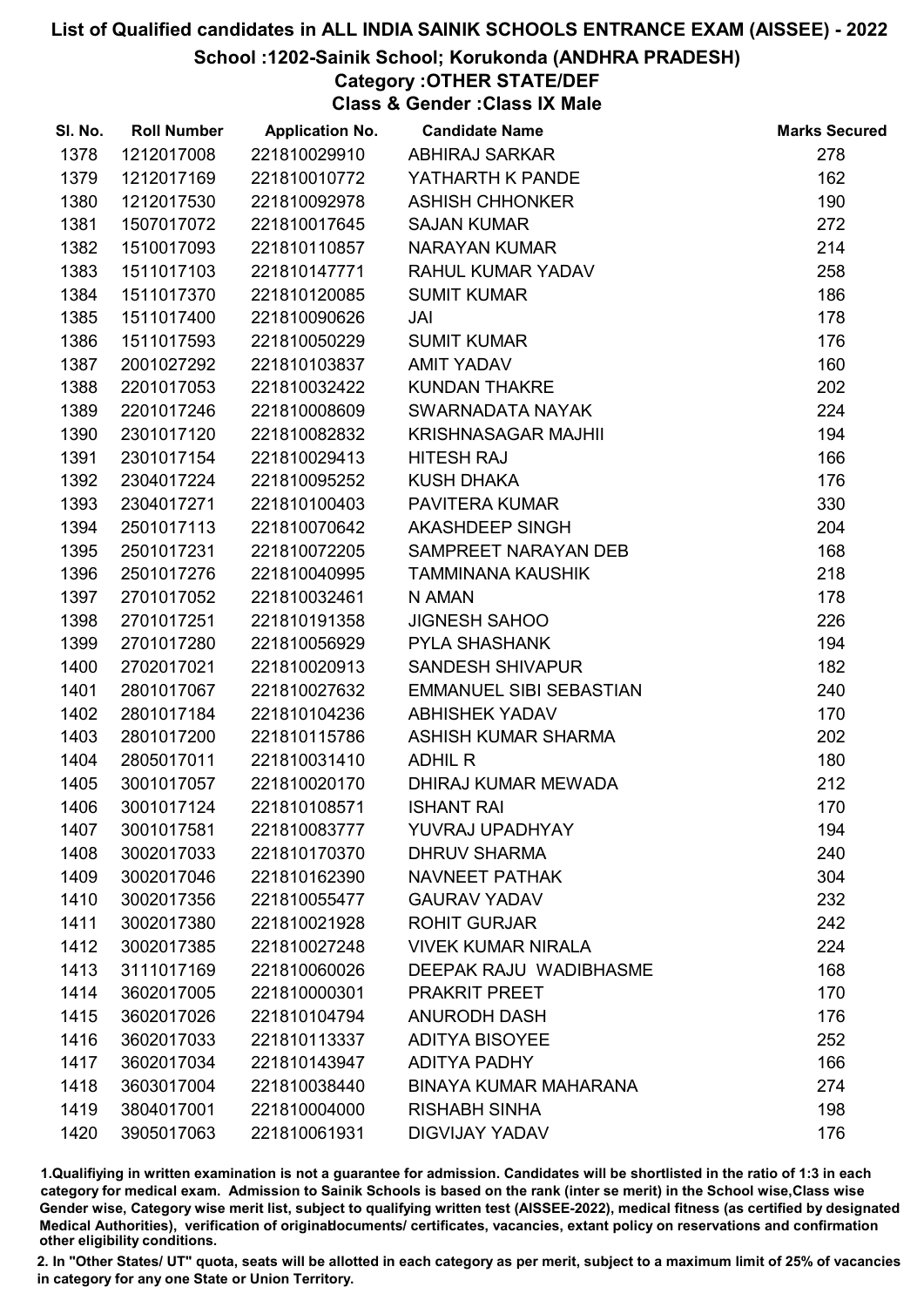School :1202-Sainik School; Korukonda (ANDHRA PRADESH)

# Category : OTHER STATE/DEF

| <b>Class &amp; Gender: Class IX Male</b> |                    |                        |                          |                      |
|------------------------------------------|--------------------|------------------------|--------------------------|----------------------|
| SI. No.                                  | <b>Roll Number</b> | <b>Application No.</b> | <b>Candidate Name</b>    | <b>Marks Secured</b> |
| 1421                                     | 3905017465         | 221810054688           | <b>JAYESH</b>            | 254                  |
| 1422                                     | 3906017219         | 221810124856           | <b>PARAMVIR SINGH</b>    | 184                  |
| 1423                                     | 3906017282         | 221810007148           | <b>ARVIND</b>            | 188                  |
| 1424                                     | 3907017040         | 221810042483           | ARPIT CHAUHAN            | 198                  |
| 1425                                     | 4401017299         | 221810014134           | <b>SHIVAM</b>            | 192                  |
| 1426                                     | 4401017363         | 221810123425           | <b>SHRIDHAR HOSAMANI</b> | 190                  |
| 1427                                     | 4401017425         | 221810052706           | HIMANSHU CHAUHAN         | 276                  |
| 1428                                     | 4401017521         | 221810016367           | PRIYANSHU SHARMA         | 180                  |
| 1429                                     | 4408017268         | 221810108679           | <b>UDAY PRATAP SINGH</b> | 180                  |
| 1430                                     | 4410017522         | 221810129278           | SHARVESH KUMAR SINGH     | 190                  |
| 1431                                     | 4507017232         | 221810029395           | YUVRAJ RANA              | 244                  |
| 1432                                     | 4507017242         | 221810015436           | KUNAL KUMAR              | 248                  |

1.Qualifiying in written examination is not a guarantee for admission. Candidates will be shortlisted in the ratio of 1:3 in each category for medical exam. Admission to Sainik Schools is based on the rank (inter se merit) in the School wise,Class wise Gender wise, Category wise merit list, subject to qualifying written test (AISSEE-2022), medical fitness (as certified by designated Medical Authorities), verification of originablocuments/ certificates, vacancies, extant policy on reservations and confirmation other eligibility conditions.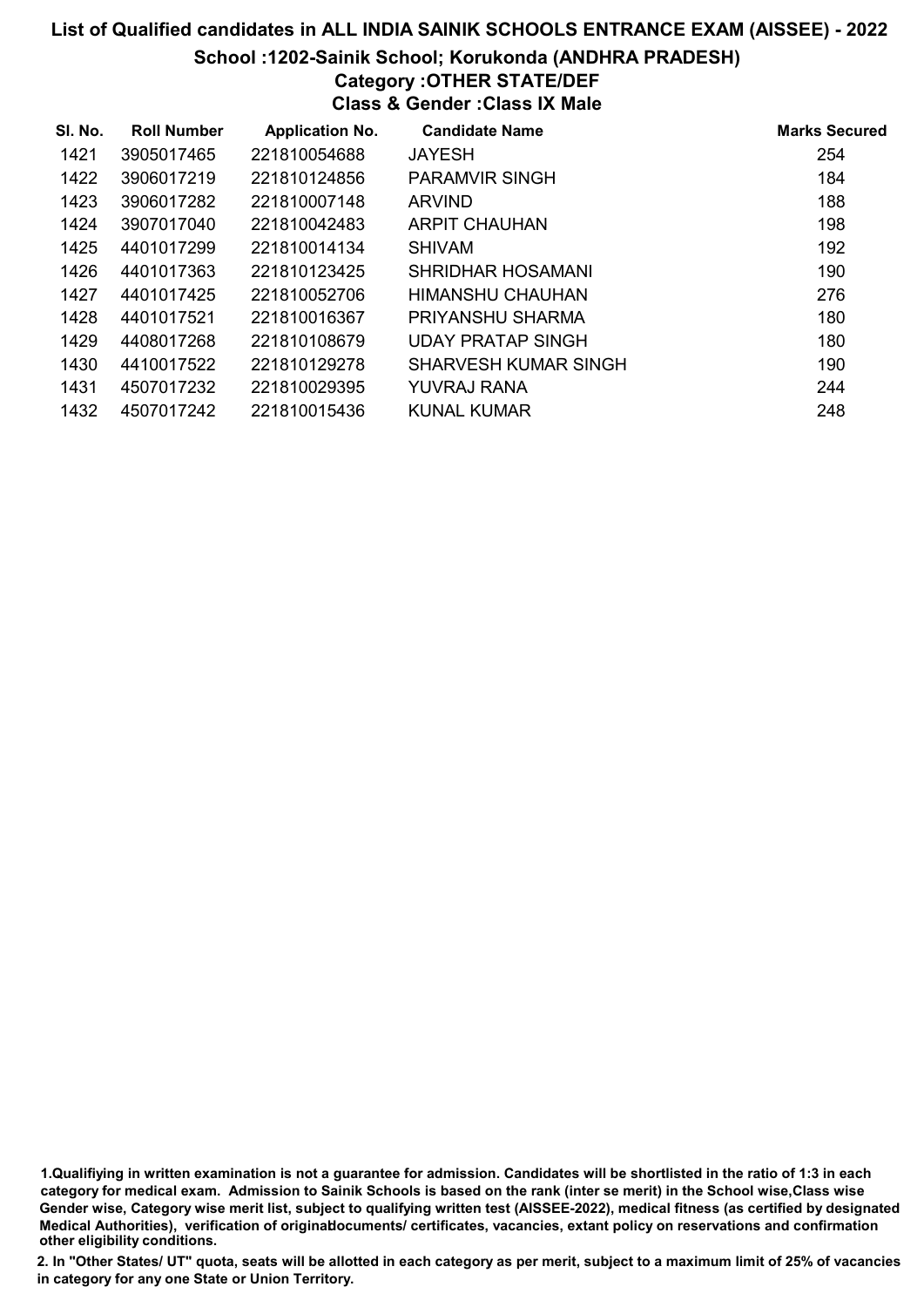#### School :1202-Sainik School; Korukonda (ANDHRA PRADESH)

Category :OTHER STATE/GEN Class & Gender :Class IX Male

| SI. No. | <b>Roll Number</b> | <b>Application No.</b> | <b>Candidate Name</b>       | <b>Marks Secured</b> |
|---------|--------------------|------------------------|-----------------------------|----------------------|
| 1433    | 1207017007         | 221810088340           | <b>ACHYUTH M NAIR</b>       | 174                  |
| 1434    | 1208017188         | 221810015727           | ARYASOMAYAJULA AVYUKT       | 282                  |
| 1435    | 1209017160         | 221810038557           | <b>SRIHARI PANDA</b>        | 214                  |
| 1436    | 1212017258         | 221810016724           | AYUSH AGRAWAL               | 160                  |
| 1437    | 1213017083         | 221810078843           | <b>ANKIT SINGH</b>          | 164                  |
| 1438    | 1503017072         | 221810195754           | <b>BHAVESH KUMAR SINGH</b>  | 206                  |
| 1439    | 1505017008         | 221810017320           | <b>VAIBHAV RAJ SINGH</b>    | 334                  |
| 1440    | 1508017111         | 221810090755           | PRITHVI RAJ GADHWAL         | 280                  |
| 1441    | 1508017152         | 221810110208           | <b>SHIVAM KUMAR</b>         | 286                  |
| 1442    | 1509017132         | 221810050014           | <b>ASHISH KUMAR</b>         | 256                  |
| 1443    | 1509017171         | 221810075905           | KRISHAN KESHAV              | 204                  |
| 1444    | 1509017218         | 221810148476           | <b>ANSH ANAND</b>           | 168                  |
| 1445    | 1509017268         | 221810172738           | UTKARSH SHANDILYA           | 186                  |
| 1446    | 1509017280         | 221810064378           | <b>ADVAY KAUSHIK</b>        | 316                  |
| 1447    | 1509017302         | 221810116659           | PIYUSH UTKARSH              | 290                  |
| 1448    | 1509017312         | 221810060999           | <b>ADARSH TIWARI</b>        | 276                  |
| 1449    | 1510017052         | 221810123484           | PRATYUSH RAJ                | 288                  |
| 1450    | 1510017077         | 221810002836           | <b>TUSHAR BHOOSHAN</b>      | 196                  |
| 1451    | 1510017126         | 221810082959           | <b>PUNIT KUMAR</b>          | 338                  |
| 1452    | 1511017019         | 221810081530           | <b>SAURAV KUMAR</b>         | 240                  |
| 1453    | 1511017319         | 221810070694           | <b>RINTU KUMAR</b>          | 304                  |
| 1454    | 1511017338         | 221810083235           | <b>ROHIT KUMAR</b>          | 174                  |
| 1455    | 1511017494         | 221810029287           | <b>SHIVAM KUMAR</b>         | 188                  |
| 1456    | 1511017584         | 221810061409           | <b>HARSH KUMAR</b>          | 310                  |
| 1457    | 1512017017         | 221810065461           | PRAGYAN VRAT                | 212                  |
| 1458    | 1513017116         | 221810030859           | <b>GYAN PRAKASH SHARMA</b>  | 284                  |
| 1459    | 1701017026         | 221810022809           | PRIYANSHU PATEL             | 198                  |
| 1460    | 1702017067         | 221810027805           | <b>VALLURI YASHWANTH</b>    | 164                  |
| 1461    | 1702017087         | 221810066476           | <b>JOYJEET VISHWACHARYA</b> | 218                  |
| 1462    | 1703017009         | 221810000834           | <b>HARSH THAKUR</b>         | 268                  |
| 1463    | 1705017002         | 221810056600           | P.TIRUMALA SAI TUSHAR       | 182                  |
| 1464    | 1705017010         | 221810149920           | AYAN RATHORE                | 232                  |
| 1465    | 1705017019         | 221810150270           | ATHARVA DEWANGAN            | 176                  |
| 1466    | 1705017036         | 221810073251           | <b>CHINMAY DHAKATE</b>      | 288                  |
| 1467    | 1705017054         | 221810133512           | <b>VAIBHAV SHUKLA</b>       | 172                  |
| 1468    | 1705017092         | 221810062563           | <b>BHAVISHYA GURUBAXANI</b> | 174                  |
| 1469    | 1705017113         | 221810014054           | <b>B YADU NANDAN</b>        | 182                  |
| 1470    | 1705017130         | 221810076115           | <b>KSHITIZ PATEL</b>        | 172                  |
| 1471    | 1705017159         | 221810012316           | RAGHAV SHARMA               | 242                  |
| 1472    | 1705017186         | 221810113037           | PIYUSH DEWANGAN             | 198                  |
| 1473    | 1705017196         | 221810013657           | <b>CHANDRA PRAKASH</b>      | 258                  |
| 1474    | 2001017090         | 221810002040           | <b>BHUPENDER YADAV</b>      | 300                  |
| 1475    | 2001017366         | 221810101902           | <b>DAKSH SHARMA</b>         | 254                  |

1.Qualifiying in written examination is not a guarantee for admission. Candidates will be shortlisted in the ratio of 1:3 in each category for medical exam. Admission to Sainik Schools is based on the rank (inter se merit) in the School wise,Class wise Gender wise, Category wise merit list, subject to qualifying written test (AISSEE-2022), medical fitness (as certified by designated Medical Authorities), verification of originablocuments/ certificates, vacancies, extant policy on reservations and confirmation other eligibility conditions.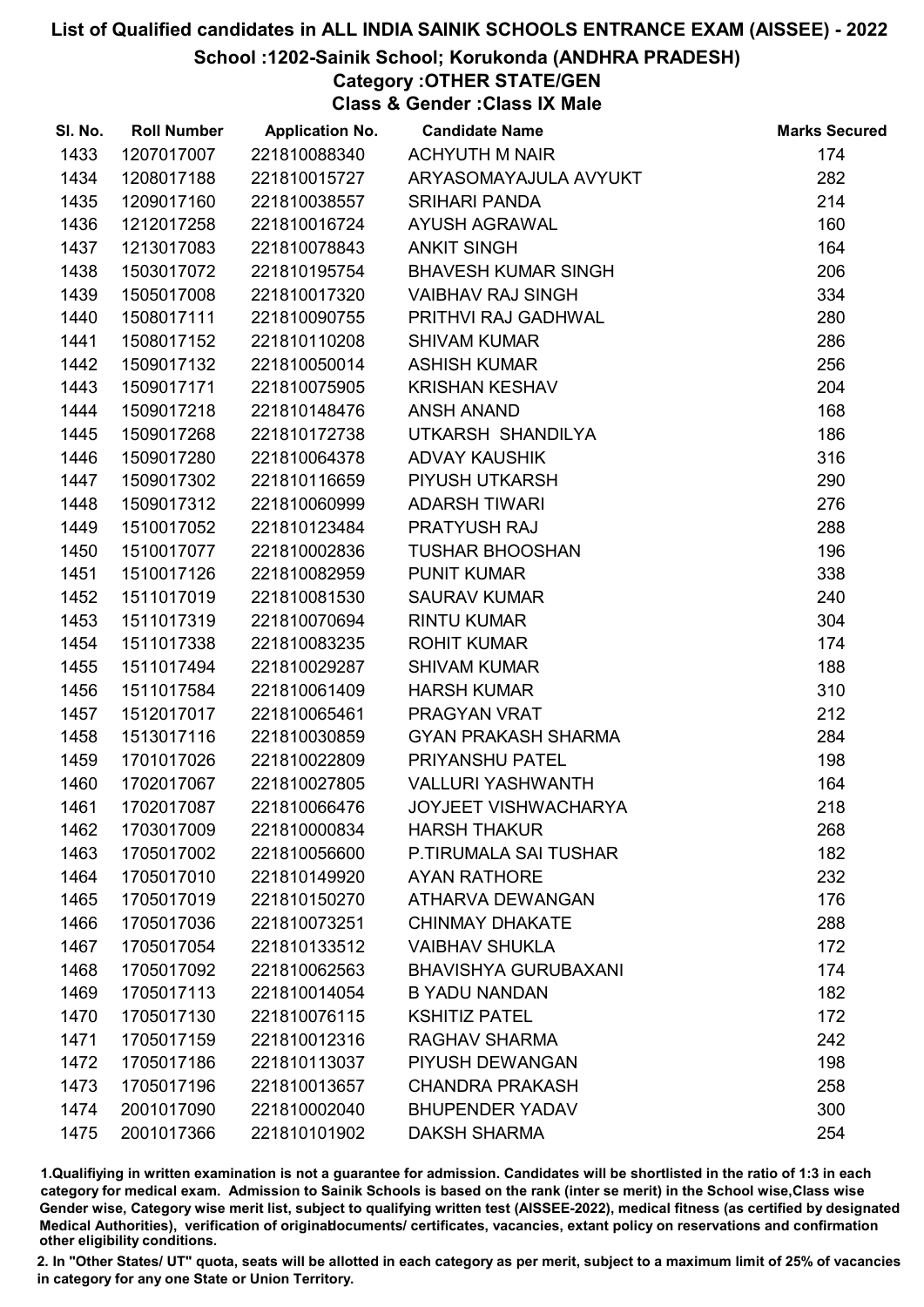#### School :1202-Sainik School; Korukonda (ANDHRA PRADESH)

# Category :OTHER STATE/GEN

Class & Gender :Class IX Male

| SI. No. | <b>Roll Number</b> | <b>Application No.</b> | <b>Candidate Name</b>       | <b>Marks Secured</b> |
|---------|--------------------|------------------------|-----------------------------|----------------------|
| 1476    | 2001017400         | 221810021922           | <b>HRIDYA</b>               | 268                  |
| 1477    | 2001017687         | 221810192304           | PIYUSH CHHAPOLA             | 192                  |
| 1478    | 2001017699         | 221810042704           | ROHAN JHA                   | 352                  |
| 1479    | 2001017768         | 221810111244           | <b>PIYUSH TIWARI</b>        | 178                  |
| 1480    | 2001027097         | 221810105316           | <b>TRYAMBAKAM DEV</b>       | 176                  |
| 1481    | 2001027220         | 221810078886           | <b>RANJAN SIROHI</b>        | 226                  |
| 1482    | 2001027278         | 221810004727           | <b>RISHAV SINGH</b>         | 190                  |
| 1483    | 2001027665         | 221810046469           | <b>MOHAN SAXENA</b>         | 286                  |
| 1484    | 2201017025         | 221810010011           | DARBAR RAJVEERSINH          | 224                  |
| 1485    | 2203017048         | 221810022916           | <b>SAUMYA TIWARI</b>        | 180                  |
| 1486    | 2303027005         | 221810113718           | <b>HIMANSHU</b>             | 204                  |
| 1487    | 2303027128         | 221810122539           | <b>VIVIEK ROSEWAL</b>       | 170                  |
| 1488    | 2304017074         | 221810034470           | <b>SAMEER MALIK</b>         | 228                  |
| 1489    | 2304017086         | 221810146690           | <b>PRINCE</b>               | 166                  |
| 1490    | 2304017217         | 221810111642           | <b>ARYAN</b>                | 200                  |
| 1491    | 2304017285         | 221810100123           | <b>ANUJ KUMAR</b>           | 214                  |
| 1492    | 2304017325         | 221810087853           | <b>LAKSHAY</b>              | 260                  |
| 1493    | 2304017359         | 221810078204           | <b>ARUSH</b>                | 336                  |
| 1494    | 2304017835         | 221810161019           | <b>SANKET</b>               | 202                  |
| 1495    | 2304017888         | 221810148179           | <b>LAKSHAY MALIK</b>        | 310                  |
| 1496    | 2403017109         | 221810026554           | ARINDAM THAKUR              | 184                  |
| 1497    | 2501017207         | 221810014044           | <b>NITISH SHARMA</b>        | 164                  |
| 1498    | 2612017108         | 221810066556           | <b>AYUSH YADAV</b>          | 266                  |
| 1499    | 2701017091         | 221810020703           | A YASHWANTH                 | 208                  |
| 1500    | 2701017161         | 221810021245           | ANUBHAV PANIGRAHI           | 174                  |
| 1501    | 2701017174         | 221810104595           | <b>GORANTLA DHRUVA TEJA</b> | 238                  |
| 1502    | 2701017209         | 221810033217           | <b>SHAURYA TOMAR</b>        | 234                  |
| 1503    | 2701017252         | 221810054458           | <b>AKHIL A H</b>            | 160                  |
| 1504    | 2701017259         | 221810060278           | <b>TEJAS PUTTA</b>          | 206                  |
| 1505    | 2701017301         | 221810097879           | <b>DARSHAN H</b>            | 214                  |
| 1506    | 2701017307         | 221810007689           | <b>PUNARNAV</b>             | 186                  |
| 1507    | 2703017003         | 221810063211           | M DIVYENDU                  | 174                  |
| 1508    | 2703017021         | 221810081469           | <b>SHASHANKA</b>            | 188                  |
| 1509    | 2706017005         | 221810041305           | <b>KARTHIK P G</b>          | 204                  |
| 1510    | 2708017006         | 221810123301           | <b>NAGRAJ</b>               | 218                  |
| 1511    | 2708017016         | 221810123313           | <b>CHANNABASAVA</b>         | 264                  |
| 1512    | 2708017019         | 221810166273           | <b>NAVEEN</b>               | 166                  |
| 1513    | 3001017006         | 221810111900           | PARIKSHIT SINGH CHANDRAWAT  | 180                  |
| 1514    | 3001017221         | 221810041492           | <b>VEDANT YADAV</b>         | 256                  |
| 1515    | 3001017236         | 221810020023           | <b>VILAS KOTABAGI</b>       | 178                  |
| 1516    | 3001017356         | 221810094674           | <b>ABHINAV SHARMA</b>       | 190                  |
| 1517    | 3001017467         | 221810110316           | <b>AARANAV JAIN</b>         | 170                  |
| 1518    | 3002017165         | 221810032363           | <b>SAURAV GUPTA</b>         | 280                  |

1.Qualifiying in written examination is not a guarantee for admission. Candidates will be shortlisted in the ratio of 1:3 in each category for medical exam. Admission to Sainik Schools is based on the rank (inter se merit) in the School wise,Class wise Gender wise, Category wise merit list, subject to qualifying written test (AISSEE-2022), medical fitness (as certified by designated Medical Authorities), verification of originablocuments/ certificates, vacancies, extant policy on reservations and confirmation other eligibility conditions.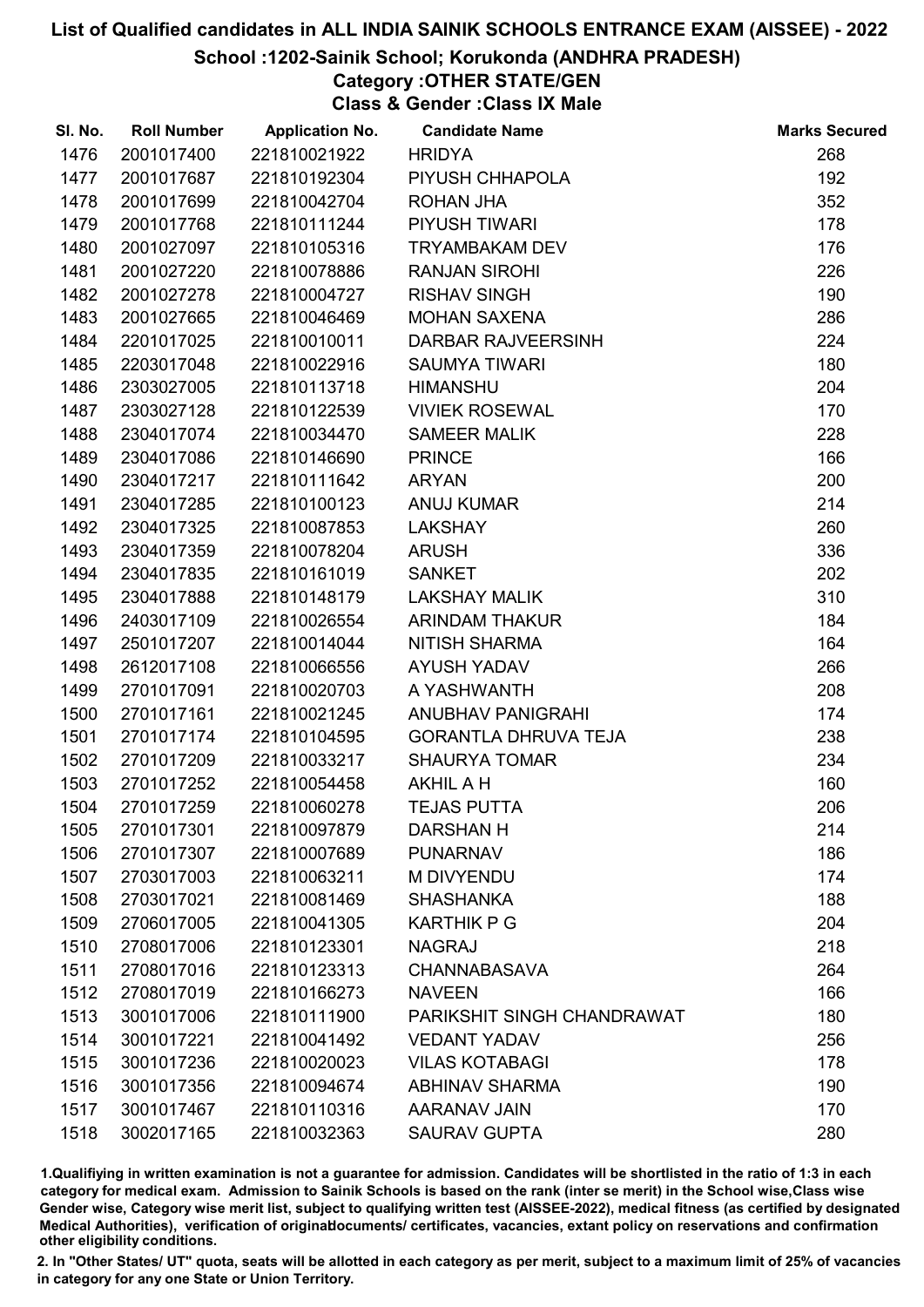#### School :1202-Sainik School; Korukonda (ANDHRA PRADESH)

# Category :OTHER STATE/GEN

Class & Gender :Class IX Male

| SI. No. | <b>Roll Number</b> | <b>Application No.</b> | <b>Candidate Name</b>             | <b>Marks Secured</b> |
|---------|--------------------|------------------------|-----------------------------------|----------------------|
| 1519    | 3002017273         | 221810055806           | <b>SURYANSH TOMAR</b>             | 270                  |
| 1520    | 3002017280         | 221810073916           | <b>SURAJ SINGH TOMAR</b>          | 230                  |
| 1521    | 3002017336         | 221810070147           | <b>AYUSH SINGH</b>                | 196                  |
| 1522    | 3002017363         | 221810000987           | <b>AMIT SINGH</b>                 | 262                  |
| 1523    | 3002017364         | 221810087987           | <b>AYUSH SHARMA</b>               | 296                  |
| 1524    | 3003017233         | 221810107898           | PANKAJ DWIVEDI                    | 210                  |
| 1525    | 3003017264         | 221810073289           | <b>SAMARTH SHUKLA</b>             | 258                  |
| 1526    | 3004017086         | 221810017803           | <b>ABHAY DWIVEDI</b>              | 190                  |
| 1527    | 3004017177         | 221810033126           | <b>SAMRAT SINGH</b>               | 216                  |
| 1528    | 3004017183         | 221810026446           | <b>ARNAV MISHRA</b>               | 176                  |
| 1529    | 3004017280         | 221810158479           | <b>RISHAV PANDEY</b>              | 206                  |
| 1530    | 3103017025         | 221810071841           | PARTH PRATIK DESHMUKH             | 176                  |
| 1531    | 3105017045         | 221810049381           | <b>BHAVYA DEWANGAN</b>            | 184                  |
| 1532    | 3107017050         | 221810078643           | SHOURYRAJ RANJEET PATIL           | 210                  |
| 1533    | 3107017148         | 221810008299           | <b>CHINMAY AVINASH PATIL</b>      | 230                  |
| 1534    | 3108017078         | 221810044089           | <b>DESHMUKH DIGVIJAY SAHEBRAO</b> | 268                  |
| 1535    | 3110017163         | 221810150044           | <b>ADARSH ASABE</b>               | 236                  |
| 1536    | 3111017008         | 221810079710           | NILAY AGNIHOTRI                   | 168                  |
| 1537    | 3111017049         | 221810131381           | <b>ASHUTOSH PANDE</b>             | 256                  |
| 1538    | 3111017260         | 221810053259           | <b>AKASH TRIVEDIA</b>             | 194                  |
| 1539    | 3114017148         | 221810092692           | KSHITIJ SANTOSH CHAVAN            | 162                  |
| 1540    | 3114017181         | 221810096263           | SUNNYRAJ SANJAY SHINDE            | 196                  |
| 1541    | 3114017324         | 221810043086           | <b>VEDANT</b>                     | 164                  |
| 1542    | 3115017189         | 221810100435           | HARSHAVARDHAN DEODATTA            | 228                  |
| 1543    | 3115017238         | 221810049086           | KADAM SIDDHARTH SHIVAJI           | 218                  |
| 1544    | 3116017021         | 221810046312           | SURAWASE KRUSHNA RAJENDRA         | 256                  |
| 1545    | 3116017049         | 221810135154           | <b>GURURAJ SATISHKUMAR</b>        | 236                  |
| 1546    | 3116017106         | 221810040628           | <b>BHOSALE HARSHWARDAN</b>        | 184                  |
| 1547    | 3116017131         | 221810088079           | <b>VIRAJ PRADIP MANE</b>          | 260                  |
| 1548    | 3601017010         | 221810165616           | <b>ABHISHEK MOHANTY</b>           | 200                  |
| 1549    | 3602017006         | 221810142031           | <b>MAITRAYA MISHRA</b>            | 216                  |
| 1550    | 3602017012         | 221810021072           | <b>SANTOSH KUMAR</b>              | 228                  |
| 1551    | 3602017014         | 221810030923           | <b>SWARUP RANJAN PADHI</b>        | 204                  |
| 1552    | 3602017018         | 221810139093           | <b>BAIBHAB SAHU</b>               | 214                  |
| 1553    | 3602017021         | 221810069704           | SUBHASISH PATTANAYAK              | 162                  |
| 1554    | 3602017039         | 221810033238           | PREET PIYUSH SAHU                 | 184                  |
| 1555    | 3602017040         | 221810137948           | RUTUPARNA MOHANTY                 | 250                  |
| 1556    | 3603017036         | 221810074726           | <b>MOHAMMAD SAMEER UDDIN</b>      | 198                  |
| 1557    | 3603017058         | 221810111769           | <b>SHAYAN DHAL</b>                | 178                  |
| 1558    | 3605017006         | 221810051976           | PREET PRATYUSH MISHRA             | 224                  |
| 1559    | 3605017012         | 221810144609           | <b>AADIT MUND</b>                 | 180                  |
| 1560    | 3606017017         | 221810186885           | <b>RUDRANSH SAHU</b>              | 246                  |
| 1561    | 3606017018         | 221810188046           | <b>KRIVI NANDA</b>                | 188                  |

1.Qualifiying in written examination is not a guarantee for admission. Candidates will be shortlisted in the ratio of 1:3 in each category for medical exam. Admission to Sainik Schools is based on the rank (inter se merit) in the School wise,Class wise Gender wise, Category wise merit list, subject to qualifying written test (AISSEE-2022), medical fitness (as certified by designated Medical Authorities), verification of originablocuments/ certificates, vacancies, extant policy on reservations and confirmation other eligibility conditions.